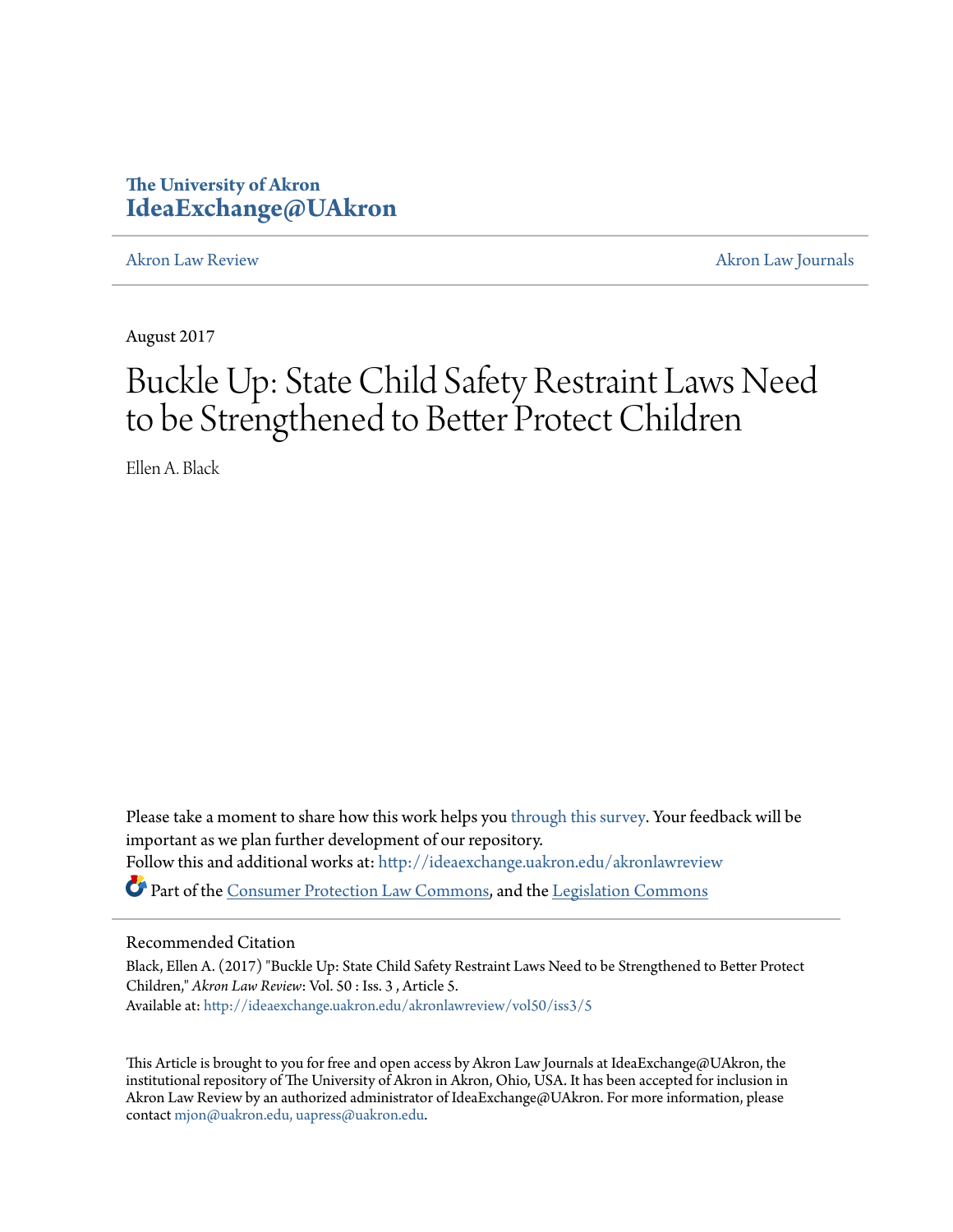## **BUCKLE UP: STATE CHILD SAFETY RESTRAINT LAWS NEED TO BE STRENGTHENED TO BETTER PROTECT CHILDREN**

*Ellen A. Black\**

| I.      |                                                                 |  |
|---------|-----------------------------------------------------------------|--|
| $\Pi$ . | Brief History of Child Safety Restraint Laws 540                |  |
| III.    | American Academy of Pediatrics Recommendations 542              |  |
|         |                                                                 |  |
|         | B. Forward-Facing Recommendation547                             |  |
|         |                                                                 |  |
|         |                                                                 |  |
|         | E.                                                              |  |
| IV.     |                                                                 |  |
|         | A. State Rear-Facing Child Safety Restraint                     |  |
|         |                                                                 |  |
|         | State Rear-Facing Child Restraint Requirements for<br>B.        |  |
|         |                                                                 |  |
|         | State Laws Requiring Forward-Facing Child Safety<br>$C_{\cdot}$ |  |
|         |                                                                 |  |
|         | State Child Safety Restraint Laws Requiring<br>D.               |  |
|         |                                                                 |  |
|         | State Vehicle Safety Belt Requirements558<br>Е.                 |  |
|         | State Rear Seat Requirements for Children 558<br>F.             |  |
| V.      | Impediments to Improved Child Safety Restraint Laws  560        |  |
|         |                                                                 |  |
|         |                                                                 |  |
|         |                                                                 |  |
| VI.     | Implementation of AAP's Child Safety Restraint                  |  |
|         |                                                                 |  |
| VII.    |                                                                 |  |
|         |                                                                 |  |

537

1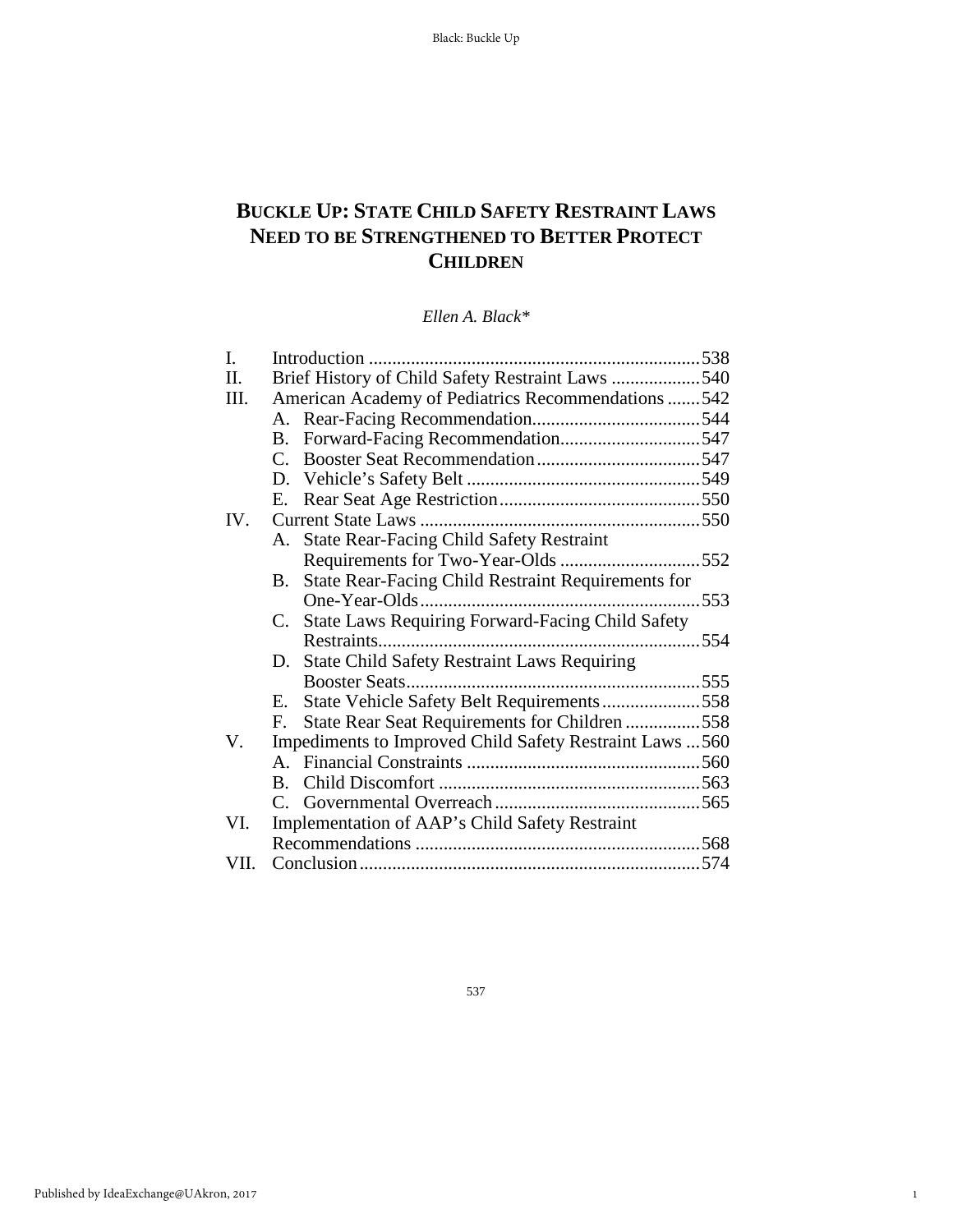#### I. INTRODUCTION

On May 15, 2013, Cameron and Nicole Hinson were traveling in Big Sandy, Texas, in their vehicle with their one-year old son.<sup>[1](#page-2-0)</sup> Cameron was driving, and Nicole was seated in the front passenger seat.<sup>[2](#page-2-1)</sup> These parents wanted to ensure their son was safely restrained in the vehicle, so they restrained him in a forward-facing child safety restraint in the back seat.[3](#page-2-2) The family was driving when an SUV crossed the center line and hit the Hinsons' vehicle.<sup>[4](#page-2-3)</sup> Cameron and Nicole suffered temporary, minor injuries, but their son did not fare as well.<sup>5</sup> Unfortunately, their son suffered a permanent spinal injury, rendering him partially paralyzed and unable to walk unassisted for the remainder of his life.<sup>[6](#page-2-5)</sup> Even though the Hinsons' son was restrained in a child safety restraint, the restraint was placed in a forward-facing position rather than a rear-facing position.[7](#page-2-6) A forward-facing position is a typical position for parents to place a one-year-old child, yet according to most medical experts, it is not the safest position in a vehicle for the child.<sup>[8](#page-2-7)</sup> However, many parents, like the Hinsons, are uninformed about the best practices for safely restraining their children, which can lead to severe, life-long injuries for the children, as illustrated by the Hinsons' story.<sup>[9](#page-2-8)</sup>

From the moment a child is born and then discharged from the hospital, a parent is required by law in all fifty states to restrain the child in an appropriate child safety restraint when traveling in a vehicle.<sup>[10](#page-2-9)</sup> Restraining a helpless infant in a child safety restraint is a relatively easy

<span id="page-2-4"></span><span id="page-2-3"></span><span id="page-2-2"></span><span id="page-2-1"></span>5. *Id.* Nicole, the mother, was treated in the hospital and released on the same day, and Cameron, the father, was released from the hospital after less than a week of treatment.

<span id="page-2-0"></span><sup>\*</sup> Ellen A. Black is an Assistant Professor at Belmont University College of Law. The author thanks her research assistants, Matthew Freda and Dana Jaskier, for their invaluable assistance with this article and her husband, Chris Black, for his patience and encouragement

<sup>1.</sup> Pls.' First Am. Compl., Apr. 1, 2016, No. 2:15-CV-713-JRG-RSP.

<sup>2.</sup> *Id.*

<sup>3.</sup> *Id.*

<sup>4.</sup> *Id.*

<span id="page-2-5"></span><sup>6.</sup> *Id.* Due to the car accident, catheters will have to be removed from his body every three hours for the remainder of his life. Robin Y. Richardson, *Jury Awards \$34.4M in Car Seat Trial*, MARSHALL NEWS MESSENGER (June 18, 2016), https://www.marshallnewsmessenger.com/ news/2016/jun/18/jury-awards-344m-in-car-seat-trial/.

<sup>7.</sup> Pls.' First Am. Compl., *supra* note 1.

<span id="page-2-8"></span><span id="page-2-7"></span><span id="page-2-6"></span><sup>8.</sup> Dennis R. Durbin et al., *Technical Report—Child Passenger Safety*, 127 PEDIATRICS e1050, e1054 (Mar. 2011).

<sup>9.</sup> *See id.* at e1051.

<span id="page-2-9"></span><sup>10.</sup> *See id.* at e1061. The purpose of safety restraints is "to reduce the risk of ejection during a crash, better distribute the energy load of the crash through structurally stronger bones than soft tissues, limit the crash forces experienced by the vehicle occupant by prolonging the time of deceleration, and limit the contact of the occupant with interior vehicle structures." *Id.* at e1051.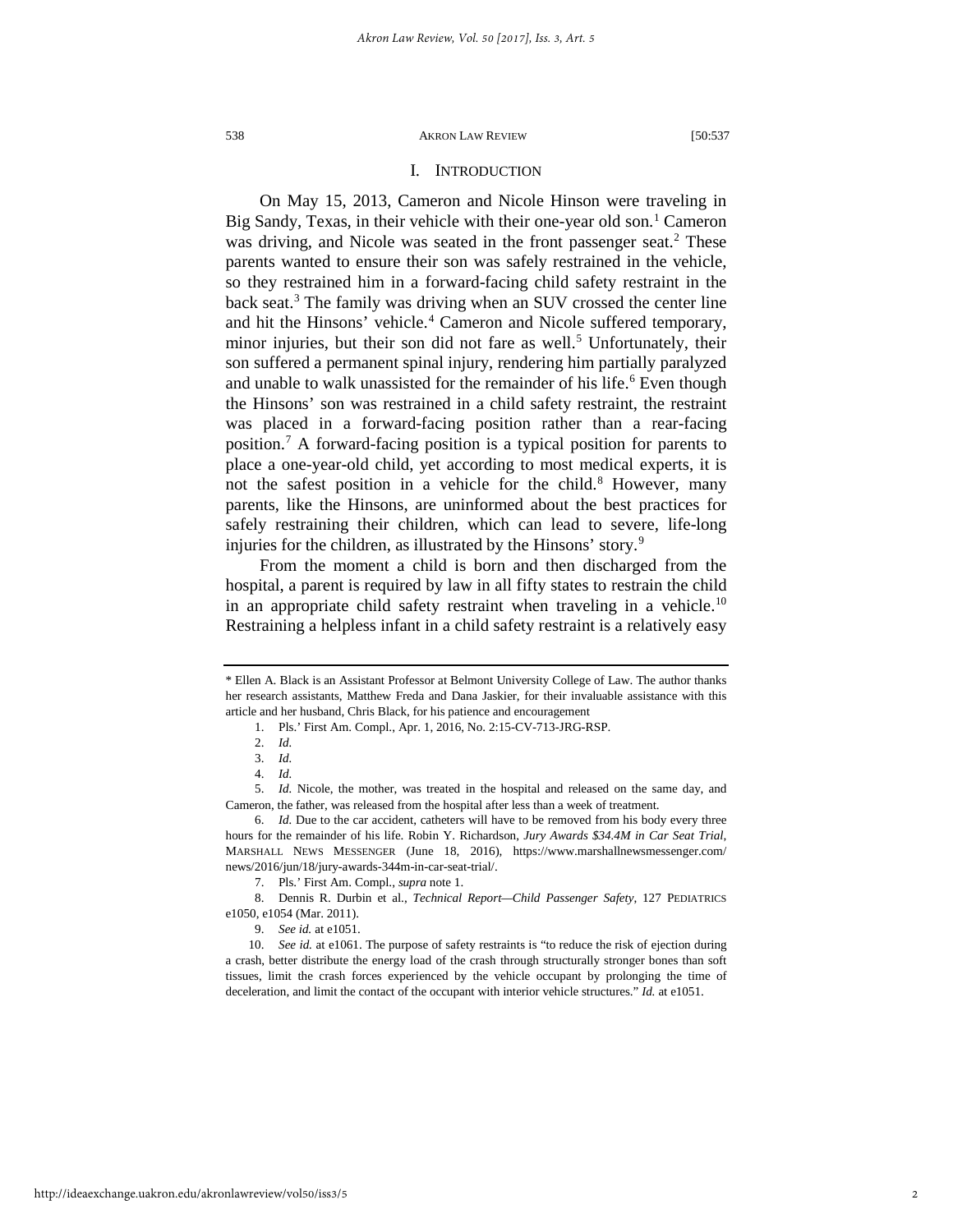decision for a parent, especially considering the underlying legal mandate.<sup>[11](#page-3-0)</sup> Yet the subsequent decisions a parent must make regarding child safety restraints, such as when the child should be in a rear-facing safety restraint versus a forward-facing safety restraint or whether a fiveyear-old should use a booster seat versus the vehicle's safety belt, become increasingly harder with each phase of a child's life. Part of this difficulty is due to the knowledge void surrounding child safety restraints and the inconsistent information presented to the public on best practices.<sup>[12](#page-3-1)</sup> Yet, to assist them in making child safety restraint decisions, parents depend upon pediatricians, law makers, child safety restraint manufacturers, and car manufacturers to provide them with the necessary information on best practices for protecting their children.<sup>[13](#page-3-2)</sup> Unfortunately, these entities, collectively, fall short of aiding parents in making the right choice.<sup>[14](#page-3-3)</sup>

Ensuring that children, a populace whose well-being is frequently intentionally or unintentionally overlooked, are adequately secured when riding in a vehicle is an issue of utmost importance to public health.<sup>[15](#page-3-4)</sup> Vehicle accidents are the leading cause of death for children ages four and older.[16](#page-3-5) In fact, each year more than 5,000 children under the age of twenty-one die in vehicle accidents, yet this number does not take into account the more than 500,000 within this age group who are injured each year in vehicle accidents.<sup>[17](#page-3-6)</sup> These numbers have dramatically decreased throughout the last decade due to child safety restraint laws enacted throughout the United States, but even more children's lives could be saved if states enacted laws that mirror the recommendations posed by child safety restraint experts and supported by current scientific research.[18](#page-3-7)

<span id="page-3-0"></span><sup>11.</sup> *See id.* at e1061 (discussing the requirement that young children be restrained in all fifty states and the District of Columbia).

<span id="page-3-1"></span><sup>12.</sup> Suzanne N. Brixey & Clare E. Guse, *Knowledge and Behaviors of Physicians and Caregivers About Appropriate Child Passenger Restraint Use*, 34 J. COMMUNITY HEALTH 547, 550 (2009) (discussing the "knowledge gaps" that caregivers and physicians have about best practices for child safety restraint use).

<sup>13.</sup> *Id.*

<span id="page-3-3"></span><span id="page-3-2"></span><sup>14.</sup> *See id.*; *see also* Faith Yingling et al., *Pediatricians' Knowledge, Perceptions, and Behaviors Regarding Car Booster Seats*, 36 J. COMMUNITY HEALTH 166, 170 (2011).

<span id="page-3-4"></span><sup>15.</sup> *See*, *e.g.*, Jacob P. Byl, Note, *Protecting the Innocent with a Premium for Child Safety Regulations*, 8 U. MASS. L. REV. 264, 286 (2013) (explaining how adults make decisions on behalf of children, with some decisions not being in the children's best interests).

<sup>16.</sup> Durbin et al., *supra* note 8, at e1050.

<span id="page-3-7"></span><span id="page-3-6"></span><span id="page-3-5"></span><sup>17.</sup> *Id*.; *see also* CDC, *Leading Causes of Death*, *2014* (citing injuries from motor vehicle accidents to 541,432 children between the ages of 1 year old to 21 years old for the year 2014), http://webappa.cdc.gov/sasweb/ncipc/leadcaus10\_us.html (last visited Aug. 10, 2016).

<sup>18.</sup> *See* Larry Copeland, *CDC: Too Many Children Still Dying in Car Crashes*, USA TODAY,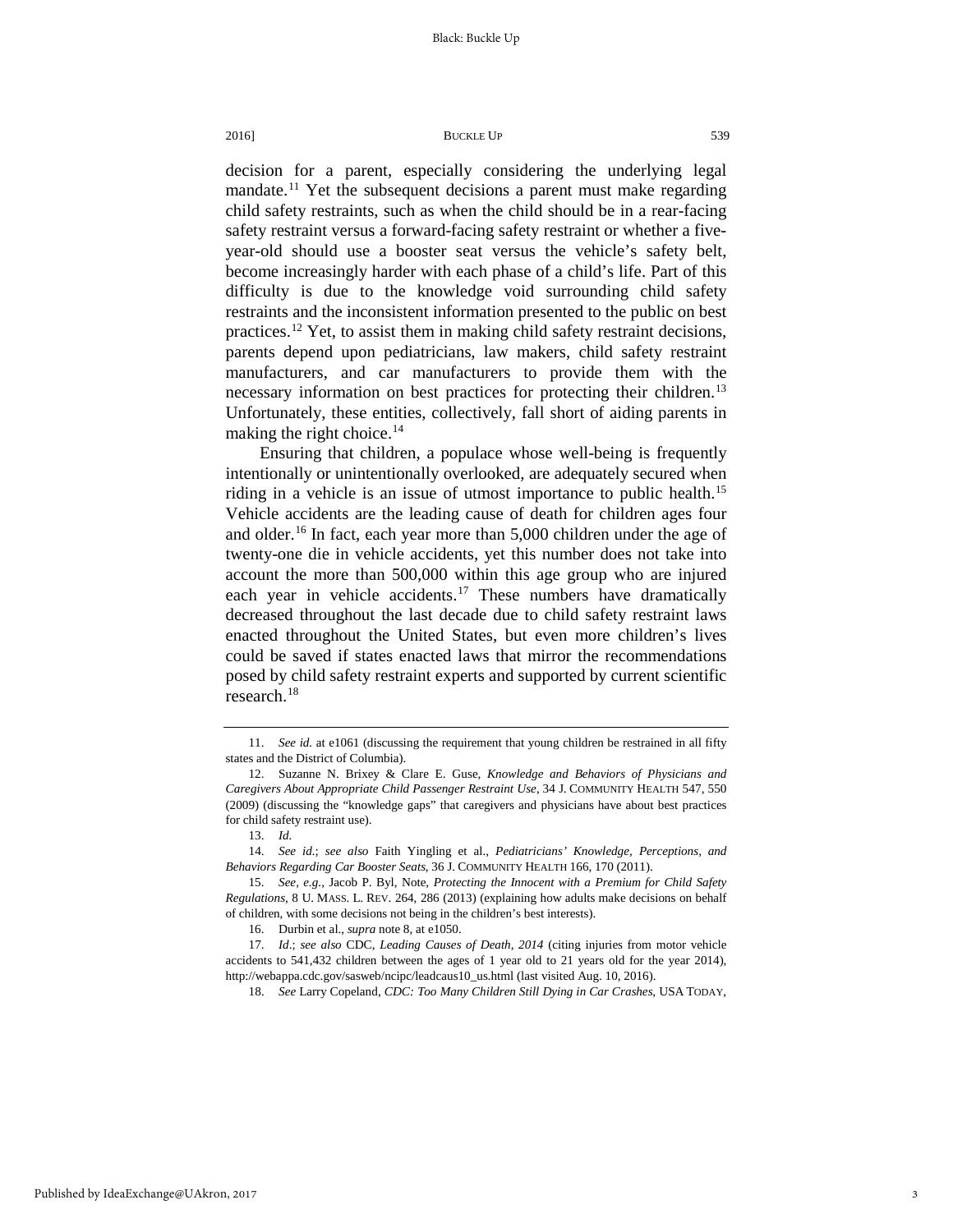In this current political backdrop where proposed increased regulation in any area of the law is criticized on both sides of the political spectrum, the decision of whether to propose strengthened regulations in the area of child safety restraints must be analyzed fully and carefully.[19](#page-4-0) Thus, this article reviews the history of child safety restraints and analyzes the relevant health agency recommendations to consider their accretive value in determining whether stronger child safety restraint laws should be enacted. $20$  Next, the article reviews the current state of law in the area of child safety restraints and addresses arguments against strengthening the current laws. $^{21}$  $^{21}$  $^{21}$  Lastly, the article concludes that states should enact the proposed model act to ensure that this nation's children ride safely restrained.<sup>[22](#page-4-3)</sup>

#### II. BRIEF HISTORY OF CHILD SAFETY RESTRAINT LAWS

Child safety restraints, commonly referred to as the greatest twentieth century invention for child safety, evolved alongside the car manufacturing industry, with the first child restraint being used in a motor vehicle over 115 years ago.<sup>[23](#page-4-4)</sup> However, initial child restraints were not primarily for the child's safety, but rather, were to ensure that the child remained seated in one spot in the car and to raise the child to a level within the car to allow the child to see out the window, thereby increasing the enjoyment for the child, which translated to a more tolerable ride for the parent. $^{24}$  $^{24}$  $^{24}$ 

It was not until 1962 that an English inventor, Jean Ames, created the first child safety restraint, which consisted of a padded seat that adhered to rear passenger seats by straps.<sup>25</sup> Mr. Ames also created a rear-facing child safety restraint based upon "the concept of ride down—

<span id="page-4-6"></span>25. *See id.* The restraint included a Y-shaped harness that fastened between the child's legs and the seat. *See id.*

Feb. 4, 2014 (citing a "43% drop in road crash deaths of children 12 and younger from 2002-2011, [but] more than 9,000 children in that age group died in crashes during that period").

<span id="page-4-1"></span><span id="page-4-0"></span><sup>19.</sup> *See* Mila Sohoni, *The Idea of "Too Much Law*," 80 FORDHAM L. REV. 1585, 1590 (2012) ("Today, however, the call for legislative minimalism has become a stock proposal for both parties.").

<sup>20.</sup> *See infra* Parts II-III.

<sup>21.</sup> *See infra* Parts IV-V.

<sup>22.</sup> *See infra* Part VI.

<span id="page-4-4"></span><span id="page-4-3"></span><span id="page-4-2"></span><sup>23.</sup> Denise Majett, *Product Liability Claims for Defective Child Safety Seat*, 132 AM. JUR. TRIALS 181 § 5 (2016).

<span id="page-4-5"></span><sup>24.</sup> *See id.* In fact, the first child safety restraint consisted of a bag that closed with a drawstring and could attach to the car's seat. *Id.* Several decades later, the Bunny Bear Company manufactured child car seats, but they were meant to merely confine the child and make them more easily locatable to the adults in the car. *See id.*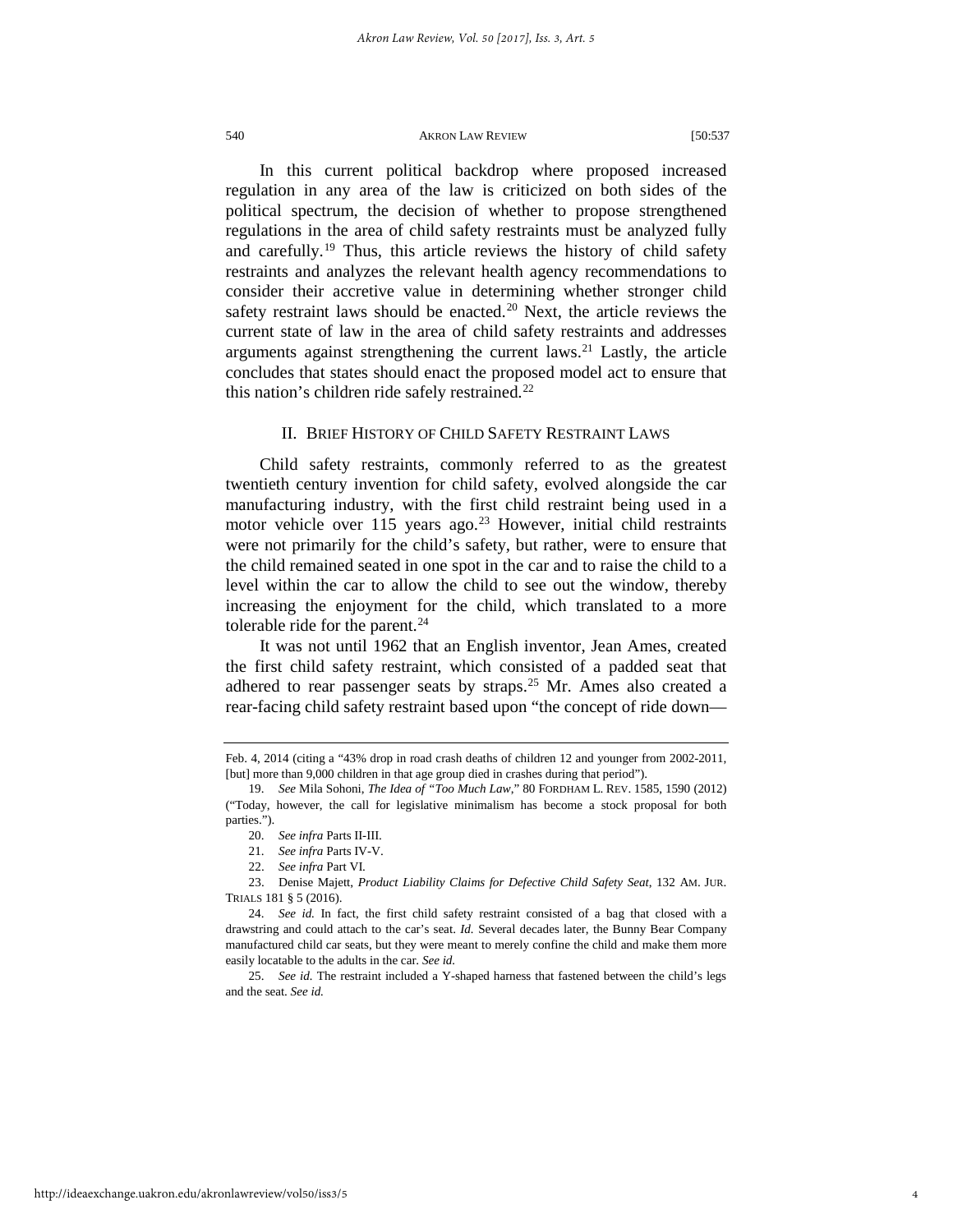that it is safest to decelerate in the same direction the vehicle is moving."<sup>[26](#page-5-0)</sup> During the 1960s, car manufacturers also designed child safety restraints, with Swedish car designers developing a rear-facing child safety restraint for infants to prevent injuries in vehicle accidents.<sup>[27](#page-5-1)</sup> Eventually, some car manufacturers even designed integrated child safety restraints built directly into the car, although this integrated concept never reached significant proliferation among the auto industry.[28](#page-5-2)

In the 1970s, there was a shift towards child public safety among different advocates, including the medical community, insurance industry, and consumer safety groups, who strongly advocated for increased oversight and resources dedicated to mandatory child safety restraints.[29](#page-5-3) These groups strongly advocated for increased oversight and resources dedicated to mandatory child safety restraints.<sup>30</sup> In 1971, the National Highway Traffic Safety Administration mandated certain design and performance requirements for child safety restraints.<sup>[31](#page-5-5)</sup> Seven years later, advocates celebrated victory when Tennessee became the first state to enact a law that required the use of child safety restraints.<sup>[32](#page-5-6)</sup> By 1985, all states had enacted legislation requiring the use of child safety restraints.<sup>[33](#page-5-7)</sup> Starting in the 1990s, the National Highway Traffic

30. *Id.*

32. *See* Majett, *supra* note 23.

<span id="page-5-7"></span><span id="page-5-6"></span>33. *Id.* Even though empirical evidence supporting the protective effect of child safety restraint devices was available in the early 1970s, laws requiring their use were not adopted by all fifty states until several years later. *See* Jin Yung Bae et al., *Child Passenger Safety Laws in the* 

<span id="page-5-0"></span><sup>26.</sup> *See id.* American inventor, Leonard Rivkin, also created a child safety restraint around this same time, but his design involved a metal frame that could be attached to the front or back of the car's seats. *See id.*

<span id="page-5-1"></span><sup>27.</sup> *See id.* Ford Motor Company, General Motors, and Chrysler also designed and manufactured child safety restraints from the late 1960s, with some manufacturers continuing to sell them up until the early 1990s. *See id.*

<span id="page-5-2"></span><sup>28.</sup> *See id.* For example, Volvo developed and released the world's first integrated booster cushion in 1990. *Volvo Car Group Celebrates 50 Years of Dedication to Child Safety*, VOLVO (Apr. 14, 2014), https://www.media.volvocars.com/global/en-gb/media/pressreleases/142390/volvo-cargroup-celebrates-50-years-of-dedication-to-child-safety. Furthermore, Dodge started integrating child seats into their Caravan design in the mid-2000s, and in 2015, Volvo came out with a luxury concept that featured a built-in rear-facing, adjustable, and removable infant child safety restraint complete with a storage drawer and built-in bottle-holder and warmer. *Are Built-in Car Seats Safer than Regular Ones?,* SAFERIDE4KIDS (Feb. 18, 2016), https://saferide4kids.com/are-built-in-carseats-better/.

<sup>29.</sup> *See* Majett, *supra* note 23.

<span id="page-5-5"></span><span id="page-5-4"></span><span id="page-5-3"></span><sup>31.</sup> 49 C.F.R. § 571.213 (1971). Known as Federal Motor Vehicle Safety Standard No. 213, this final rulemaking, made effective in 1971, sets forth the criteria that child safety restraint manufacturers must follow for testing restraints to ensure that their restraints respond appropriately in the event of an accident. *Id.* Standard 213 defines different categories of child safety restraints, i.e., rear-facing seat, booster seat, and child restraint system. *Id.* at § 571.213(S4).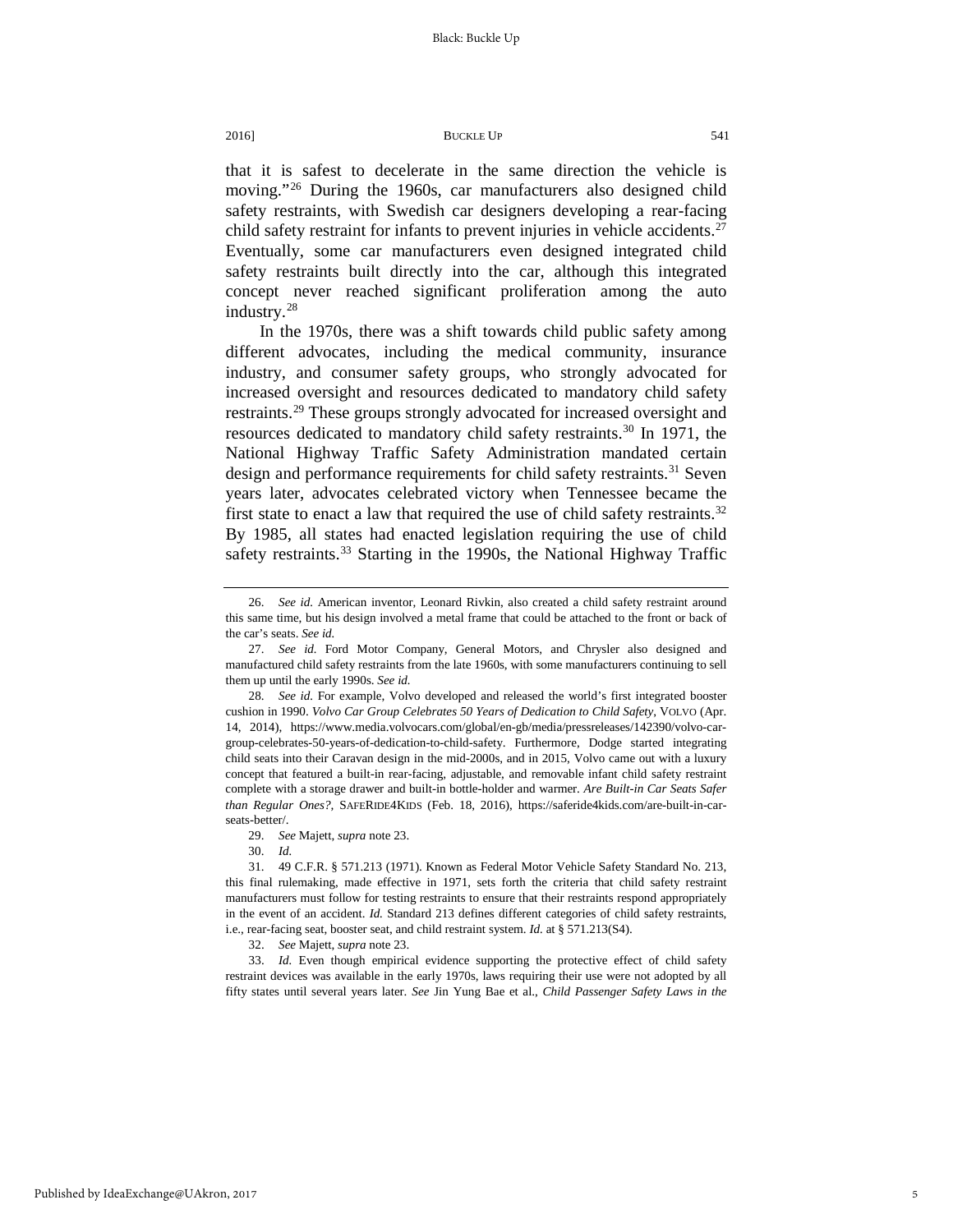Safety Association and the American Academy of Pediatrics (AAP) developed child safety restraint standards in an effort to ensure child safety restraint laws were effectively protecting children at each phase of their lives.<sup>[34](#page-6-0)</sup> Over the last few decades, states have enacted various iterations of child safety restraint laws based upon the emerging scientific research.<sup>[35](#page-6-1)</sup> However, in recent years, there has been a catalyst for stronger child safety restraints laws due to specific recommendations from the AAP, as discussed below.[36](#page-6-2)

#### III. AMERICAN ACADEMY OF PEDIATRICS RECOMMENDATIONS

In March 2011, the  $AAP^{37}$  $AAP^{37}$  $AAP^{37}$  issued new child safety restraint recommendations based upon compelling evidence-based research involving child safety restraints and vehicle accidents from previous decades.[38](#page-6-4) These recommendations expounded upon the AAP's previous 2002 recommendations.<sup>[39](#page-6-5)</sup> The AAP's recommendations refer to different types of child safety restraints; thus, to fully understand the AAP's recommendations, the different restraints must be defined.

Essentially, there are three different categories of child safety restraints available on the marketplace today: (1) rear-facing restraints; (2) forward-facing restraints; and (3) booster seats.<sup>[40](#page-6-6)</sup> As the name implies, a rear-facing restraint is positioned so that the child is rearfacing and restrained with a five-point harness located on the safety

*United States, 1978-2010: Policy Diffusion in the Absence of Strong Federal Intervention,*100 SOC. SCI. MED. 6 (2013).

<span id="page-6-0"></span><sup>34.</sup> *See* Bae et al., *supra* note 33, at 2 (emphasizing three best practices for safely restraining children: "(1) device-based restraints that are tailored to the age/size of individual child passengers; (2) rear seating; and (3) seatbelt wearing of minors who have outgrown child restraint devices but are still in need of supervision to comply with seatbelt requirements").

<span id="page-6-1"></span><sup>35.</sup> *Id*. at 5 (noting "[o]n average, states modified their child passenger safety laws six times over the 30-year period [between 1978-2010]").

<sup>36.</sup> *See infra* Part III.

<span id="page-6-3"></span><span id="page-6-2"></span><sup>37.</sup> The American Association of Pediatrics "is a professional membership organization of 64,000 primary care pediatricians, pediatric medical sub-specialists and pediatric surgical specialists dedicated to the health, safety, and well-being of infants, children, adolescents and young adults." *AAP Facts*, AMERICAN ACADEMY OF PEDIATRICS, https://www.aap.org/en-us/about-the-aap/aapfacts/Pages/AAP-Facts.aspx?nfstatus=401&nftoken=00000000-0000-0000-0000-

<sup>000000000000&</sup>amp;nfstatusdescription=ERROR%3a+No+local+token (last visited Apr. 21, 2017).

<span id="page-6-4"></span><sup>38.</sup> AMERICAN ACADEMY OF PEDIATRICS COMMITTEE ON INJURY, VIOLENCE, AND POISON PREVENTION, *Policy Statement—Child Passenger Safety*, 127 PEDIATRICS 788, 788-92 (Mar. 2011).

<span id="page-6-5"></span><sup>39.</sup> AMERICAN ACADEMY OF PEDIATRICS COMMITTEE ON INJURY AND POISON PREVENTION, *Selecting and Using the Most Appropriate Safety Seats for Growing Children: Guidelines for Counseling Parents*, AAP Gateway, 109 PEDIATRICS 550, 550-53 (Mar. 2002).

<span id="page-6-6"></span><sup>40.</sup> *See Car Seat Types*, NHTSA, http://www.safercar.gov/parents/CarSeats/Car-Seat-Types.htm?view=full (last visited Apr. 21, 2017).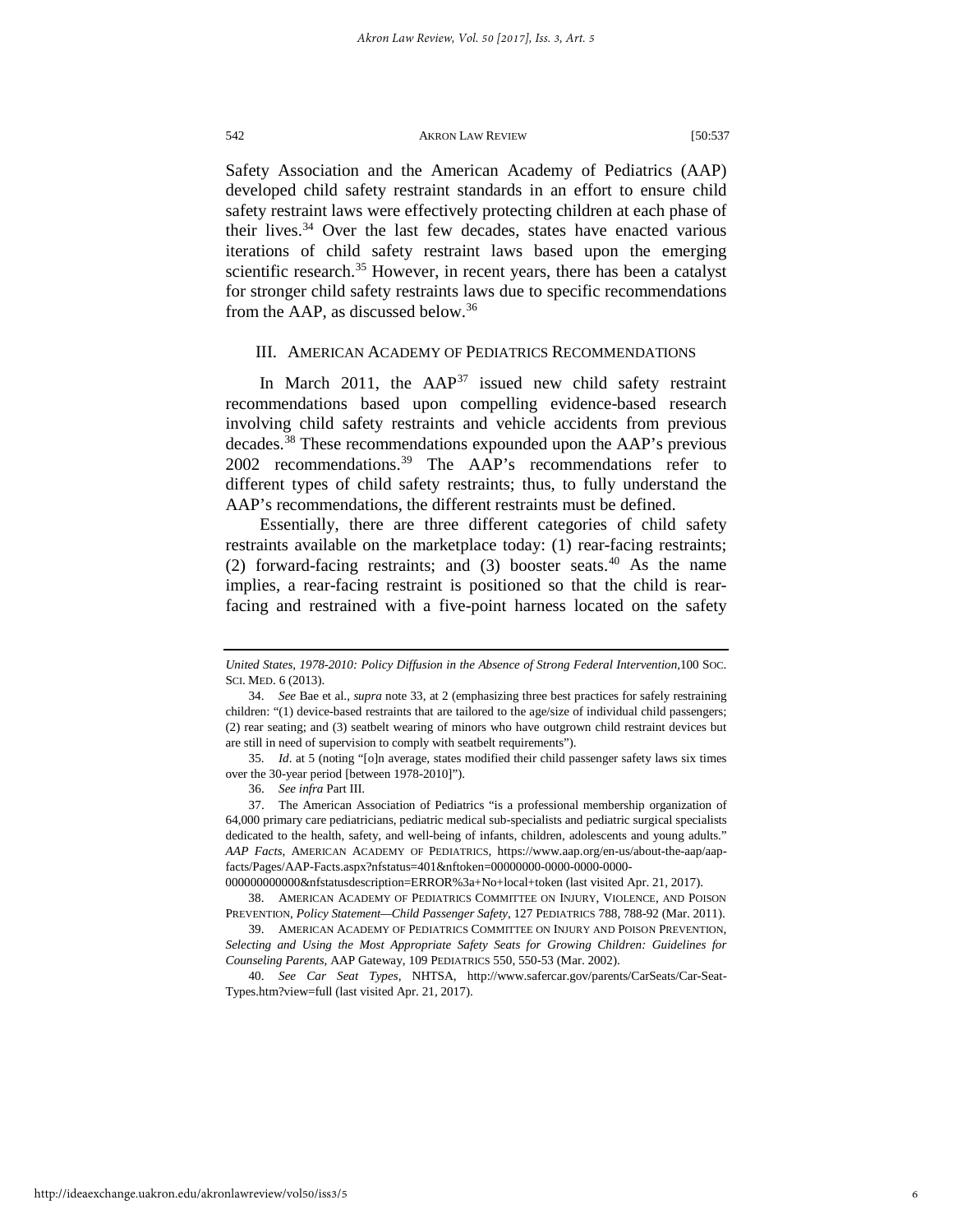restraint.<sup>[41](#page-7-0)</sup> Whereas, in a forward-facing restraint, the child rides in a forward-facing position and is also restrained by a five-point harness located on the restraint.<sup>[42](#page-7-1)</sup> A booster seat, which uses the vehicle's safety belt as a harness, is used to restrain children who have outgrown rear and forward-facing child safety restraints but are not big enough to safely ride restrained solely by the vehicle's safety belt.<sup>43</sup> There are also "allin-one" child safety restraints that may be used initially as a rear-facing restraint and then subsequently positioned forward-facing and then lastly converted to a booster seat.<sup>[44](#page-7-3)</sup>

In its 2011 statement, the AAP set forth five recommendations for best practices to restrain children in a vehicle that cover every phase of a child's life, from infancy through adolescence.<sup>[45](#page-7-4)</sup> Specifically, the AAP recommended the following:

- 1. All infants and toddlers should ride in a rear-facing car safety seat (CSS) until they are two years of age or until they reach the highest weight or height allowed by the manufacturer of their CSS.
- 2. All children two years or older, or those younger than two years who have outgrown the rear-facing weight or height

45. AMERICAN ACADEMY OF PEDIATRICS, *supra* note 38, at 789-91.

<span id="page-7-0"></span><sup>41.</sup> *See id.* Within the rear-facing restraint category, there are different types of restraints that may be placed in a rear-facing position. *Id.* There is an infant rear-facing child restraint that may only be used in a rear-facing position for infants, typically up until the age of eight months to one year old. *Id.* Even though this child safety restraint is used for a relatively short period of time, parents readily purchase this restraint not only because its smaller size seems more comfortable for infants, but also because it is portable and allows parents to easily transport an infant from the vehicle to another location without having to remove the infant from the restraint. *See* Michael K. Sachs & Stephanie M. Tombrello, *Car Seat Safety Buckling Up Isn't Always Enough*, 90 PEDIATRICBASICS 10, 11 (2000). A convertible child safety restraint is another type of restraint that may be used in the rear-facing position, yet as the name suggests, once the child becomes too large to ride in the rear-facing position, the restraint may be turned to a forward-facing position, where the child may remain in that position until he reaches the weight and height limits of the restraint. *See* NHTSA, *supra* note 40.

<span id="page-7-1"></span><sup>42.</sup> *See* NHTSA, *supra* note 40. Within the forward-facing category, there are three different types of restraints that may be used in the forward-facing position. *Id*. First, there is the convertible restraint that may initially be placed in a rear-facing position and then moved to a forward-facing position once the child is big enough. *Id*. A combination seat is another type of forward-facing restraint that allows the child to be restrained by a harness located on the restraint, but once the child reaches a certain weight and height limit, the child may use the combination seat as a booster seat, which would use the vehicle's safety belt to restrain the child. *Id*.

<span id="page-7-4"></span><span id="page-7-3"></span><span id="page-7-2"></span><sup>43.</sup> *Id*. Booster seats may either have a high back, which provides head and neck support for the child, or the booster seat may be backless where the child's back sits directly against the back of the seat. *Id*. Additionally, combination child safety restraints, which allow the child to ride forwardfacing and be secured by the restraint's harness, may subsequently be used as a booster seat by using the vehicle's safety belt rather than the restraint's harness. *Id*.

<sup>44.</sup> *Id*.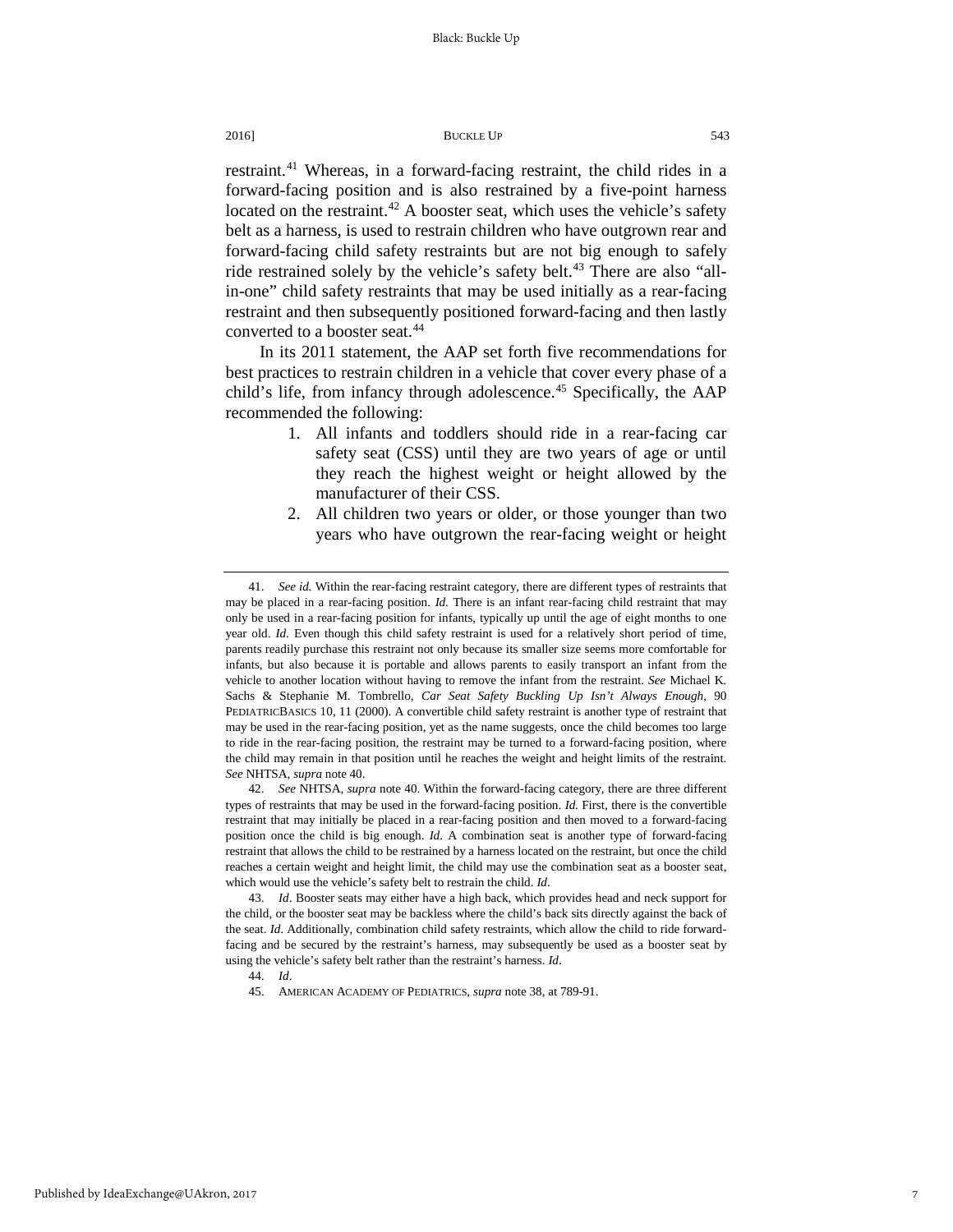limit for their CSS, should use a forward-facing CSS with a harness for as long as possible, up to the highest weight or height allowed by the manufacturer of their CSS.

- 3. All children whose weight or height is above the forwardfacing limit for their CSS should use a belt-positioning booster seat until the vehicle lap-and-shoulder seat belt fits properly, typically when they have reached four feet nine inches in height and are between eight and twelve years of age.
- 4. When children are old and large enough to use the vehicle seat belt alone, they should always use lap-and-shoulder seat belts for optimal protection.
- 5. All children younger than thirteen years should be restrained in the rear seats of vehicles for optimal protection.

#### *A. Rear-Facing Recommendation*

Of these recommendations, the AAP explicitly recognized the first recommendation requiring children remain rear-facing until two years of age or until they reach the weight and height limits of the particular child safety restraint "represents a significant change from previous AAP policy."[46](#page-8-0) The AAP's 2002 recommendations also recommended that children remain rear-facing, but only up to the weight and height limits of the child safety restraint, and included a minimum age of one year and weight of twenty pounds before the child should be turned forwardfacing.[47](#page-8-1) Thus, parents and pediatricians embraced this minimum one year and twenty pound limit as the acceptable, safe milestone for children. Upon a child's first birthday, the parents would eagerly turn the child from rear to forward-facing, thereby disregarding the AAP's recommendation to keep the child rear-facing until the child reached the weight and height limits of the restraint.<sup>[48](#page-8-2)</sup> Yet, most convertible child

<sup>46.</sup> *Id*. at 791.

<span id="page-8-1"></span><span id="page-8-0"></span><sup>47</sup>*. Selecting and Using the Most Appropriate Safety Seats for Growing Children*, *supra* note 39, at 550.

<span id="page-8-2"></span><sup>48.</sup> *AAP Updates Recommendation on Car Seats,* AMERICAN ACADEMY OF PEDIATRICS (Mar. 21, 2011), https://www.aap.org/en-us/about-the-aap/aap-press-room/pages/AAP-Updates-Recommendation-on-Car-Seats.aspx?nfstatus=401&nftoken=00000000-0000-0000-0000-

<sup>000000000000&</sup>amp;nfstatusdescription=ERROR:+No+local+token. In fact, a 2008 study found that 21% of parents position their infant children who are younger than one-year-old or weigh less than twenty pounds in a forward-facing position, rather than a rear-facing position. *See* NHTSA, *Child Restraint Use in 2008—Overall Results* at 1 (May 2009), https://crashstats.nhtsa.dot.gov/ Api/Public/ViewPublication/811135.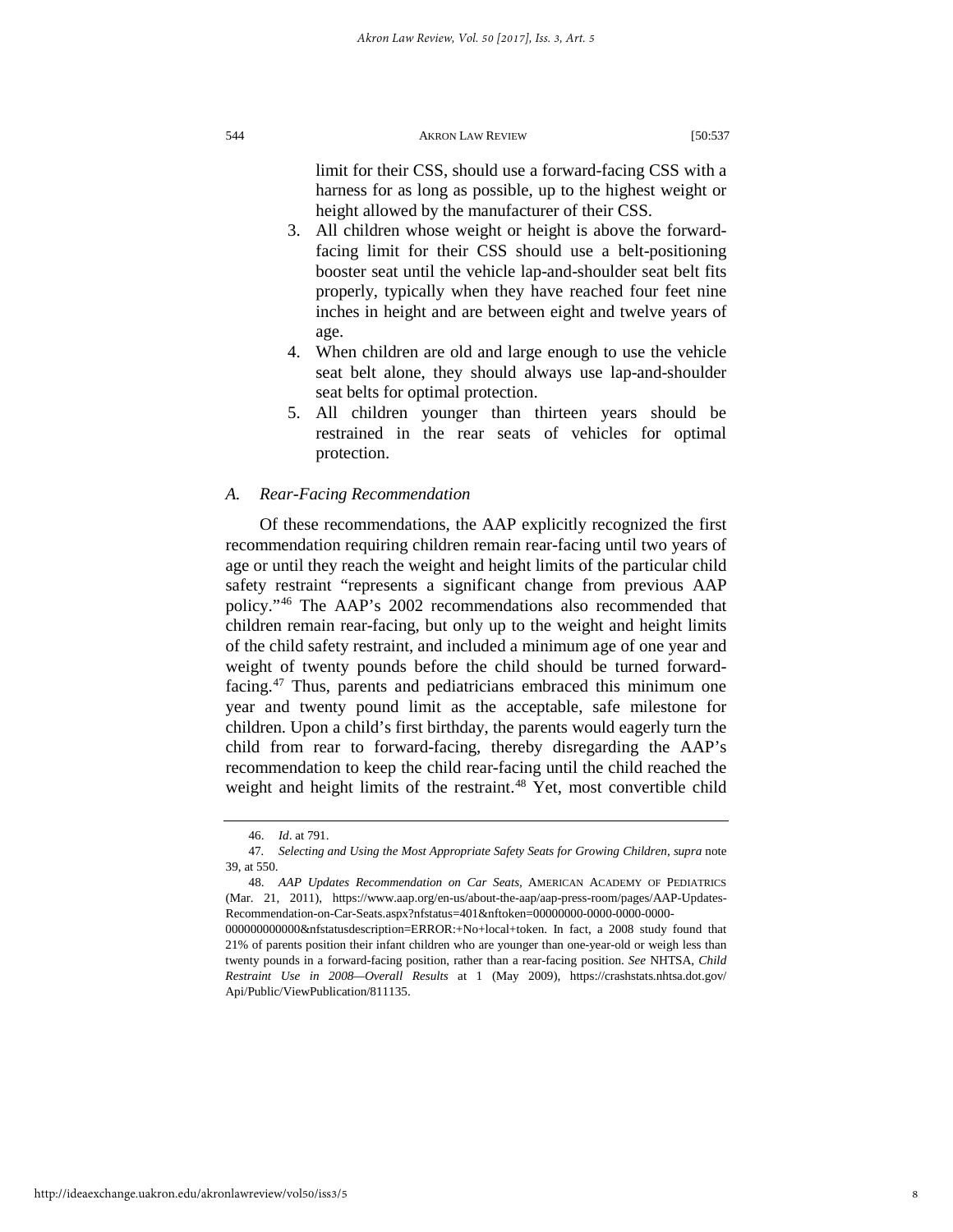safety restraints enable a child to ride rear-facing until the child reaches the weight of forty pounds and the height of forty inches.<sup>[49](#page-9-0)</sup> Based upon the Center for Disease Control's growth chart for children, a two-yearold boy in the fiftieth percentile weighs less than thirty pounds and is less than thirty-five inches tall, which is well within the limits for rear-facing restraints.<sup>[50](#page-9-1)</sup> Thus, if parents followed the AAP's 2002 recommendation to keep their children rear-facing until the child reached the weight and height limits of the restraint, the average-sized child would have remained rear-facing until the age of two.

The AAP did not arbitrarily issue its recommendation to keep a child rear-facing until age two; instead, it was based upon compelling evidence and research. Researchers of a 2007 study found children ages zero to twenty-three months old were significantly more likely to be seriously injured when riding forward-facing compared to children in rear-facing child safety restraints.<sup>[51](#page-9-2)</sup> Specifically, the study showed children under age two are seventy-five percent less likely to die or be severely injured in a crash if they are in a rear-facing child safety restraint.<sup>[52](#page-9-3)</sup> Broken down further, the study found children under one year of age who were riding forward-facing were 1.79 times more likely to suffer a severe injury in a vehicle accident than those children riding rear-facing, and significantly, children ages twelve to twenty-three months who were riding forward-facing were 5.32 times more likely to suffer severe injury than those children riding rear-facing.<sup>[53](#page-9-4)</sup> The study also revealed that all children from ages zero to twenty-three months were safer in rear-facing child safety restraints than in forward-facing child safety restraints in all types of crashes, whether frontal or side-impact crashes.<sup>[54](#page-9-5)</sup>

<span id="page-9-0"></span><sup>49.</sup> *See*, *e.g.*, *Top 10 Convertible Car Seats*, DIAPERS.COM (2012), http://www.diapers.com/best-convertible-seats-2012.aspx (listing the best convertible child safety restraints where, based upon the average of these restraints, a child may remain rear-facing until the child weighs 41.5 pounds and is 44.2 inches tall).

<span id="page-9-1"></span><sup>50.</sup> *See 2 to 20 Years: Boys Stature-For-Age and Weight-For-Age Percentiles*, CDC, https://www.cdc.gov/growthcharts/data/set1clinical/cj41c021.pdf (last visited Apr. 21, 2017); *see also* Durbin et al., *supra* note 8, at e1052 ("Nearly all (30 of 35) currently available convertible [child safety restraints] can accommodate children to 35 lb or more when used rear-facing, a weight that exceeds the 95th percentile for boys and girls at 24 months of age.").

<span id="page-9-5"></span><span id="page-9-4"></span><span id="page-9-3"></span><span id="page-9-2"></span><sup>51.</sup> B. Henary et al., *Car Safety Seats for Children: Rear Facing for Best Protection*, 13(6) Injury Prevention 398, 398-401 (2007). For the study, researchers used data from the United State National Highway Traffic Safety Administration's vehicle crash database for the years 1988 to 2003. *Id.* at 398.

<sup>52.</sup> AMERICAN ACADEMY OF PEDIATRICS, *supra* note 48.

<sup>53.</sup> *See* Henary, *supra* note 51, at 398.

<sup>54.</sup> *Id*. at 400-401.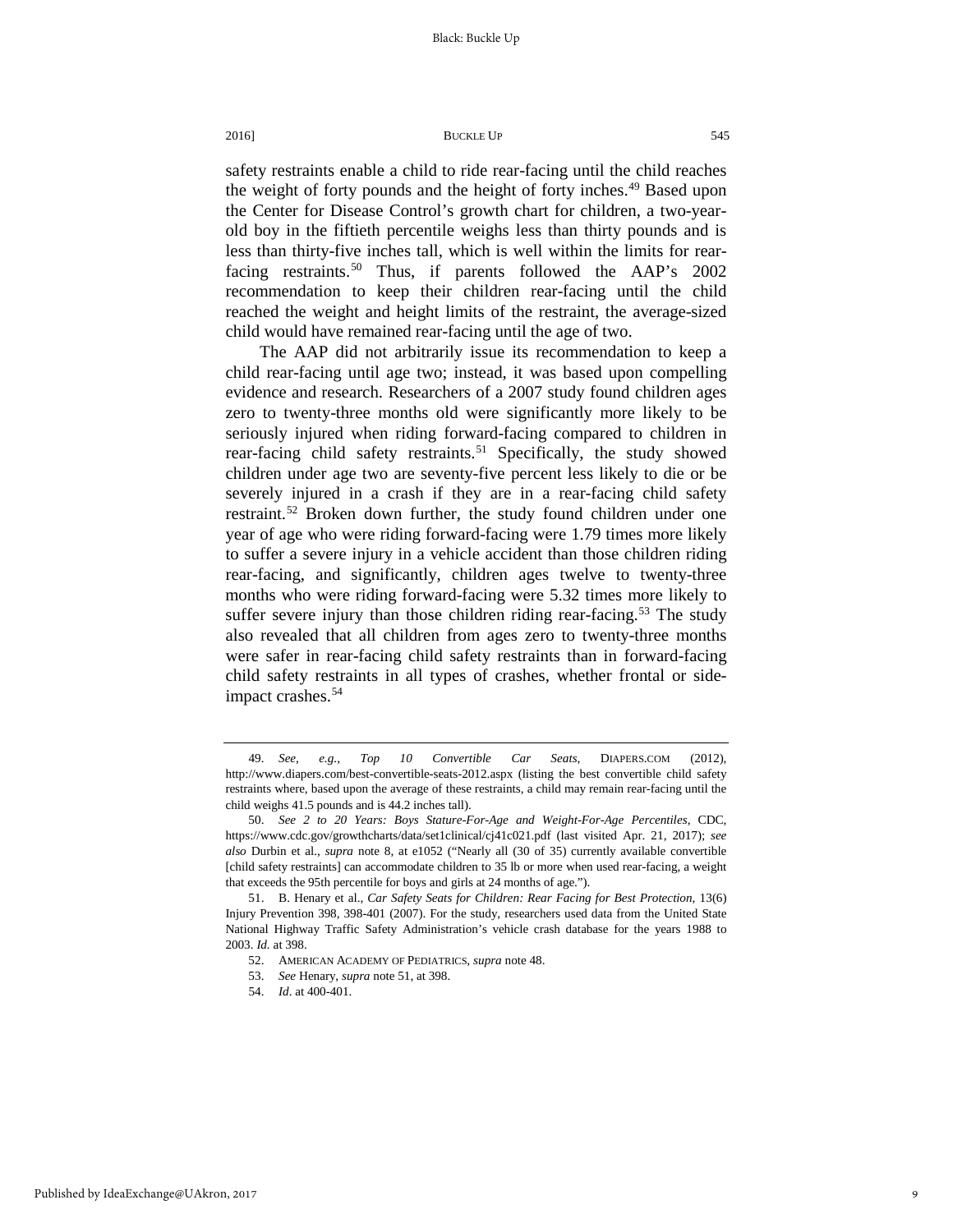Additionally, researchers determined that rear-facing child safety restraints are more effective than front-facing child safety restraints in preventing moderate to severe injuries because, "[b]y supporting the entire posterior torso, neck, head, and pelvis, a rear-facing car seat distributes crash forces over the entire body rather than focusing them only at belt contact points."[55](#page-10-0) A child under the age of two has a proportionately smaller neck compared to the child's head, and the rearfacing position provides the necessary support to better prevent injuries in a car crash.<sup>[56](#page-10-1)</sup> Researchers acknowledged the complexity of child safety restraint considerations, but emphasized the significant implications their findings could have on child safety restraint policy decisions.[57](#page-10-2) In conclusion, the researchers recommended: "[t]o take maximum advantage of car seat protection, parents should prolong" keeping their children in rear-facing car seats.<sup>58</sup>

The results of this study, which found that rear-facing child safety restraints were ninety-three percent effective compared to seventy-eight percent effective for forward-facing child safety restraints, mirrored the findings of a 2005 Swedish study, which found that rear-facing child safety restraints were ninety percent effective.<sup>[59](#page-10-4)</sup> Sweden, where children routinely ride in rear-facing cars seats until the age of four, is frequently touted for its remarkable child car injury statistics.<sup>[60](#page-10-5)</sup> In fact, children vehicle accident injuries and deaths have been essentially eliminated only nine properly restrained rear-facing children died in vehicle crashes in Sweden during the seven-year period between 1992 and 1997.<sup>61</sup> Thus, Sweden's child safety restraint policy provides compelling data for the AAP's policy recommendation that children should remain rear-facing until the age of two years. $62$ 

<sup>55.</sup> *Id*. at 398.

<span id="page-10-2"></span><span id="page-10-1"></span><span id="page-10-0"></span><sup>56.</sup> *Id*. at 398. When looking at children solely in age range of twelve to twenty-three months, rear-facing child safety restraints are 16.9% more effective than front-facing child safety restraints in preventing moderate to severe injuries (86.2% compared to 69.3%). *Id*. at 401.

<sup>57.</sup> *Id*. at 401.

<sup>58.</sup> *Id*.

<sup>59.</sup> *Id*.

<span id="page-10-5"></span><span id="page-10-4"></span><span id="page-10-3"></span><sup>60.</sup> *See* Madonna Behen, *Rear-Facing Car Seats Advised at Least to Age* 2, N.Y. TIMES (March 21, 2011), http:www.nytimes.com/2011/03/022/health/policy/22carseat.html?\_r=0. To allow children to remain rear-facing until at least the age of four, child safety restraints for children in Sweden are engineered to provide sufficient leg room for these older children. *See* Katherine Shaver, *Parents Wrestle with Rear-Facing Car Seat Advice*, THE WASHINGTON POST (Sept. 24, 2011), https://www.washingtonpost.com/local/parents-wrestle-with-rear-facing-carseatadvice/2011/09/08/gIQAb4cOuK\_story.html.

<span id="page-10-7"></span><span id="page-10-6"></span><sup>61.</sup> Kathleen Weber, *Why Rear Facing is Safer*, REAR FACING TODDLERS, http://www.rearfacingtoddlers.com/why-rear-facing-is-safer.html (last visited Apr. 21, 20167).

<sup>62.</sup> In fact, children in the United States would likely also be safer if they remained rear-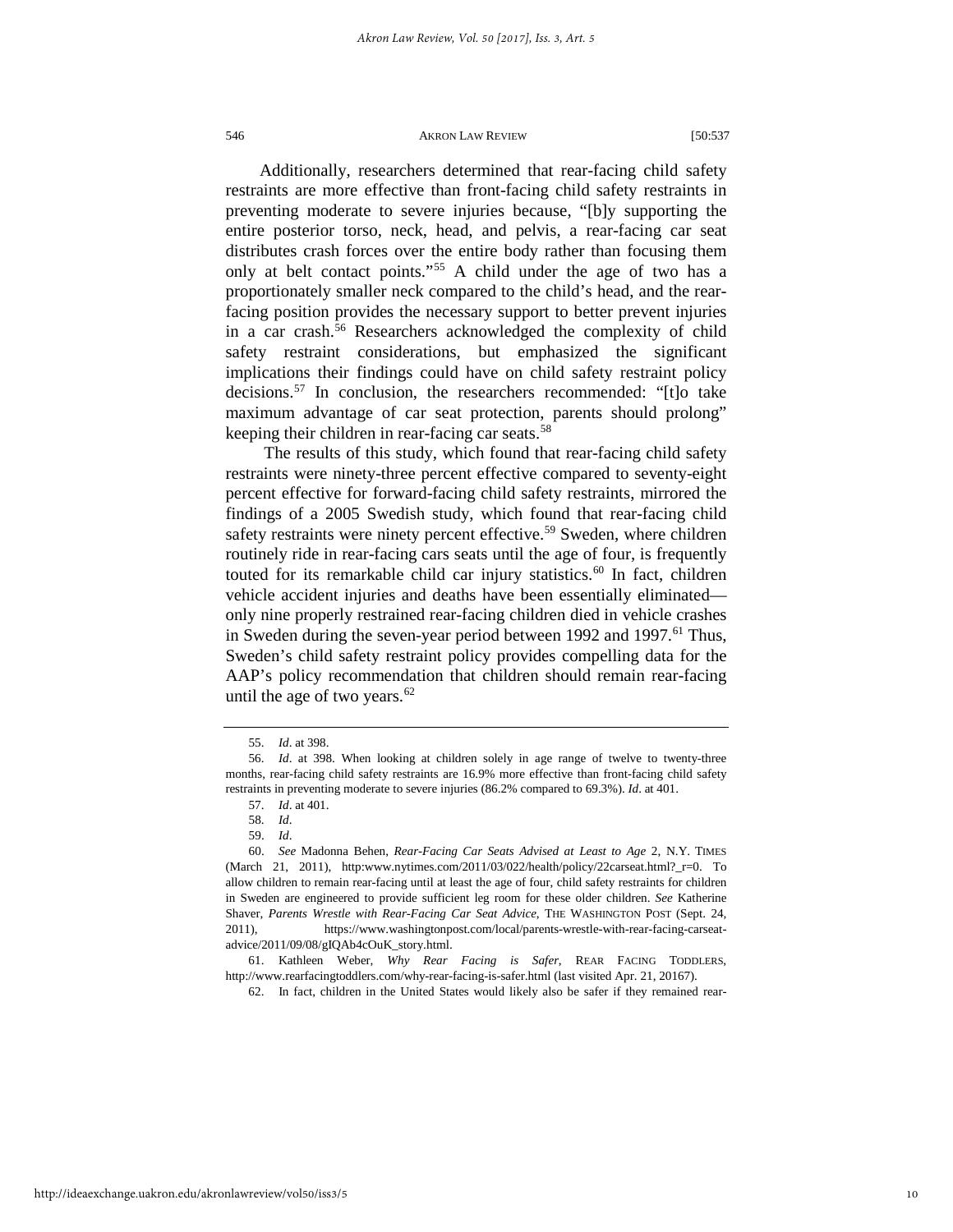### *B. Forward-Facing Recommendation*

Regarding forward-facing child safety restraints, the AAP's 2011 recommendations clarified its 2002 recommendations, which had ambiguously stated that a convertible child restraint could be used in a forward-facing position for a child who weighed up to forty pounds and then a forward-facing restraint, combination restraint, or booster seat could be used until the child grew big enough to safely use the vehicle's safety belt.<sup>[63](#page-11-0)</sup> Instead, the 2011 recommendation simplified when a child should ride in a forward-facing child safety restraint: when the child has outgrown the rear-facing child safety restraint according to the weight and height limits of the restraint up until the child reaches the weight or height limit of the forward-facing child restraint.<sup>[64](#page-11-1)</sup> Essentially, the 2011 recommendation did not substantially alter the 2002 recommendations, but instead provided clearer guidance for pediatricians and parents.

The scientific research supporting the forward-facing recommendation is based upon research dating back to the 1980s, which revealed that children riding in a forward-facing child safety restraint have a seventy-one percent reduced risk of death and injury than children riding unrestrained.<sup>[65](#page-11-2)</sup> When comparing forward-facing restraints with the vehicle's safety belt, the research remains compelling, with forward-facing restraints resulting in at least at seventy-one percent reduction from serious injuries and a twenty-eight percent reduction from death.<sup>[66](#page-11-3)</sup> Thus, the AAP's forward-facing recommendation appears to be based upon credible evidence: children should ride in forwardfacing child safety restraints once they have outgrown the rear-facing child safety restraint but are not big enough to be safely secured by the vehicle's seat belt.

### *C. Booster Seat Recommendation*

The AAP's 2011 recommendations modified its prior 2002 recommendations regarding when a child may be moved from a forward-facing child safety restraint to a booster seat. The prior recommendations stated: a child should be placed in a forward-facing

facing beyond the age of two years; yet, due to the small number of children in the United States who remain rear-facing beyond the age of two years, there is little evidence for researchers to analyze. *See* Durbin et al., *supra* note 8, at 1054.

<span id="page-11-3"></span><span id="page-11-2"></span><span id="page-11-1"></span><span id="page-11-0"></span><sup>63.</sup> *Selecting and Using the Most Appropriate Safety Seats for Growing Children*, *supra* note 39.

<sup>64.</sup> AMERICAN ACADEMY OF PEDIATRICS, *supra* note 38, at 790.

<sup>65.</sup> *See* Durbin et al., *supra* note 8, at 1054.

<sup>66.</sup> *Id*.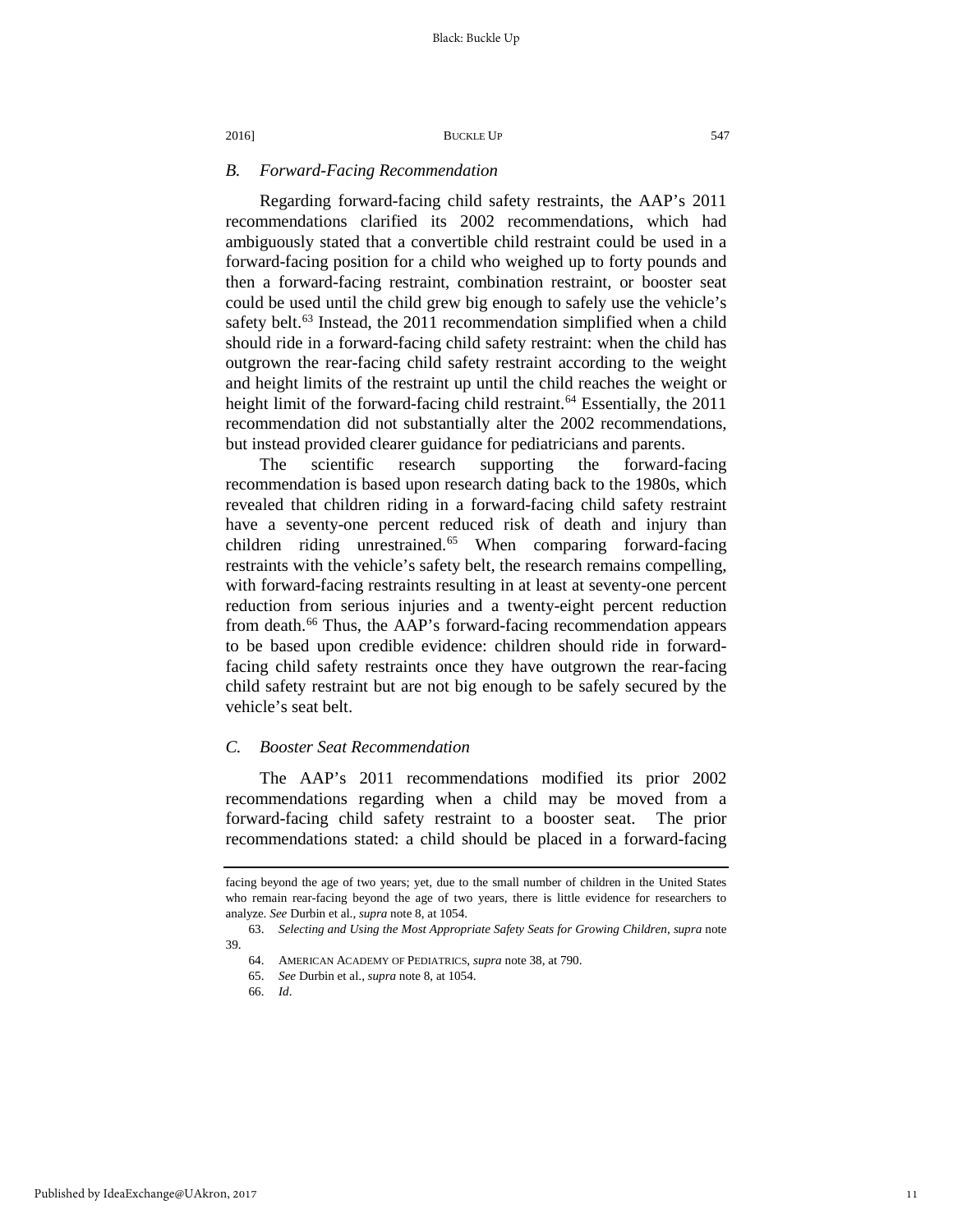seat, a combination seat, or a belt-positioning booster seat "when the child has outgrown a convertible safety seat but is too small to use the vehicle's safety belts."[67](#page-12-0) The 2011 recommendations abandoned the "outgrow" language and instead included actual age and height requirements for when to move to booster seats.<sup>[68](#page-12-1)</sup> Specifically, the AAP recommended that a child remain in a belt-positioning booster seat until the lap and shoulder belt appropriately fit the child, which will typically occur when the child reaches four feet and nine inches tall and is between eight to twelve years old.<sup>[69](#page-12-2)</sup> If a child is not at least four feet and nine inches tall, which most children between two and eight years old have not yet reached, a vehicle's lap and shoulder seat belt will not properly secure a child in an accident.<sup>[70](#page-12-3)</sup> For these children, the booster seat operates to lift or "boost" the child to the necessary height so that the vehicle safety belt can provide the optimum safety to restrain the child in the event of an accident.<sup>[71](#page-12-4)</sup>

The AAP's booster seat recommendation was based upon extremely compelling research from several studies. For example, a 2009 study analyzed children four to eight years old who were involved in vehicle accidents in sixteen states and Washington D.C. during a span of nine years.[72](#page-12-5) This study corroborated earlier studies' findings: booster seats significantly decreased the chance of injury in a vehicle accident. Unlike prior studies, the 2009 study included children ages six to eight years old to determine the efficacy of booster seats for older children.<sup>[73](#page-12-6)</sup> The study revealed children positioned in a booster seat, even those children ages six to eight, had approximately half the risk of being

<span id="page-12-0"></span><sup>67.</sup> *Selecting and Using the Most Appropriate Safety Seats for Growing Children*, *supra* note 39, at 550.

<sup>68.</sup> AMERICAN ACADEMY OF PEDIATRICS, *supra* note 38, at 790.

<span id="page-12-2"></span><span id="page-12-1"></span><sup>69.</sup> *See id*. The AAP policy lists the following three questions to use when evaluating whether a child no longer needs a booster seat, and if the answer to any of the questions is no, the child should remain in the booster seat rather than using a seat belt: "Is the child tall enough to sit against the vehicle seat back with his or her knees bent at the edge of the vehicle seat without slouching and stay in this position comfortably throughout the trip? Does the shoulder belt lie across the middle of the chest and shoulder, not against the neck or face? Is the lap belt low and snug across the upper thighs, not the abdomen?" *Id*. at 791.

<span id="page-12-3"></span><sup>70.</sup> *See id*. at 791. The recommendations explain that the lap portion of the seat belt should fit "low across the hips and pelvis and the shoulder portion across the middle of the shoulder and chest." *Id*.

<sup>71.</sup> *Id*.

<span id="page-12-5"></span><span id="page-12-4"></span><sup>72.</sup> *See* Kristy B. Arbogast et al., *Effectiveness of Belt Positioning Booster Seats: An Updated Assessment*, 124(5) PEDIATRICS 1281, 1281-86 (Nov. 2009).

<span id="page-12-6"></span><sup>73.</sup> *See id.* at 1282. The study was limited to children eight years old because there were no state laws at the time of the study that required children to remain in a booster seat past the age of eight, resulting in few children older than eight using booster seats. *Id.* at 1283.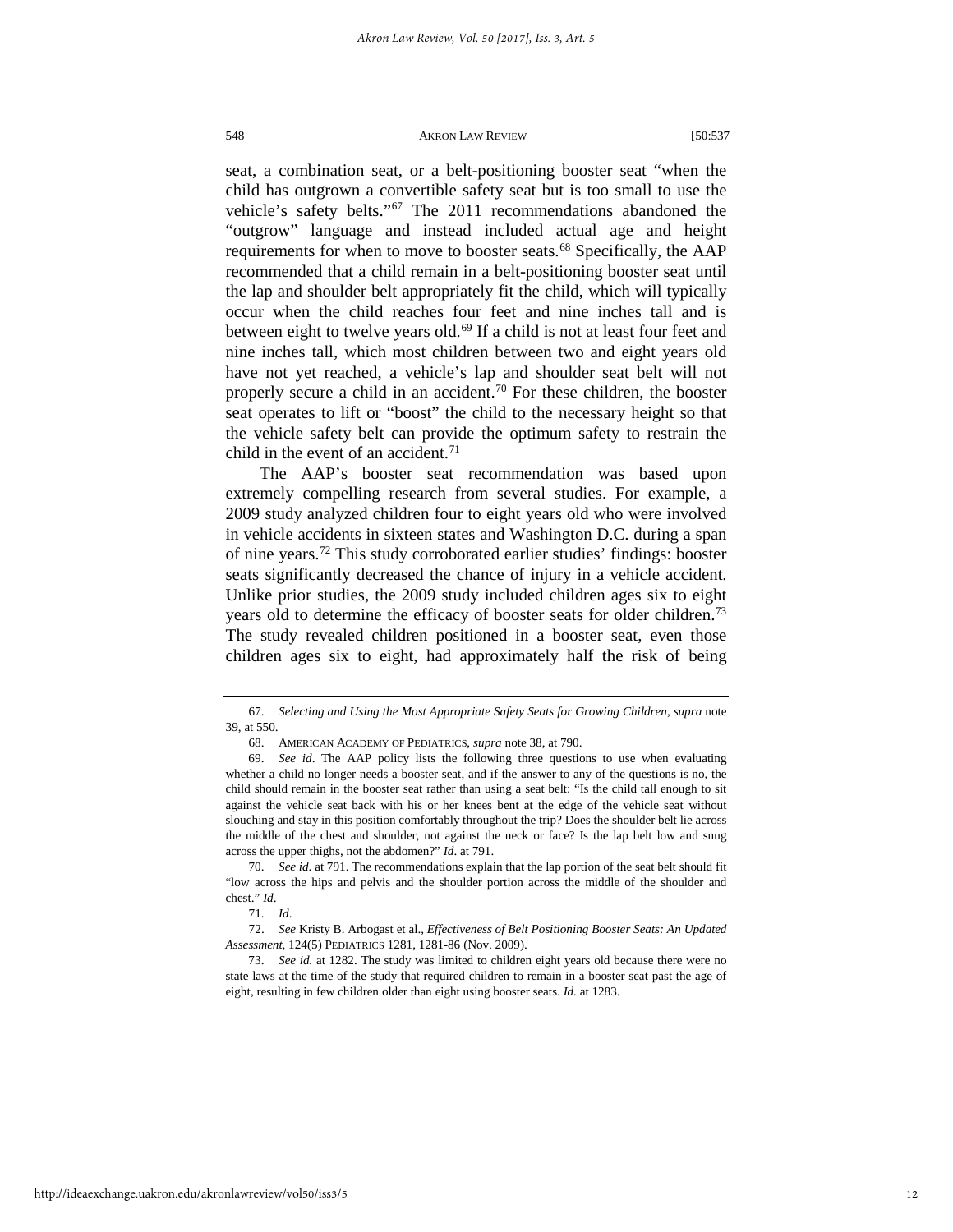injured in a car accident compared to those children restrained in the vehicle's seat belt.<sup>74</sup> The study also focused on the effectiveness of booster seats versus vehicle safety belts in the different types of crashes and determined there was a sixty-eight percent reduction in injury risk for children using booster seats in near-side impact crashes and an eighty-two percent risk reduction for far-side impact crashes.<sup>[75](#page-13-1)</sup> Thus, the researchers concluded "parents, pediatricians, and health educators should continue to recommend as best practice the use of [booster seats] once a child outgrows a harness-based child restraint until he or she is at least 8 years of age."[76](#page-13-2)

#### *D. Vehicle's Safety Belt*

The AAP's 2011 recommendation highlighted the importance of using the vehicle's safety belt, which includes the lap and shoulder belts, for those children who "are old enough and large enough" for "optimal protection."[77](#page-13-3) This pragmatic recommendation was based upon research indicating that, in passenger cars, back seat lap belts are thirty-two percent effective with regard to reducing fatalities and lap/shoulder belts are forty-four percent effective as compared to unrestrained passengers in the rear seat, whereas, in passenger vans and SUV's, lap belts are sixty-three percent more effective and lap/shoulder belts are seventythree percent more effective compared to unrestrained rear seat occupants.[78](#page-13-4) Although this recommendation may seem intuitive, the

<span id="page-13-4"></span>78. *See* Christina Morgan, *Effectiveness of Lap/Shoulder Belts in the Back Outboard Seating Positions*, DEPT. OF TRANSP. NAT'L HIGHWAY TRAFFIC SAFETY ADMIN. TECHNICAL REPORT NO. DOT HS 808 945 at x-xii (Jun. 1999). The study focused on the use of lap belts and lap/shoulder belts and found that for all types of crashes, lap/shoulder belts are fifteen percent more effective than lap belts by themselves, and in frontal crashes, lap/shoulder belts are twenty-five percent more effective than lap belts by themselves and are twenty-nine percent more effective in reducing fatalities than unrestrained passengers. *See id.* at x. Even though lap belts in the rear seats can reduce head injury risk, they increase adnominal injury risk in potentially fatal frontal crashes,

<sup>74.</sup> *See id.* at 1284.

<span id="page-13-1"></span><span id="page-13-0"></span><sup>75.</sup> *See id.* The study explained that the reason for the large injury risk in side impact crashes related to the substantial frontal component in these crashes where "[t]he shoulder portion of the seat belt may have better fit on the child's shoulder when the child is in a booster seat and therefore provide better protection than a shoulder belt that fits poorly in the absence of a booster seat. The largest relative benefit was realized for children who were seated far side to the crash, for which the risk for torso rollout from the shoulder belt is the greatest." *Id.* at 1285.

<sup>76.</sup> *Id.* at 1286.

<span id="page-13-3"></span><span id="page-13-2"></span><sup>77.</sup> AMERICAN ACADEMY OF PEDIATRICS, *supra* note 38, at 790. The AAP's 2002 recommendation emphasized that only children who were large enough should use the vehicle's safety belt, but it did not unequivocally highlight the importance that the vehicle's safety belt should be used for those children who were old enough and large enough. *See Selecting and Using the Most Appropriate Safety Seats for Growing Children*, *supra* note 39, at 550.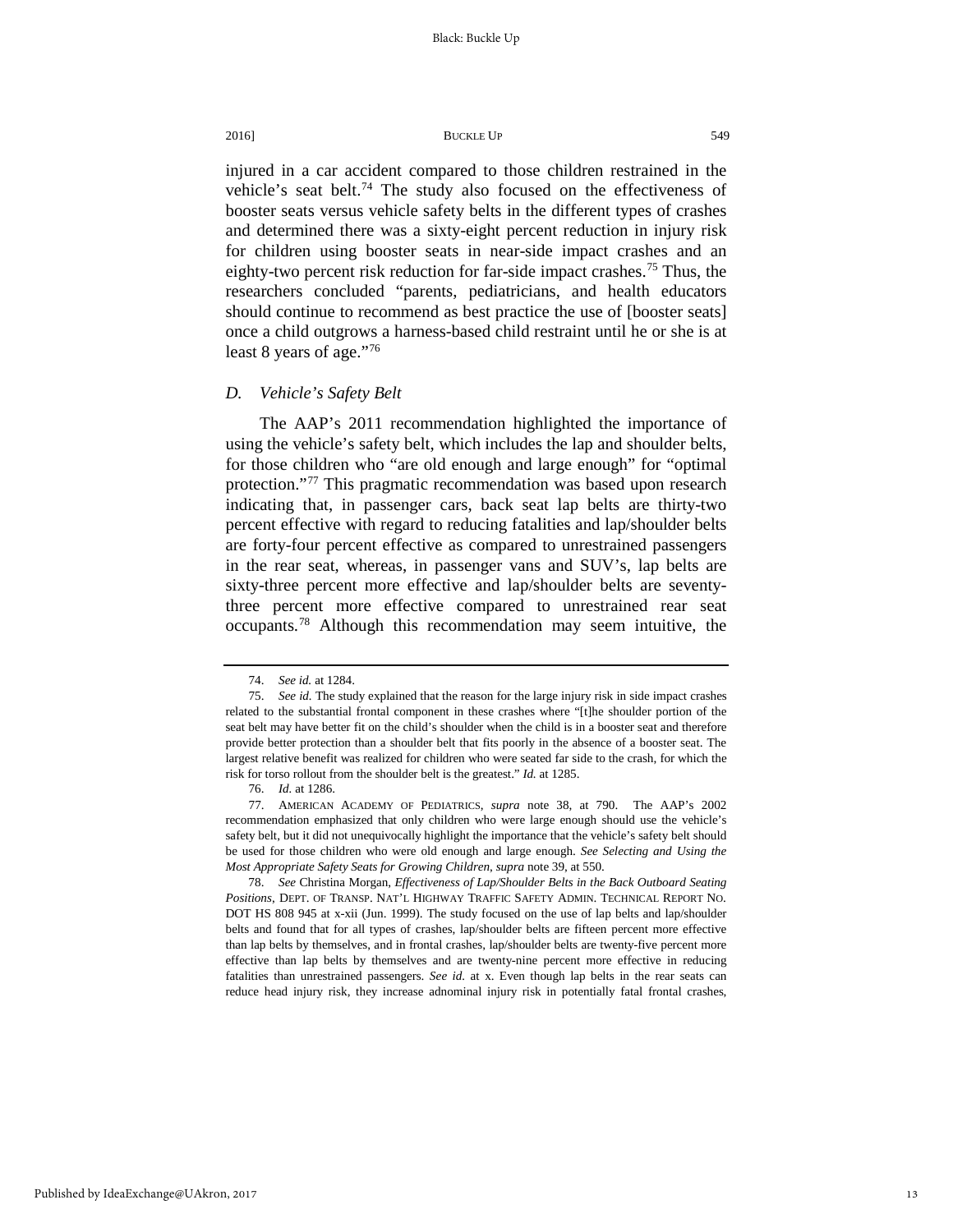importance of announcing it to the public should not be overlooked, considering a study found that in one year alone, over 600,000 children under the age of thirteen rode unrestrained at some point.<sup>[79](#page-14-0)</sup>

#### *E. Rear Seat Age Restriction*

The AAP's final 2011 recommendation succinctly declared "for optimal protection" children under the age of thirteen should be restrained in the vehicle's rear seat rather than the front seat.<sup>[80](#page-14-1)</sup> The AAP's prior 2002 recommendation had not included a specific age, but instead had recommended "the rear seat of the vehicle is the safest place for children of any age to ride."[81](#page-14-2) The AAP's decision to include the specific age of thirteen years was based upon a study which determined that once a child reached the age of thirteen years, the positive effects of riding in the rear seat were no longer present. $82$  For those children younger than thirteen years, the research clearly indicates riding in the rear seat is safer, where children seated in the front seat are 1.7 times more likely to suffer a serious injury or death than those children seated in the rear seat.<sup>[83](#page-14-4)</sup> Thus, the AAP's most recent recommendation provides bright-line guidance for parents regarding the appropriate age for a child to move from the rear seat to front seat, which is thirteen years old.<sup>[84](#page-14-5)</sup>

#### IV. CURRENT STATE LAWS

Even though all states currently have laws requiring children to use safety restraints, state laws vary greatly and elucidate the need for

where lap/shoulder belts reduce the risk of head injuries by forty-seven percent and adnominal injuries by fifty-two percent when compared to lap belts only in potentially fatal frontal crashes. *See id.* at xii. But for children between the ages of five to fourteen, lap/shoulder belts provide the greatest benefit, as the lap/shoulder belts are twenty-six percent more effective in reducing fatalities for this age group compared to just a lap belt. *See id.* at xi.

<span id="page-14-0"></span><sup>79.</sup> *See* Arlene I. Greenspan et al., *Restraint Use and Seating Position Among Children Less Than 13 Years of Age: Is It Still a Problem?* 41 J. OF SAFETY RESEARCH 183 (2010).

<sup>80.</sup> *See* AMERICAN ACADEMY OF PEDIATRICS, *supra* note 38, at 790-91.

<span id="page-14-2"></span><span id="page-14-1"></span><sup>81.</sup> *See Selecting and Using the Most Appropriate Safety Seats for Growing Children*, *supra*  note 39, at 551.

<sup>82.</sup> *See* Durbin et al., *supra* note 8, at 1057.

<span id="page-14-5"></span><span id="page-14-4"></span><span id="page-14-3"></span><sup>83.</sup> *See* Marc D. Berg et al., *Effect of Seating Position and Restraint Use on Injuries to Children in Motor Vehicle Crashes*, 105(4) PEDIATRICS 831, 833 (Apr. 2000); *see also* Dennis R. Durbin et al., *Effects of Seating Position and Appropriate Restraint Use on the Risk of Injury to Children in Motor Vehicle Crashes*, 115(3) PEDIATRICS 305, 308 (Mar. 2005) (finding that children seated in the front of the car had a forty percent greater chance of injury compared to children in the back seat).

<sup>84.</sup> *See* AMERICAN ACADEMY OF PEDIATRICS, *supra* note 38, at 790-91.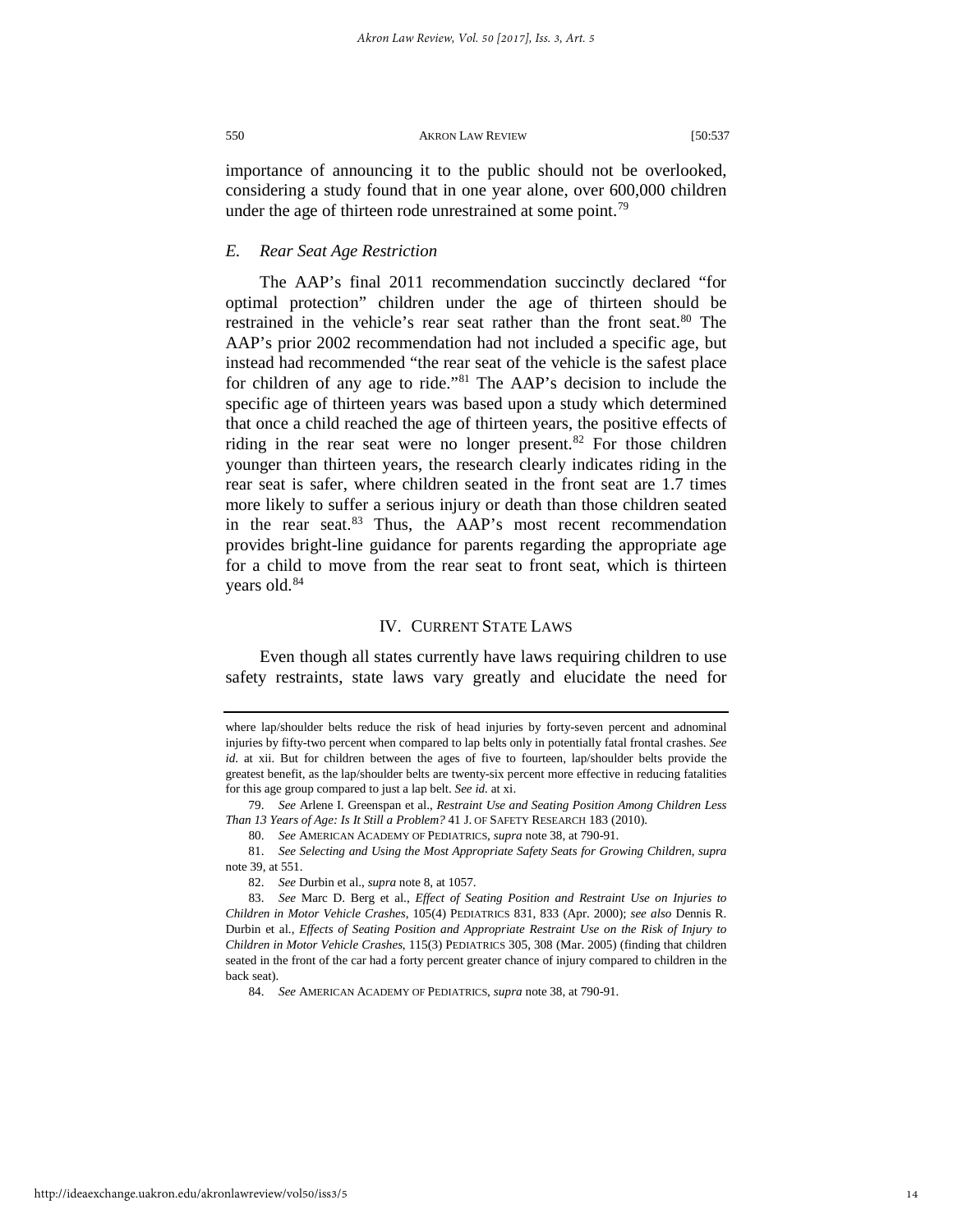greater understanding of this important public health concern.<sup>[85](#page-15-0)</sup> An example of this discrepancy becomes apparent when considering the AAP's previously discussed recommendations. Over five years ago, the AAP, arguably one of the most knowledgeable and interested organizations regarding children safety issues, released its recommendations concerning child safety restraints.<sup>[86](#page-15-1)</sup> However, to date, only four states—California, New Jersey, Oklahoma and Pennsylvania—have enacted legislation attempting to emulate those recommendations[.87](#page-15-2) To fully understand the vast differences among the state laws across this country regarding child safety restraints, a broad overview of state laws in this area is helpful.

State laws fluctuate in how they prescribe children be restrained in a vehicle, with some state laws including specific mandates and other states offering only a modicum of specificity.<sup>[88](#page-15-3)</sup> However, there are some observable generalizations regarding the law in this area. For example, some state laws address child safety restraint regulations based solely upon the age of the child, $89$  and most state laws correlate an age

<span id="page-15-0"></span><sup>85.</sup> *See* Durbin et al., *supra* note 8, at 1061 (discussing the history of child restraint laws which included the passage of such laws by 1985 in all fifty states and the District of Columbia).

<sup>86.</sup> *See supra* Part III.

<span id="page-15-2"></span><span id="page-15-1"></span><sup>87.</sup> *See* CAL. VEH. CODE § 27360 (West effective Jan. 1, 2017); N.J. STAT. ANN. § 39.3-76.2a (West effective Sept. 1, 2015); OKLA. STAT. tit. 47, § 11-1112 (West 2015); 75 PA. CONS. STAT. § 4581 (2016). These states include certain weight and height restrictions that may overcome some of the AAP's recommendations. For example, California's law states that a child must remain rearfacing unless the child weighs forty or more pounds or is forty or more inches tall. *See* CAL. VEH. CODE § 27360(b) (West effective Jan. 1, 2017). Somewhat similarly, New Jersey requires a child under the age of two and weighing less than thirty pounds must remain rear-facing in a child safety restraint. *See* N.J. STAT. ANN. § 39.3-76.2a(a) (West effective Sept. 1, 2015). Oklahoma requires a child to remain secured in a child safety restraint rear-facing "until the child reaches two (2) years of age or until the child reaches the weight or height limit of the rear-facing child passenger restraint." OKLA. STAT. tit. 47, § 11-1112(A)(1) (West 2015). Similarly, Pennsylvania requires a child under two years old to remain secured "in a rear-facing child passenger restraint system, to be used until the child outgrows the maximum weight and height limits designated by the manufacturer." 75 PA. CONS. STAT. § 4581(a)(1)(ii) (2016).

<span id="page-15-3"></span><sup>88.</sup> *Compare* IDAHO CODE ANN. § 49-672 (1) (West 2005) (specifying Idaho's child restraint law with simple mandate that "No noncommercial motor vehicle operator shall transport a child who is six (6) years of age or younger in a motor vehicle manufactured with seat belts after January 1, 1966, unless the child is properly secured in a child safety restraint that meets the requirements of federal motor vehicle standard no. 213."), *with* N.J. STAT. ANN. § 39:3-76.2a (West effective Sept. 1, 2015) (detailing New Jersey's child restraint law that sets out with great specificity the child safety restraint requirements for children under two years of age to be rear-facing, children under four years of age to be rear or forward-facing depending upon the restraint's height and weight requirements, and children under eight years of age to be restrained in forward-facing restraint or booster seat).

<span id="page-15-4"></span><sup>89.</sup> *See, e.g.*, 75 PA. CONS. STAT. § 4581(a) (2016) (requiring child safety restraint for "child under four years of age" and a booster seat for "a child four years of age or older but under eight years").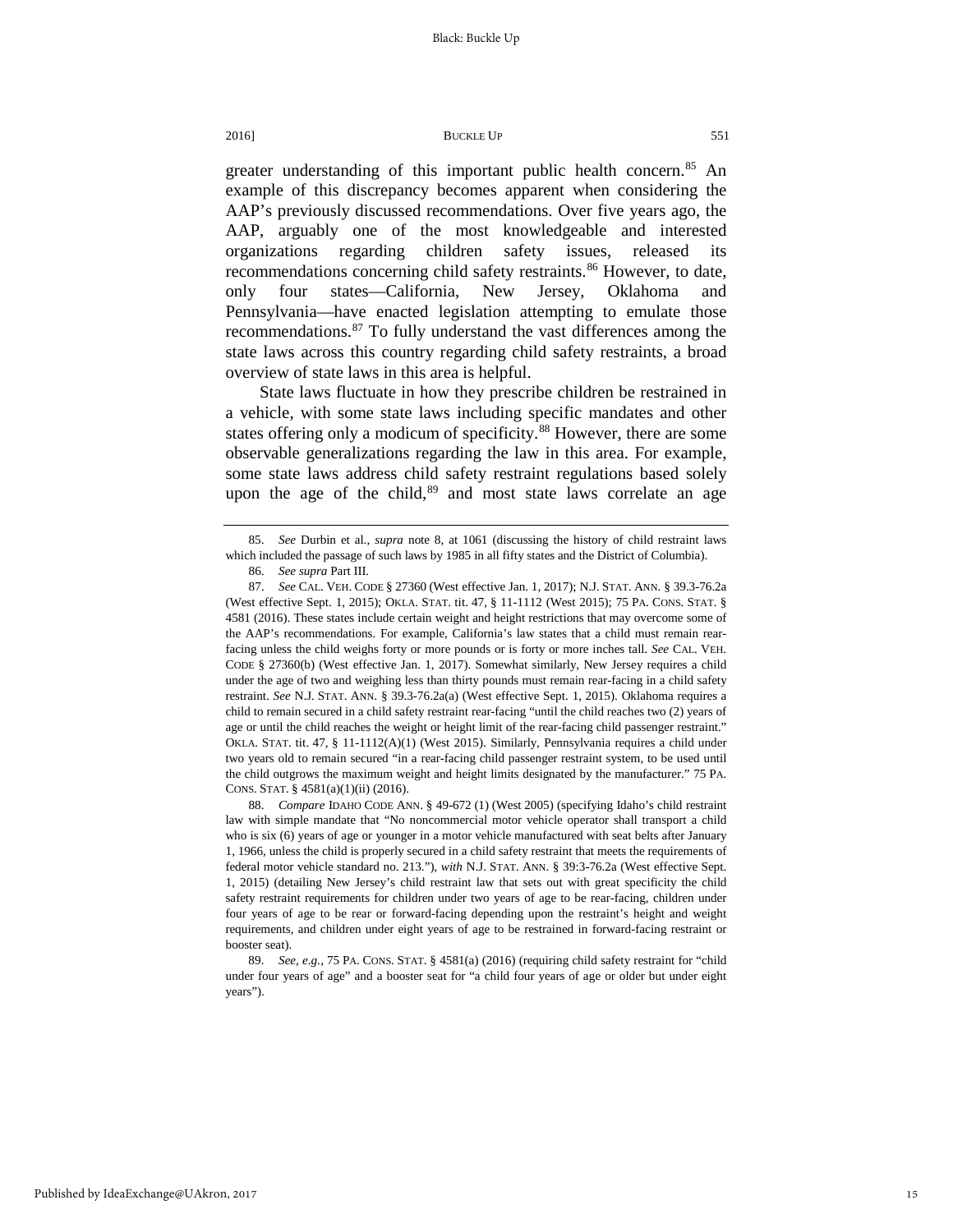requirement to the weight and/or height of the child.<sup>[90](#page-16-0)</sup> Some state laws also mandate the type of child safety restraint that should be used, i.e., booster seat or rear or forward-facing seat, and where the restraint should be placed in the vehicle.<sup>91</sup> However, beyond these generalities, the discrepancies among the state laws are wide-ranging, with no two state laws being completely identical.

#### *A. State Rear-Facing Child Safety Restraint Requirements for Two-Year-Olds*

As noted previously, there are only four states—California, New Jersey, Oklahoma, and Pennsylvania—requiring a child to remain rear-facing until they reach two years old.<sup>[92](#page-16-2)</sup> Of these states, Oklahoma and Pennsylvania are the only states that adopt the language of the AAP's recommendation by requiring the child remain rear-facing until the child reaches two years of age or until the child reaches the weight and height limits of the rear-facing child safety restraint.<sup>93</sup> New Jersey only requires children remain rear-facing if the child is under the age of two years old and weighs less than thirty pounds.<sup>[94](#page-16-4)</sup> California, on the other hand, requires the child to remain rear-facing if he is under two years old and weighs less than forty pounds or is less than forty inches tall.<sup>[95](#page-16-5)</sup> Thus, of these four states, Oklahoma<sup>[96](#page-16-6)</sup> and Pennsylvania<sup>97</sup> expressly adopted the AAP's recommendation, and California<sup>98</sup> in effect did as well, since the weight and height limits of rear-facing child safety restraints is typically forty pounds and forty inches.<sup>[99](#page-16-9)</sup> New Jersey, however, adopted a less stringent rear-facing requirement by lowering the weight limit to thirty pounds, compared to the typical forty-pound limit.<sup>100</sup> Even in the face of

<span id="page-16-10"></span><span id="page-16-9"></span>

<span id="page-16-0"></span><sup>90.</sup> *See, e.g.*, ALA. CODE § 32-5-222(b) (1975) (requiring particular child safety restraints for children under one year of age or weighing less than twenty pounds and children younger than five years of age or weighing less than forty pounds).

<span id="page-16-1"></span><sup>91.</sup> *See*, *e.g.*, N.J. STAT. ANN. § 39:3-76.2a (West effective Sept. 1, 2015) (specifying particular child safety restraint, i.e., rear-facing, forward-facing, and booster seat, and that restraints should be placed in the rear seat).

<sup>92.</sup> *See supra* note 87 and accompanying text.

<span id="page-16-5"></span><span id="page-16-4"></span><span id="page-16-3"></span><span id="page-16-2"></span><sup>93.</sup> OKLA. STAT. tit. 47, § 11-1112(A)(1) (West 2015); 75 PA. CONS. STAT. § 4581(a)(1)(ii) (2016).

<sup>94.</sup> N.J. STAT. ANN. § 39:3-76.2a (a) (West effective Sept. 1, 2015).

<sup>95.</sup> CAL. VEH. CODE § 27360 (West effective Jan. 1, 2017).

<sup>96.</sup> OKLA. STAT. tit. 47, § 11-1112(A)(1) (West 2015).

<sup>97.</sup> 75 PA. CONS. STAT. § 4581(a)(1)(ii) (2016).

<sup>98.</sup> *See* CAL. VEH. CODE § 27360 (West effective Jan. 1, 2017).

<span id="page-16-8"></span><span id="page-16-7"></span><span id="page-16-6"></span><sup>99.</sup> *See supra* note 49 and accompanying text (discussing the height and weight average requirements for convertible child safety restraints).

<sup>100.</sup> *See* N.J. STAT. ANN. § 39:3-76.2a (a) (West effective Sept. 1, 2015).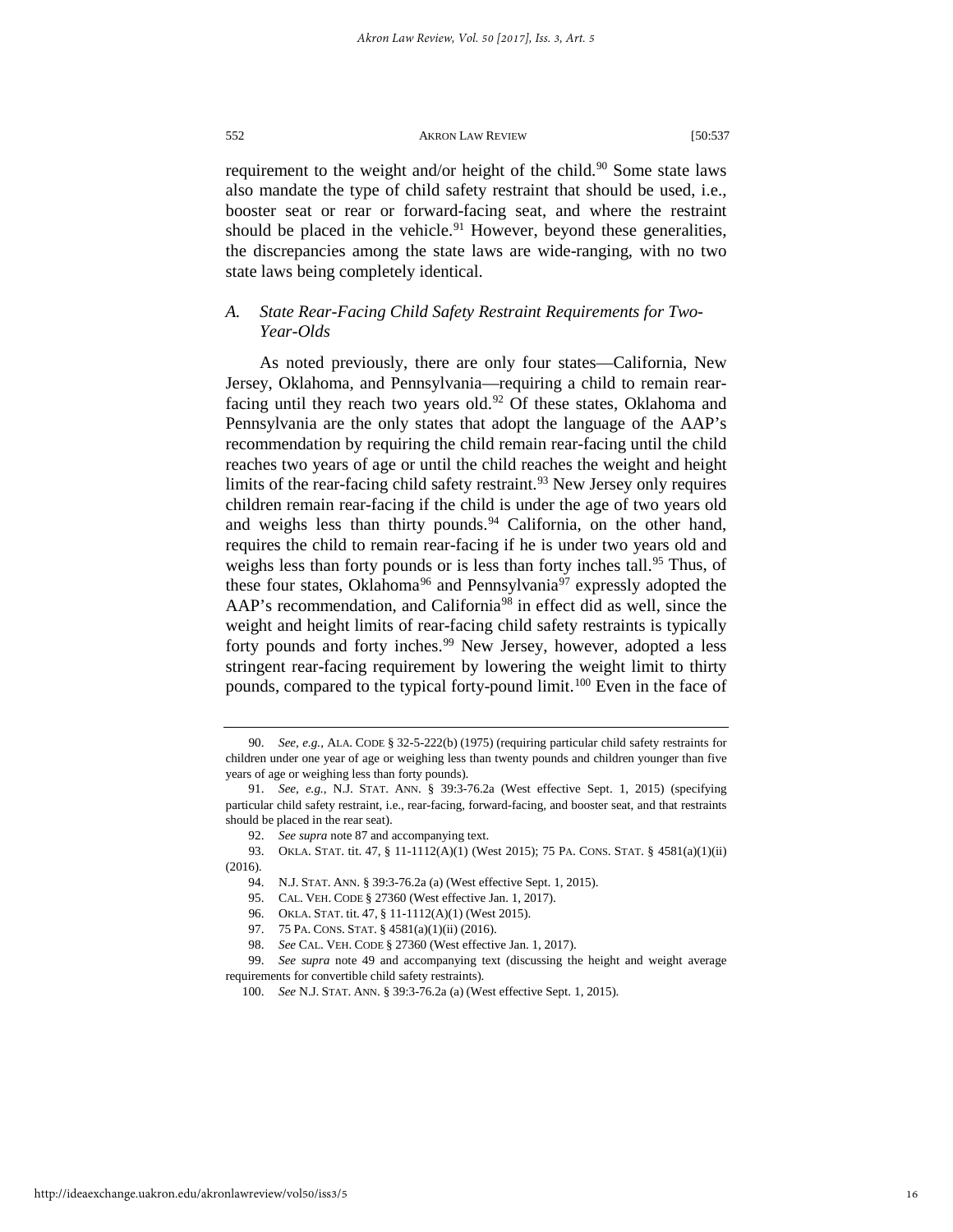the AAP's recommendation and compelling research that children are much safer when riding rear-facing, only four states currently have laws that require children to remain rear-facing until the age of two years old.

#### *B. State Rear-Facing Child Restraint Requirements for One-Year-Olds*

As discussed previously, the AAP in its 2002 recommendation stated that children should remain rear-facing up to the weight and height limits of the child safety restraint and included a minimum age of one year and weight of twenty pounds before the child should be turned forward-facing.<sup>[101](#page-17-0)</sup> Lawmakers evidently ignored the AAP's language regarding the weight and height limit of the child safety restraint, which would have equated to a weight and height limit of forty pounds and forty inches, respectively, for most child safety restraints, and instead seized upon the minimum one-year-old age requirement. Thus, there are currently twelve states requiring a child to remain rear-facing until the child is one year old or weighs twenty pounds.<sup>102</sup> Of these twelve states, only three explicitly require a child over one year old and under twenty pounds be restrained in a rear-facing position.<sup>[103](#page-17-2)</sup> Most notable, however, is that thirty-four states have no laws requiring children to be rear-facing at any age.[104](#page-17-3) In these states, even a newborn infant traveling from the

<span id="page-17-3"></span>104. ARIZ. REV. STAT. ANN. § 28-907 (West 2016); ARK. ADMIN. CODE 016.15.4-I-H (2013); DEL. CODE ANN. tit. 21, § 4803 (West 2007); FLA. STAT. ANN. § 316.613 (West 2016); GA. CODE

<sup>101.</sup> *See supra* note 47.

<span id="page-17-1"></span><span id="page-17-0"></span><sup>102.</sup> ALA. CODE § 32-5-222(b)(1) (1975) ("one year of age or 20 pounds"); ALASKA STAT. ANN. § 28.05.095(b)(1) (West 2016) ("less than one year of age or a child one year of age or older who weighs less than 20 pounds"); COLO. REV. STAT. ANN.  $\S$  42-4-236(2)(a)(ii) (West 2011) ("less than one year of age and weighs less than twenty pounds"); CONN. GEN. STAT.  $\S$  14-100A(d)(2) (West 2014) ("under one year of age or weighing less than twenty pounds"); IOWA CODE ANN. § 321.446(1)(a) (West 2014) ("A child under one year of age and weighing less than twenty pounds"); LA. STAT. ANN. § 32:295(A)(1)(a) (2009) ("A child who is younger than one year of age or weighs less than twenty pounds"); N.M. STAT. ANN. § 66-7-369(B)(1) (2005) ("children less than one year of age shall be properly secured in a rear-facing child passenger restraint device"); OR. REV. STAT. ANN. § 811.210(2)(a) (West 2012) ("under one year of age, regardless of weight, or a person who weighs 20 pounds or less"); S.C. CODE ANN. § 56-5-6410(1) (2016) ("from birth up to one year of age or who weighs less than twenty pounds"); TENN. CODE ANN. § 55-9-602(a)(1) (West 2016) ("Any person transporting any child, under one (1) year of age, or any child, weighing twenty pounds (20 lbs.) or less"); VT. STATE ANN. tit. 23, § 1258(a)(1) (West 2015) ("all children under the age of one, and all children weighing less than 20 pounds, regardless of age"); WIS. STAT. ANN. § 347.48(4)(c)(1) (West 2011) ("If the child is less than one year old or weighs less than 20 pounds").

<span id="page-17-2"></span><sup>103.</sup> ALASKA STAT. ANN. § 28.05.095 (West 2016) ("less than one year of age or a child one year of age or older who weighs less than 20 pounds"); OR. REV. STAT. ANN. § 811.210(2)(a) (West 2012) ("under one year of age, regardless of weight, or a person who weighs 20 pounds or less"); VT. STATE ANN. tit. 23,  $\S$  1258(a)(1) (West 2015) ("all children under the age of one, and all children weighing less than 20 pounds, regardless of age").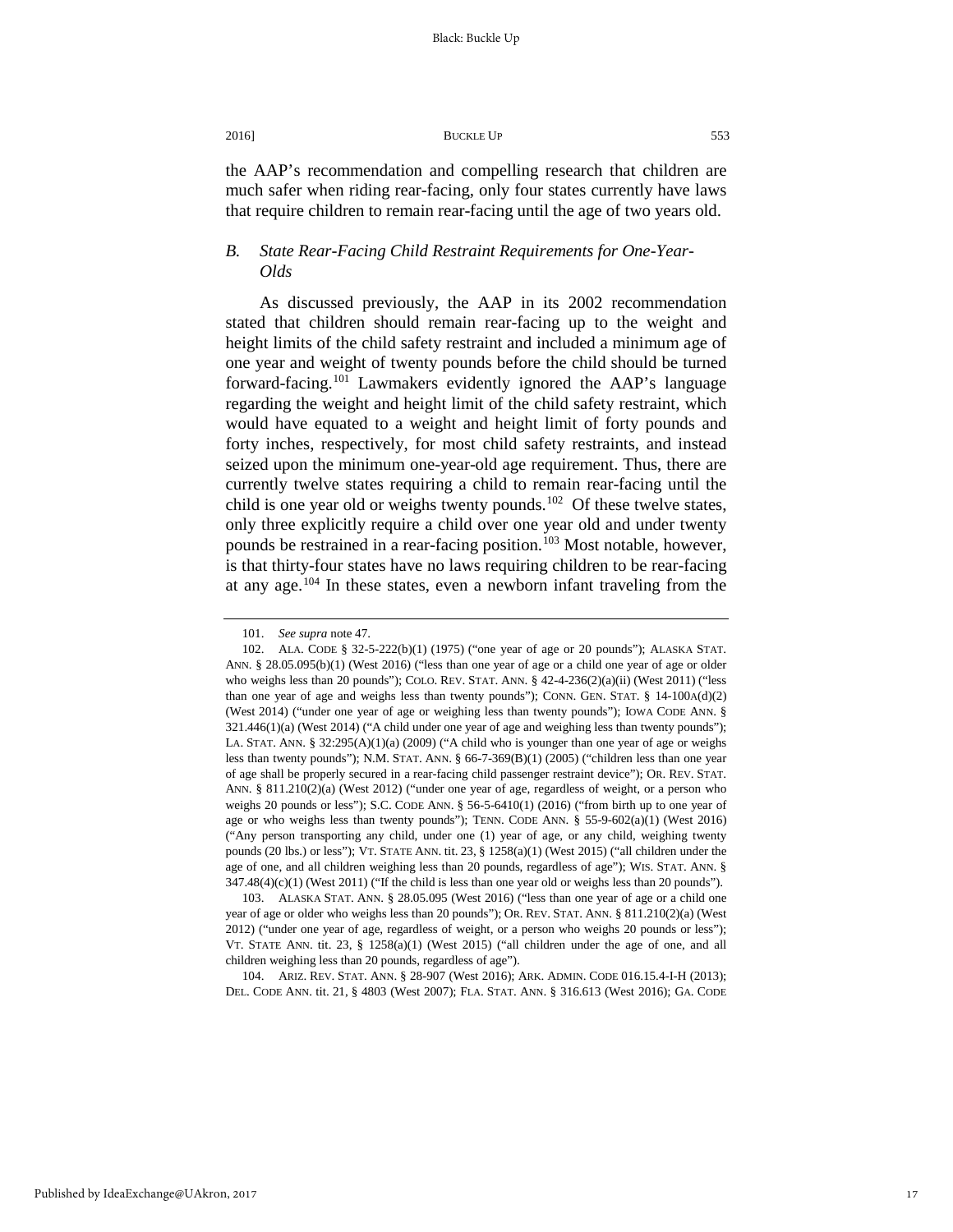hospital and riding in a vehicle for the first time would not be required to be placed rear-facing in the vehicle. These states ignored the AAP's 2002 and 2011 recommendations: young children are safest in a vehicle when riding rear-facing.

#### *C. State Laws Requiring Forward-Facing Child Safety Restraints*

The AAP's most recent recommendation stated: children who are over two years old or those who are younger than two years old and have outgrown the weight and height limits of their rear-facing child safety restraint should be restrained in a forward-facing restraint until the child outgrows the weight and height limits of the forward-facing child safety restraint.[105](#page-18-0) Most state child safety restraint laws do not explicitly reference a forward-facing child safety restraint. In fact, only seven states include a requirement that a child be placed in a forward-facing child safety restraint.<sup>[106](#page-18-1)</sup> Most states do not include a level of specificity that distinguishes between rear and forward-facing child safety restraints and booster seats; instead, these states vaguely recommend the child be restrained in a "child passenger restraint system."[107](#page-18-2) Although several

105. *See* AMERICAN ACADEMY OF PEDIATRICS, *supra* note 38, at 790.

<span id="page-18-2"></span>107. *See*, *e.g.*, ARIZ. REV. STAT. ANN. § 28-907(B) (West 2016) (mandating that a child under five years of age or under eight years old and shorter than fifty-seven inches be placed in a "child restraint system'); HAW. REV. STAT. ANN. § 291-11.5(a)(1) (West 2011) (requiring a child under the age of four to be restrained in a "child passenger restraint system"); IDAHO CODE ANN. § 49-672(1) (West 2005) (requiring that a child under the age of six be properly secured in a "child safety restraint"); 625 ILL. COMP. STAT. ANN. 25/4 (West 2008) (requiring child under the age of eight to be secured "in an appropriate child restraint system"); IND. CODE ANN. § 9-19-11-2(a) (West 2009) (requiring that a child under the age of eight be properly secured in a suitable child restraint

ANN. § 40-8-76 (West 2011); HAW. REV. STAT. ANN. § 291-11.5 (West 2011); IDAHO CODE ANN. § 49-672 (West 2005); 625 ILL. COMP. STAT. ANN. 25/4 (West 2008); IND. CODE ANN. § 9-19-11-2 (West 2009); KAN. STAT. ANN. § 8-1344 (West 2015); KY. REV. STAT. ANN. § 189.125 (West 2016); ME. REV. STAT. ANN. tit. 29, § 2081 (2009); MD. CODE ANN. Transportation § 22-412.2 (West 2013); MASS. GEN. LAWS ANN. ch. 90, § 7AA (West 2008); MICH. COMP. LAWS ANN. § 257.710d (West 2009); MINN. STAT. ANN. § 169.685 (West 2014); MO. ANN. STAT. § 307.179 (West 2016); MISS. CODE ANN. § 63-7-301 (West 2008); MONT. CODE ANN. § 61-9-420 (West 2011); NEB. REV. ST. ANN. § 60-6, 267 (West 2015); NEV. REV. STAT. ANN. § 484B.157 (West 2009); N.H. REV. STAT. ANN. § 265:107-a (2015); N.Y. VEH. & TRAF. LAW § 1229-c (McKinney 2010); CONN. GEN. STAT. § 20-137.1; N.D. CENT. CODE ANN. § 39-21-41.2 (West 2005); OHIO REV. CODE ANN. § 4511.81 (West 2014); 31 R.I. GEN. LAWS ANN. § 31-22-22 (West 2016); S.D. CODIFIED LAWS § 32-37-1 (2016); TEX. TRANSPORTATION CODE ANN. § 545.412 (West 2015); UTAH CODE ANN. 1953 § 41-6a-1803 (West 2016); VA. CODE ANN. § 46.2-1095 (West 2010); WASH. REV. CODE ANN. § 46.61.687 (West 2010); W. VA. CODE ANN. § 17C-15-46 (West 2016); WYO. STAT. ANN. § 31-5-1303 (West 2016).

<span id="page-18-1"></span><span id="page-18-0"></span><sup>106.</sup> *See* ALA. CODE § 32-5-222(b)(2) (1975); COLO. REV. STAT. ANN. § 42-4-236(2)(a)(iii) (West 2011); LA. STAT. ANN. § 32:295(b) (2009); N.J. STAT. ANN. § 39:3-76.2a(b)(1) (West effective Sept. 1, 2015); S.C. CODE ANN § 56-5-6410(2) (2016); TENN. CODE ANN. § 55-9- 602(a)(2) (West 2016); WIS. STAT. ANN. § 347.48(4)(c)(2) (West 2011).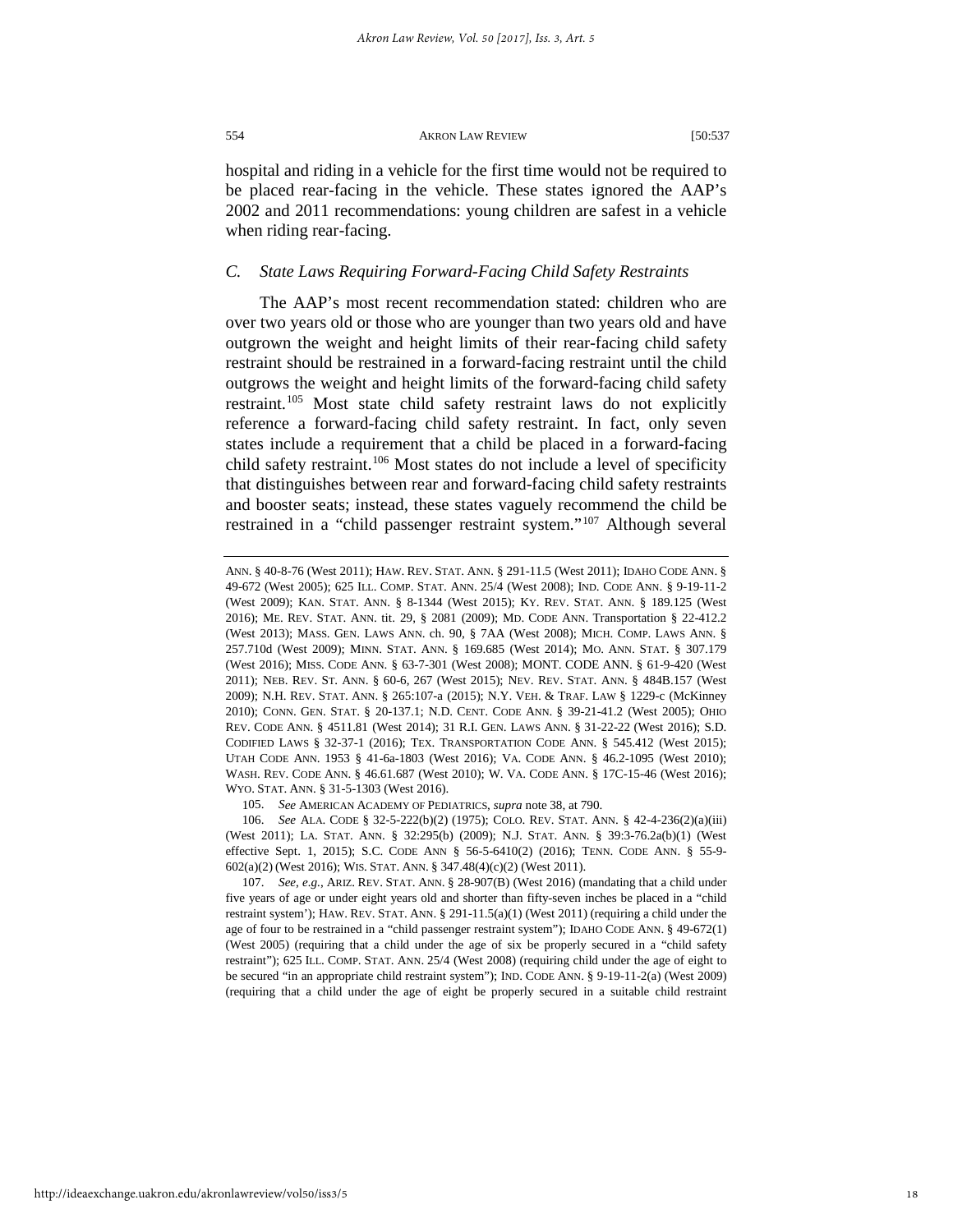states differentiate between rear-facing child safety restraints and booster seats, these states do not specifically require forward-facing restraints and instead conflate booster seats with forward-facing restraints.<sup>108</sup> By

overlooking the distinction between forward-facing child safety restraints and booster seats, states are overtly implying to parents their children may be ready for a booster seat when in fact a forward-facing restraint—with a five-point harness—would be safer.<sup>[109](#page-19-1)</sup>

#### *D. State Child Safety Restraint Laws Requiring Booster Seats*

Once children reach the weight and height limits of a forwardfacing seat, the AAP recommends that children use a belt-positioning booster seat until the vehicle lap-and-shoulder seat belt fits properly,

<span id="page-19-0"></span>108. *See*, e.g., D.C. CODE ANN. § 50-1703(b) (West 2001) ("Children under 8 years of age shall be properly seated in an installed infant, convertible (toddler) or booster child safety seat . . . ."); FLA. STAT. ANN. § 316.613(1)(a)(2) (West 2016) ("For children aged 4 through 5 years, a separate carrier, an integrated child seat, or a child booster seat may be used."); HAW. REV. STAT. ANN. § 291-11.5(a)(2) (West 2011) (requiring children between the ages of four and seven to be "properly restrained in a child safety seat or booster seat"); MO. ANN. STAT. § 307.179(2)(3) (West 2016) ("Children at least four years of age but less than eight years of age, who also weigh at least forty pounds but less than eighty pounds . . . shall be secured in a child passenger restraint system or booster seat . . . ."); N.J. STAT. ANN. § 39:3-76.2a(c) (West effective Sept. 1, 2015) (requiring a child under the age of eight years and less than fifty-seven inches in height to be secured in either a forward facing child passenger restraint system or a booster seat); N.M. STAT. ANN. § 66-7- 369(B)(3) (1978) (requiring children five years of age through six years of age to be secured in either a "child booster seat or an appropriate child passenger restraint"); OKLA. STAT. ANN. tit. 47, § 11-1112(A)(2) (West 2015) ("A child at least four (4) years of age but younger than eight (8) years of age, if not taller than 4 feet 9 inches in height, shall be properly secured in either a child passenger restraint system or child booster seat""); WIS. STAT. ANN. § 347.48(4)(c) (West 2011) (requiring children between the ages of four and seven and weighing under eighty pounds to be secured in a forward-facing child safety restraint system or a child booster seat).

<span id="page-19-1"></span>109. There is evidence suggesting five-point harnesses are safer than booster seats for three and four year olds. There is not enough data to make definite claims that one is safer than the other for older children. NHTSA, *Booster Seat Effectiveness Estimates Based on CDS and State Data* at 9-11 (July 2010), https://crashstats.nhtsa.dot.gov/Api/Public/ViewPublication/811338.

system); KAN. STAT. ANN. § 8-1344(a) (West 2015) (requiring children under four or under eight and meeting certain height and weight requirements be properly secured in an "appropriate child passenger safety restraining system"); MASS. GEN. LAWS ANN. ch. 90, § 7AA (West 2008) (passengers "under the age of 8 shall be fastened and secured by a child passenger restraint, unless such passenger measures more than 57 inches in height"); MICH. COMP. LAWS ANN. § 257.710d(1) (West 2009) ("driver transporting a child less than 4 years of age in a motor vehicle shall properly secure that child in a child restraint system"); MO. ANN. STAT. § 307.179(2) (West 2016) (children less than four years old or under forty pounds "shall be secured in a child passenger restraint system appropriate for that child"); 75 PA. CONS. STAT.  $\S$  4581 (2016)(a)(1)(i) (requiring that child under four years old shall be secured "in a child passenger restraint system"); UTAH CODE ANN. 1953 § 41-6a-1803(1)(a)(ii) (West 2016) (children under the age of eight shall be restrained in a "child restraint device"); WASH. REV. CODE ANN. § 46.61.687 (1)(a) (West 2010) ("A child must be restrained in a child restraint system . . . until the child is eight years old, unless the child is four feet nine inches or taller.").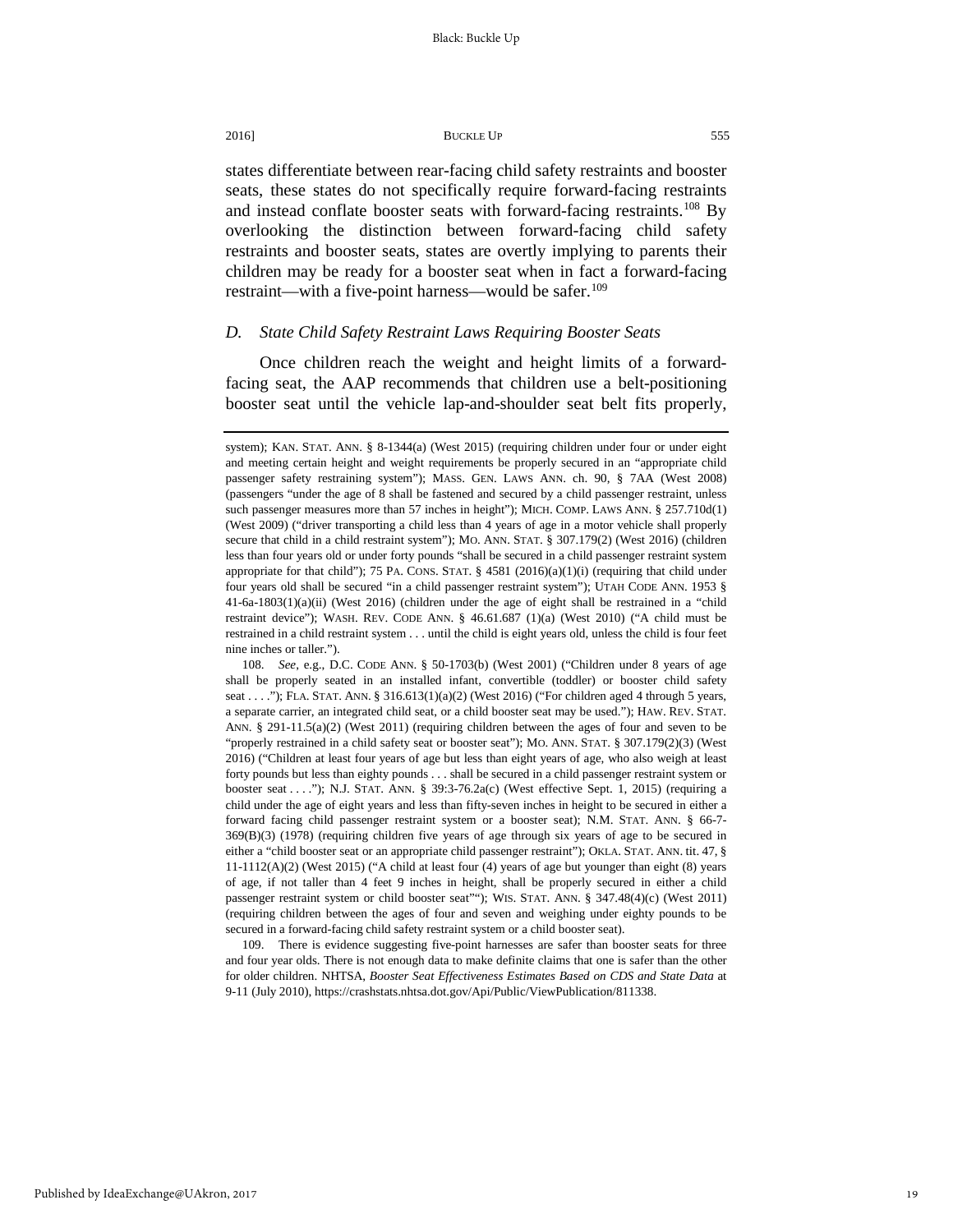which typically occurs when the child reaches four feet and nine inches in height and is between eight and twelve years of age.<sup>[110](#page-20-0)</sup> This AAP recommendation provides a varying standard for when a child no longer needs to be restrained in a booster seat based upon the particular size of the individual child, which on its face appears to be necessary to ensure parents have latitude to make the best choice for how long their children should remain restrained in a booster seat. However, the recommendation may lack specificity for parents to easily follow or for lawmakers to propose legislation that mirrors the recommendation. For example, there are no states that require children to be restrained in a booster seat as recommended by the AAP until the child is between the age of eight and twelve *and* is four feet nine inches. Instead, most states require a child to be restrained in a booster seat (or a child restraint system) until the child reaches a particular age or is a particular height or weight; thus, when a child reaches that age or height or weight, the booster seat requirement ceases.<sup>[111](#page-20-1)</sup>

Even though most states require a child to use a booster seat or some other "appropriate" child safety restraint, the age variations among the states as to when a child is no longer required to be restrained in such a device is surprising.<sup>[112](#page-20-2)</sup> There are thirty-one states<sup>[113](#page-20-3)</sup> requiring a child

<sup>110.</sup> *See* AMERICAN ACADEMY OF PEDIATRICS, *supra* note 38, at 790.

<span id="page-20-1"></span><span id="page-20-0"></span><sup>111.</sup> *See*, *e.g.*, ALASKA STAT. ANN. § 28.05.095(b)(4) (West 2016) (requiring children between four and eight years old to be restrained in a booster seat unless the child is more than fiftyseven inches in height and weighs more than sixty-five pounds); HAW. REV. STAT. ANN. § 291- 11.5(a)(3) (West 2011) (requiring a child that is between four and eight years old to be restrained in a child safety restraint or booster seat unless the child is over four feet and nine inches in height).

<span id="page-20-2"></span><sup>112.</sup> *Compare* WYO. STAT. ANN. § 31-5-1303(a) (West 2016) (requiring a child to be restrained in a child safety restraint until the age of nine years old), *with* S.D. CODIFIED LAWS § 32- 37-1 (2016) (requiring a child to be restrained in a child safety restraint until the age of five years old).

<span id="page-20-3"></span><sup>113.</sup> *See* ALASKA STAT. ANN. § 28.05.095 (West 2016); ARIZ. REV. STAT. ANN. § 28-907 (West 2016); CAL. VEH. CODE § 27360 (West 2017); COLO. REV. STAT. ANN. § 42-4-236 (West 2011); DEL. CODE ANN. tit. 21, § 4803 (West 2007); GA. CODE ANN. § 40-8-76 (West 2011); HAW. REV. STAT. ANN. § 291-11.5 (West 2011); 625 ILL. COMP. STAT. ANN. 25/4 (West 2008); IND. CODE ANN. § 9-19-11-2 (West 2009); KAN. STAT. ANN. § 8-1344 (West 2015); KY. REV. STAT. ANN. § 189.125 (West 2016); ME. REV. STAT. ANN. tit. 29, § 2081 (2009); MD. CODE ANN., TRANSP. § 22-412.2 (West 2013); MASS. GEN. LAWS ANN. ch. 90, § 7AA (West 2008); MINN. STAT. ANN. § 169.685 (West 2014); MO. ANN. STAT. § 307.179 (West 2016); N.J. STAT. ANN. § 39:3-76.2 (West effective Sept. 1, 2015); N.Y. VEH. & TRAF. LAW § 1229-c (McKinney 2010); N.C. GEN. STAT. ANN. § 20-137.1 (West 2007); OHIO REV. CODE ANN. § 4511.81 (West 2014); OKLA. STAT. ANN. tit. 47, § 11-1112 (West 2015); 75 PA. CONS. STAT. § 4581 (2016); 31 R.I. GEN. LAWS ANN. § 31-22-22 (West 2016); TENN. CODE ANN. § 55-9-602 (West 2016); TEX. TRANSP. CODE ANN. § 545.412 (West 2015); UTAH CODE ANN. 1953 § 41-6a-1803 (West 2016); VT. STATE ANN. tit. 23, § 1258 (West 2015); VA. CODE ANN. § 46.2-1095 (West 2010); WASH. REV. CODE ANN. § 46.61.687 (West 2010); W. VA. CODE ANN. § 17C-15-46 (West 2016); WIS. STAT. ANN. § 347.48 (West 2011).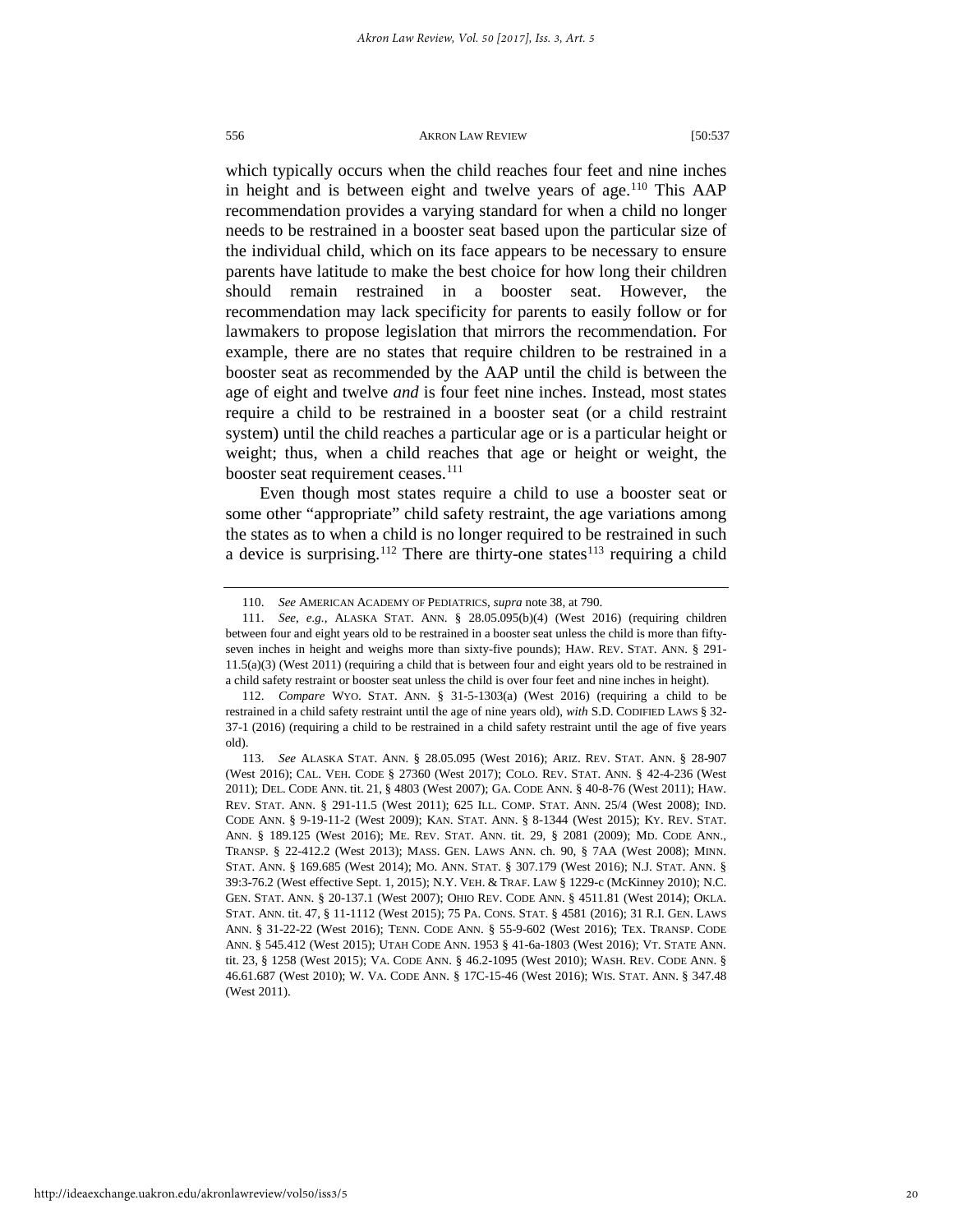to be restrained in a booster seat until the age of eight, but twenty-two of these states contain either a weight or height exemption allowing a child to use the vehicle's safety belt instead of a booster seat or other child restraint device if the child is within that particular weight or height exemption.<sup>[114](#page-21-0)</sup> Most of the states that have an exemption have incorporated the AAP's suggested height of four feet and nine inches for when a child may safely use the vehicle's safety restraint.<sup>[115](#page-21-1)</sup>

Although most states use the age of eight as the bright-line for when the vehicle's safety belt may be used instead of a booster seat or other child safety restraint, there are several states that have lower age limits.<sup>[116](#page-21-2)</sup> For example, there are five states that only require a booster seat or other safety restraint for children until the age of seven;<sup>[117](#page-21-3)</sup> there are eleven states that only require a booster seat or other safety restraint until the age of  $six$ ;<sup>[118](#page-21-4)</sup> and there is one state that only requires a booster

<span id="page-21-2"></span>116. *But see* WYO. STAT. ANN. § 31-5-1303(a) (West 2016) (requiring "each child who is a passenger in that vehicle and who has not reached his ninth birthday [must be] properly secured in a child safety restraint system").

<span id="page-21-3"></span>117. *See* CONN. GEN. STAT. § 14-100A (West 2014); DEL. CODE ANN. tit. 21, § 4803(a) (2007); IDAHO CODE ANN. § 49-672(1) (West 2005); MISS. CODE ANN. § 63-7-301(1)(b) (West 2008); N.M. STAT. ANN § 66-7-369(B)(3) (West 2005).

<span id="page-21-4"></span>118. *See* ALA. CODE § 32-5-222(b)(3) (1975); ARK. ADMIN. CODE 016.15.4-I-H (2013); FLA. STAT. ANN. § 316.613(2) (West 2016); IOWA CODE ANN. § 321.446(1)(b) (West 2014); LA. STAT. ANN. § 32:295(A)(1)(c) (2009); MONT. CODE ANN. § 61-9-420(1) (West 2011); NEB. REV. ST. ANN. § 60-6, 267(1) (West 2015); NEV. REV. STAT. ANN. § 484B.157 (West 2009); N.H. REV. STAT. ANN. § 265:107-a(I)(I-b) (2015); N.D. CENT. CODE ANN. § 39-21-41.2(1) (West 2005); S.C. CODE ANN. § 56-5-6410 (2001).

<span id="page-21-0"></span><sup>114.</sup> ALASKA STAT. ANN. § 28.05.095 (West 2016); ARIZ. REV. STAT. ANN. § 28-907 (West 2016); DEL. CODE ANN. tit. 21, § 4803 (West 2007); HAW. REV. STAT. ANN. § 291-11.5 (West 2011); 625 ILL. COMP. STAT. ANN. 25/4 (West 2008); KAN. STAT. ANN. § 8-1344 (West 2015); KY. REV. STAT. ANN. § 189.125 (West 2016); ME. REV. STAT. ANN. tit. 29, § 2081 (2009); MD. CODE ANN., TRANSP. § 22-412.2 (West 2013); MASS. GEN. LAWS ANN. ch. 90, § 7AA (West 2008); MINN. STAT. ANN. § 169.685 (West 2014); MO. ANN. STAT. § 307.179 (West 2016); N.J. STAT. ANN. § 39:3-76.2 (West 2015); N.C. GEN. STAT. ANN. § 20-137.1 (West 2007); OKLA. STAT. ANN. tit. 47, § 11-1112 (West 2015); 31 R.I. GEN. LAWS ANN. § 31-22-22 (West 2016); TENN. CODE ANN. § 55-9-602 (West 2016); TEX. TRANSP. CODE ANN. § 545.412 (West 2015); UTAH CODE ANN. § 41- 6a-1803 (West 2016); WASH. REV. CODE ANN. § 46.61.687 (West 2010); W. VA. CODE ANN. § 17C-15-46 (West 2016); WIS. STAT. ANN. § 347.48 (West 2011).

<span id="page-21-1"></span><sup>115.</sup> *See* ALASKA STAT. ANN. § 28.05.095; ARIZ. REV. STAT. ANN. § 28-907 (West 2016); CAL. VEH. CODE § 27360 (West 2017); HAW. REV. STAT. ANN. § 291-11.5 (West 2011); KAN. STAT. ANN. § 8-1344 (West 2015); KY. REV. STAT. ANN. § 189.125 (West 2016); MD. CODE ANN. § 22-412.2 (West 2013); MASS. GEN. LAWS ANN. ch. 90, § 7AA (West 2008); MINN. STAT. ANN. § 169.685 (West 2014); MISS. CODE ANN. § 63-7-301 (West 2008); N.J. STAT. ANN. 39:3-76.2a (West 2015); N.D. CENT. CODE. ANN. § 39-21-41.2 (West 2005); OHIO REV. CODE ANN. § 4511.81 (West 2014); OKLA. STAT. tit. 47, § 11-1112 (West 2015); OR. REV. STAT. ANN. § 811.210 (West 2012); 31 R.I. GEN. LAWS ANN. § 31-22-22 (West 2016); TENN. CODE ANN. § 55-9-602 (West 2016); TEX. TRANSP. CODE ANN. § 545.412 (West 2015); UTAH CODE ANN. § 41-6a-1803 (West 2016); WASH. REV. CODE ANN. § 46.61.687 (West 2010); W. VA. CODE ANN. § 17C-15-46 (West 2016); WIS. STAT. ANN. § 347.48 (West 2011).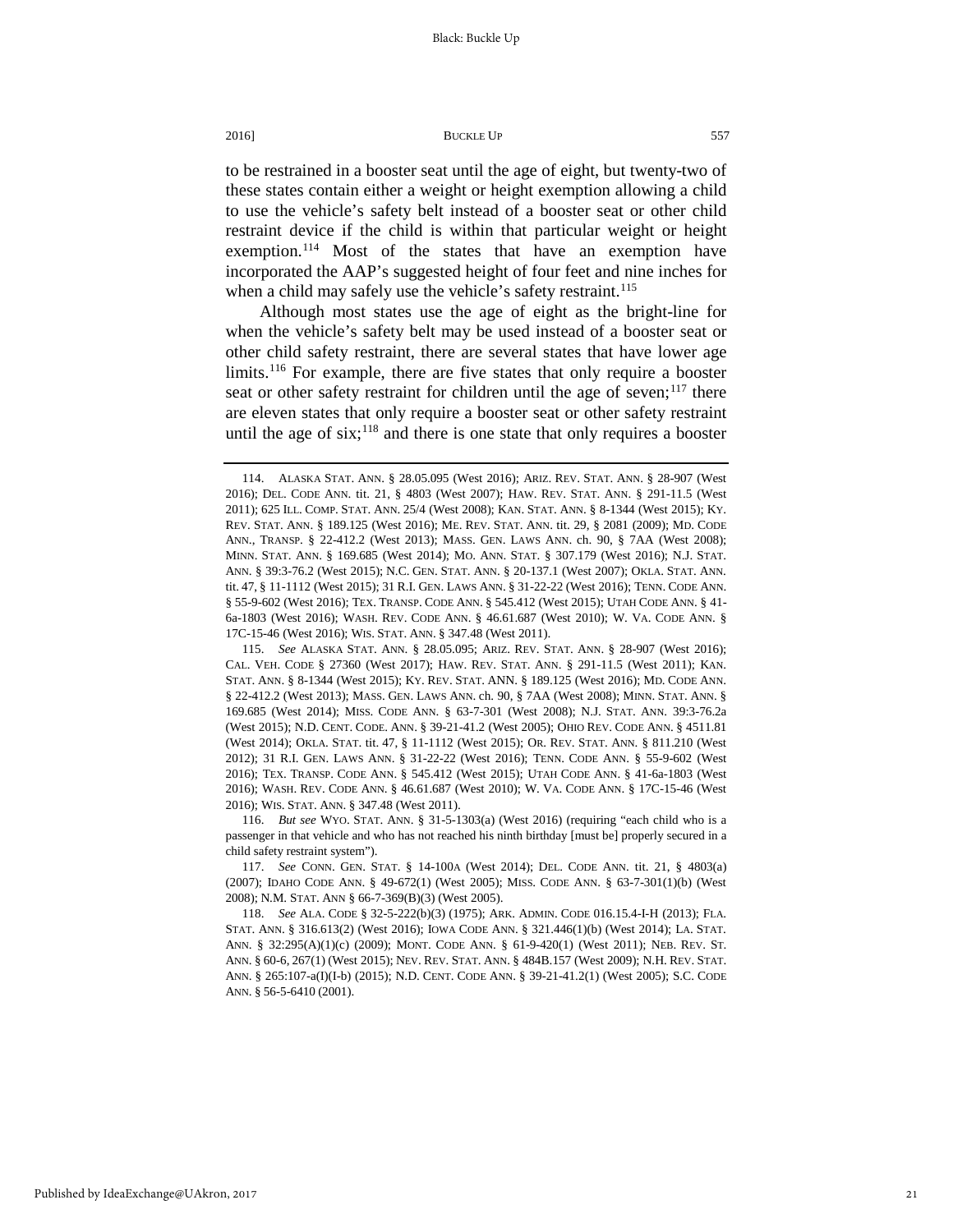seat or other safety restraint until the age of five.<sup>[119](#page-22-0)</sup> Many of these states with lower age requirements for booster seats also have a weight and/or height exemption, which lowers the required age for those children falling within the exemption. Thus, it is conceivable in several states that a four-year-old child could legally ride restrained by the vehicle's safety belt, which clearly undermines the AAP's recommendation.<sup>[120](#page-22-1)</sup>

#### *E. State Vehicle Safety Belt Requirements*

The AAP recommends: children who "are old enough and large enough" should use the vehicle's safety belt.<sup>[121](#page-22-2)</sup> For the most part, states currently include some variation of this recommendation in their laws, but the age at which children are allowed to be restrained by the vehicle's safety belt varies greatly.<sup>[122](#page-22-3)</sup> All but eight states include specific age ranges for when children should be restrained by the vehicle's safety belt, and for those eight states, their general seat belt laws at first glance appear to fill any gap and require that children of the respective ages be restrained.<sup>[123](#page-22-4)</sup> However, in reality, there are major gaps in seat belt coverage, where, for example, in Mississippi children seven years and older are not covered by either the state's child safety restraint law or the general seat belt law.[124](#page-22-5) Thus, for clarity and to ensure all eligible children are restrained by the vehicle's safety belt, states should strongly consider including within their child safety restraint laws a requirement that children be restrained by the vehicle's safety belt when they meet certain parameters.

#### *F. State Rear Seat Requirements for Children*

Lastly, the AAP recommends: children under thirteen years old should be restrained in the rear seat of the vehicle.<sup>[125](#page-22-6)</sup> No state includes

<sup>119.</sup> *See* S.D. CODIFIED LAWS § 32-37-1 (2016).

<span id="page-22-1"></span><span id="page-22-0"></span><sup>120.</sup> *See e.g.*, ALASKA STAT. ANN. § 28.05.095(b)(4) (West 2016) (providing that if a child is "over four years of age who exceeds the height or weight requirements . . . shall be properly secured in a seat belt"); HAW. REV. STAT. ANN. §  $291-11.5(a)(3)(A)$  (West 2011) (allowing a child who is four years of age or older to be restrained by the vehicle's seat belt if the child is over four feet and nine inches tall).

<sup>121.</sup> *See* AMERICAN ACADEMY OF PEDIATRICS, *supra* note 38, at 790.

<span id="page-22-3"></span><span id="page-22-2"></span><sup>122.</sup> *See supra* Part IV.D (discussing the age when a child no longer is required to use a booster seat and may use the vehicle's safety belt).

<span id="page-22-6"></span><span id="page-22-5"></span><span id="page-22-4"></span><sup>123.</sup> *See Child Safety*, INSURANCE INSTITUTE FOR HIGHWAY SAFETY, HIGHWAY LOSS DATA INSTITUTE, Apr. 2017, http://www.iihs.org/iihs/topics/laws/safetybeltuse?topicName=child-safety (comparing state child safety restraint and seat belt laws and noting the gaps).

<sup>124.</sup> *See id.*

<sup>125.</sup> *See* AMERICAN ACADEMY OF PEDIATRICS, *supra* note 38, at 790-91.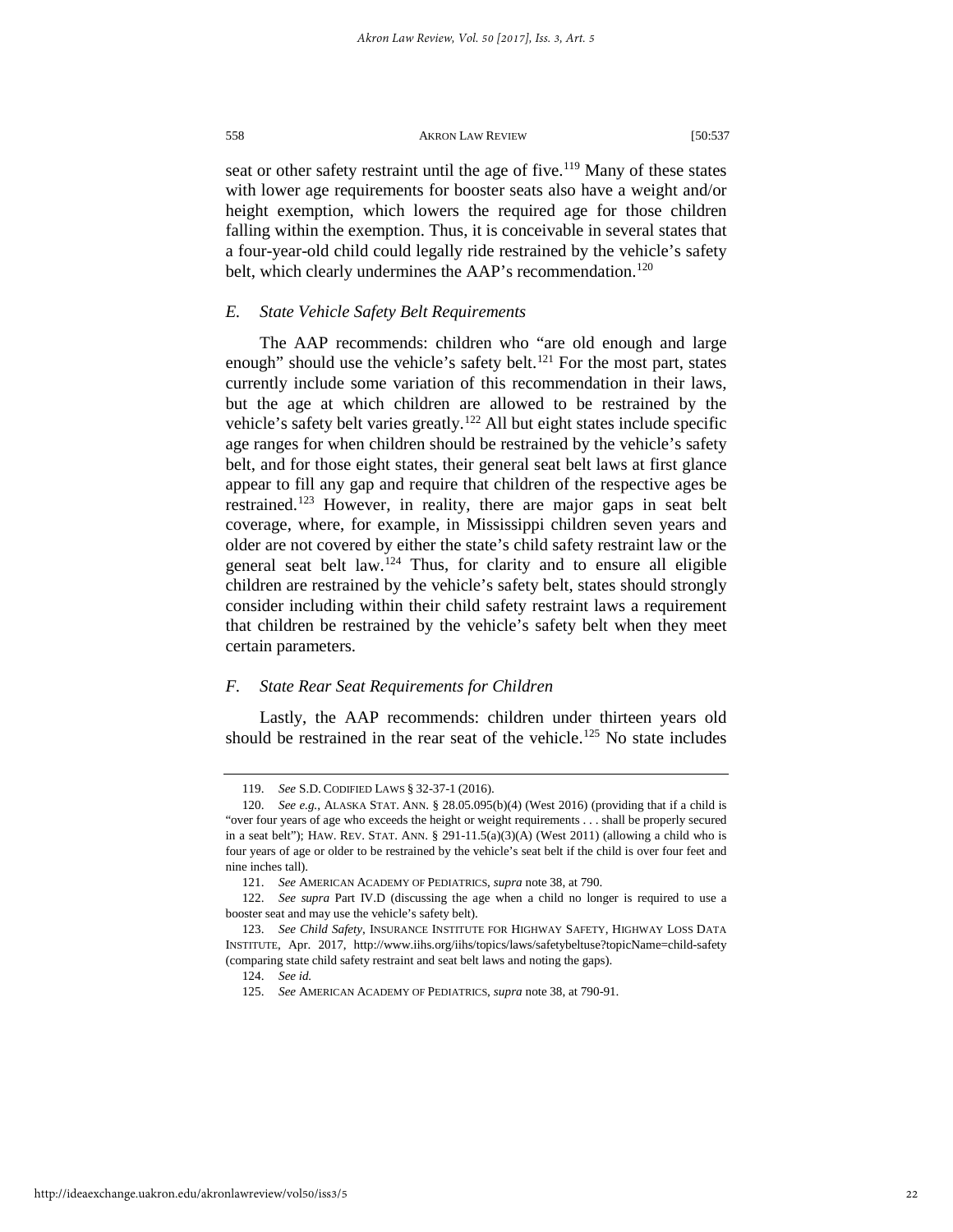this requirement in their laws. Although some states specify children of various ages—anywhere from one to twelve years old—should be restrained in the rear seat, no state uses the age of thirteen.<sup>[126](#page-23-0)</sup> In fact, Washington, which requires children under the age of twelve be restrained in the rear seat when practical, is the state that comes closest to the AAP's recommendation.<sup>[127](#page-23-1)</sup> The discrepancy among state laws regarding when children should remain in the rear seat is notable, especially considering the scientific research which reveals that children are much safer in the rear seat of the vehicle.<sup>[128](#page-23-2)</sup>

The above analysis reveals the disparity among state laws in the child safety restraint arena. Yet, the reasoning for the disparity eludes sound logic. For example, why should an eighteen-month-old child riding in a vehicle in Oklahoma be restrained any differently than the same aged child riding in Illinois? Shouldn't this child be afforded the highest level of protection regardless of where he resides? Instead, children who reside in Illinois are allowed by state law to ride forwardfacing in a child safety restraint from birth while children who reside in Oklahoma must ride rear-facing until the age of two.<sup>[129](#page-23-3)</sup> If the children were equally safe whether riding forward or rear-facing, this incongruence could stand to reason. Yet the scientific research unmistakably indicates children are much safer when riding rear-facing until the age of two years old.<sup>[130](#page-23-4)</sup> This same logic equally applies to whether a child should be restrained in a booster seat or the vehicle's safety belt, where research clearly indicates children should remain in a booster seat until the safety belt appropriately fits, which is typically eight years old at the earliest. $131$  State lines construct meaningless barriers when it comes to best practices for child safety restraints.

The question becomes why only four states have subscribed to the AAP's purportedly well-founded recommendations. After all, when it comes to protecting children, it seems logical to assume that lawmakers could unite behind this public health issue and craft laws tailored to

<span id="page-23-0"></span><sup>126.</sup> *See, e.g.*, COLO. REV. STAT. ANN. § 42-4-236(2)(a)(ii) (West 2011) (requiring children one year and younger and less than twenty pounds to be in the rear seat if available); ME. REV. STAT. ANN. tit. 29, § 2081(3)(C) (2009) (requiring children eleven years and younger and less than 100 pounds to be in rear seat if available); MICH. COMP. LAWS ANN. § 257.710d (2) (West 2009) (requiring children three years and younger to be in the rear seat if available).

<sup>127.</sup> WASH. REV. CODE ANN. § 46.61.687 (1)(c) (West 2010).

<sup>128.</sup> *See supra* Part III.E.

<span id="page-23-5"></span><span id="page-23-4"></span><span id="page-23-3"></span><span id="page-23-2"></span><span id="page-23-1"></span><sup>129.</sup> *Compare* 625 ILL. COMP. STAT. ANN. 25/4 (West 2008) (not requiring children to be positioned rear-facing at any age), *with* OKLA. STAT. ANN. tit. 47, § 11-1112(A)(1) (West 2015) (requiring children to be rear-facing until the age of two).

<sup>130.</sup> *See* Durbin et al., *supra* note 8.

<sup>131.</sup> *Id*.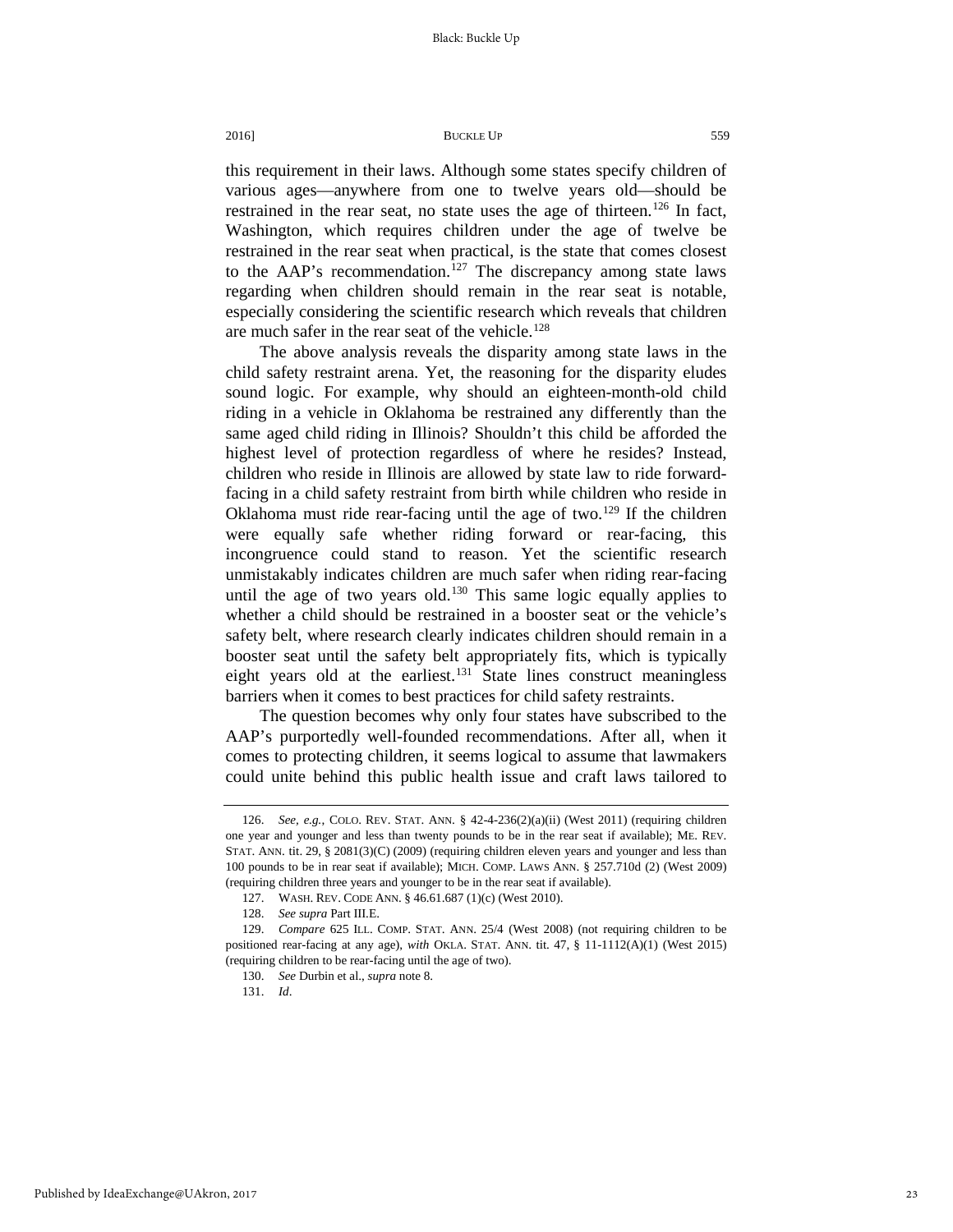mandate the safest practices for child safety restraints. However, the terms "lawmakers" and "logical" have effectively become mutually exclusive, where, on both sides of the political spectrum, political ideology has become of greater concern than solving matters of public health such as child safety restraint best practices. Thus, to move beyond the political stalemate and delve further into the explanation for the current state of law regarding child safety restraints, with the prospect of developing improved child safety restraint laws, it becomes necessary to consider and address those arguments against strengthening child safety restraint laws.

#### V. IMPEDIMENTS TO IMPROVED CHILD SAFETY RESTRAINT LAWS

Within the last few years, state lawmakers in several states have introduced legislation seeking to enact more stringent child safety restraint laws.[132](#page-24-0) For example, Tennessee introduced legislation mirroring the AAP's child safety restraint recommendations.<sup>[133](#page-24-1)</sup> The bill initially unanimously passed in the Senate and easily passed in the House of Representatives, but was subsequently withdrawn by the House of Representatives, reportedly due to subsequent concerns voiced by constituents.[134](#page-24-2) Reviewing the reasons for the failure of these bills provides a constructive starting point for determining why state legislatures have been unsuccessful in passing stricter child restraint laws.

#### *A. Financial Constraints*

One common concern voiced by critics of stricter child safety

<span id="page-24-0"></span><sup>132.</sup> *See*, *e.g.*, Mark Nootbaar, *Rear-Facing Seats Could Be The Law For Children Up To 2 Years Old,* 90.5 WESA (Dec. 14, 2015), http://wesa.fm/post/rear-facing-seats-could-be-lawchildren-2-years-old (discussing Pennsylvania's proposed child safety restraint bill that would have required children to remain rear-facing until the age of two); Laurel White, *Car Seat Bill Would Change Safety Requirements For Infants, Toddlers*, WISCONSIN PUBLIC RADIO (Mar. 10, 2016), http://www.wpr.org/car-seat-bill-would-hange-safety-requirements-infants-toddlers (discussing Wisconsin's proposed child safety restraint bill that requires children to be restrained rear-facing until the age of two).

<span id="page-24-1"></span><sup>133.</sup> *See* ASSOCIATED PRESS, *Tennessee Lawmakers OK Longer Car Seat Requirements,* CLARKSVILLE NOW (Mar. 2016), http://clarksvillenow.com/local/tennessee-lawmakers-ok-longercar-seat-requirements-edit/.

<span id="page-24-2"></span><sup>134.</sup> *See* Erik Schelzig, *House Kills Bill Requiring Rear-Facing Cars Seats up to Age 2*, THE TENNESSEAN (Mar. 22, 2016), http://www.tennessean.com/story/news/politics/2016/03/22/housekills-bill-requiring-rear-facing-car-seats-up-age-2/82137414/; Chas Sisk, *Tennessee Lawmakers Recall Update To Child Car Seat Law, After Gripes They Went Too Far*, NASHVILLE PUBLIC RADIO (Mar. 10, 2016), http://nashvillepublicradio.org/post/tennessee-lawmakers-recall-update-child-carseat-law-after-gripes-they-went-too-far#stream/0.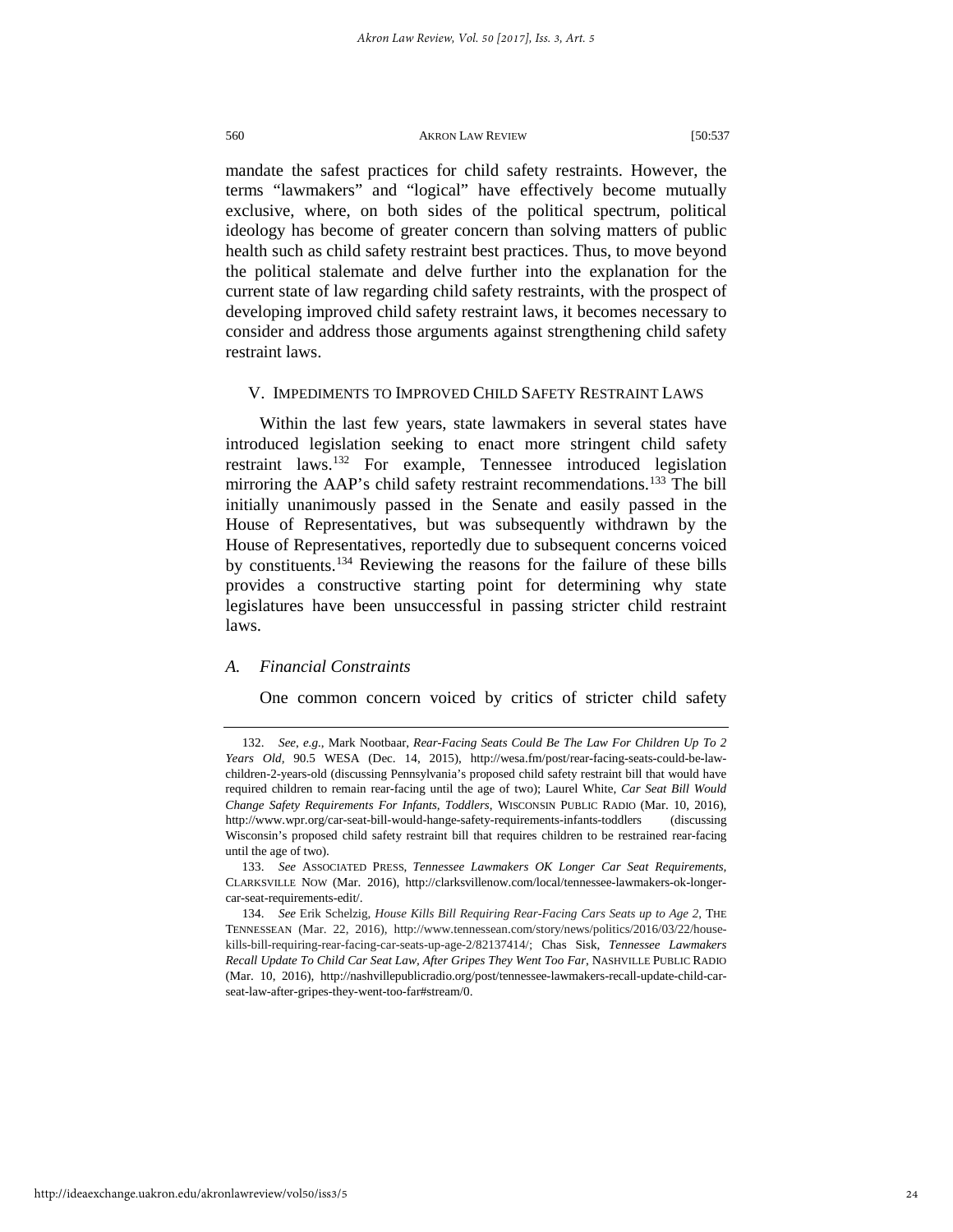restraints laws such as those recommended by the AAP involves the financial impact on parents caused by the requirement to purchase child safety restraints.<sup>[135](#page-25-0)</sup> For some parents, providing proper child restraint systems for their children may be difficult due to financial hardship.<sup>136</sup> After all, the AAP's recommendations require a rear-facing child safety restraint until the age of two, a forward-facing seat until the child outgrows it, and a booster seat until the age of at least eight, possibly until age twelve.<sup>[137](#page-25-2)</sup> Child safety restraints range greatly in price depending on the type and manufacturer of the child safety restraint.<sup>138</sup> An infant child safety restraint typically ranges from \$60 to \$300, a forward-facing child safety restraint ranges from \$40 to \$450, and a booster seat ranges from \$13 to \$300.<sup>[139](#page-25-4)</sup> Thus, a parent who attempts to follow the AAP's recommendations could spend as little as \$113 on child safety restraints for a child.<sup>140</sup> Parents could use the same child safety restraints for other children in the family. However, if a child safety restraint has been involved in a vehicle accident, it should no longer be used, and child safety restraints do have expiration dates, which can be from five to ten years from the date of manufacture.<sup>[141](#page-25-6)</sup>

Although the price of child safety restraints is not insignificant, when conducting a simple financial cost versus benefit analysis, it becomes clear the benefits of child safety restraints significantly outweigh the costs. The couple of hundred dollars spent during a child's lifetime on child safety restraints pales in comparison to the thousands of potential dollars that could be spent if an unrestrained child is injured in a vehicle accident, notwithstanding the long-term physical and emotional impact from such injuries.<sup>[142](#page-25-7)</sup>

<span id="page-25-0"></span><sup>135.</sup> *See*, *e.g.*, Tonya Alanez, *Florida Senate Passes Child Booster Seat Bill*, SUN SENTINEL (Apr. 21, 2010), articles.sun-sentinel.com/2010-04-21/news/fl-child-seats-20100421\_1\_seat-beltadult-seat-car-seat (recognizing the financial burden child safety restraint laws can put upon a parent).

<span id="page-25-1"></span><sup>136.</sup> *See*, *e.g.*, Joel Ebert, *House Makes Rare Move to Recall Approved Car Seat Bill*, TENNESSEAN (Mar. 11, 2016), http://www.tennessean.com/story/news/politics/2016/03/10/housemakes-rare-move-recall-approved-car-seat-bill/81597006/ (discussing concern that passing stricter child safety restraint legislation that would require children to remain rear-facing until age two would cause financial burden to parents).

<sup>137.</sup> *See* AMERICAN ACADEMY OF PEDIATRICS, *supra* note 38, at 789-90.

<span id="page-25-3"></span><span id="page-25-2"></span><sup>138.</sup> *See Car Seat Buying Guide: Sitting Pretty—and Safe—With the Best Car Seat for Your Child,* CONSUMER REPORTS (Aug. 2016), http://www.consumerreports.org/cro/car-seats/buyingguide.

<span id="page-25-7"></span><span id="page-25-6"></span><span id="page-25-5"></span><span id="page-25-4"></span><sup>139.</sup> *See id.* ("Throwing money at this problem doesn't necessarily mean that you'll get the best-performing seat. Many mid-priced models work as well as or better than pricier ones.").

<sup>140.</sup> *See id.*

<sup>141.</sup> *See id.*

<sup>142.</sup> *See* Jessie Schiewe, *New State Law Will Mandate Booster Seats for Kids Up to 8 Years*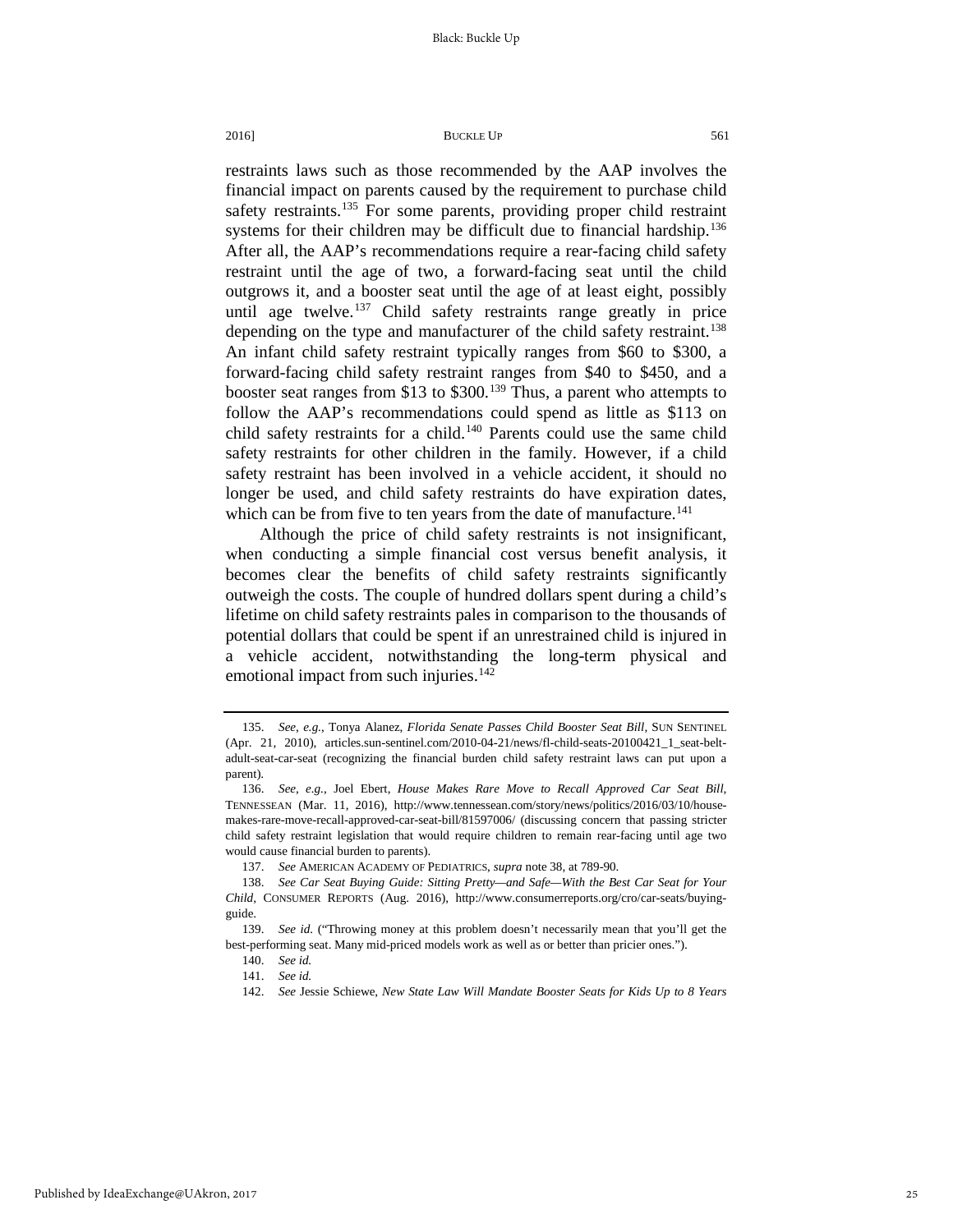For some parents, even though the benefits of a child safety restraint clearly outweigh the costs, purchasing the restraint creates a significant financial burden these parents cannot overcome. Parents in this category are very likely to be eligible for a community program or a non-profit organization to assist with the purchase of a child safety restraint.<sup>[143](#page-26-0)</sup> In Oklahoma, for example, the Oklahoma Highway Safety Office and kid advocacy groups work together to implement a statewide child safety restraint program where families may contact a county health department to schedule an appointment to have any car or booster seat checked to determine if it is properly installed.<sup>[144](#page-26-1)</sup> In addition, eligible families may receive child safety restraints at discounted prices at cost or for no cost.[145](#page-26-2)

Even some hospitals have programs that assist parents in acquiring a child safety restraint. For example, Palmetto Health Children's Hospital in Columbia, South Carolina, offers child safety restraints to the general public at cost and offers discounts to Medicaid recipients[.146](#page-26-3) The Hospital also offers free monthly child passenger safety classes to educate parents on child safety restraints, including how to install them and the appropriate type to use.[147](#page-26-4) The Hospital offers a discount to those parents who attend the free class, which allows parents to purchase child safety restraints at significantly reduced prices.<sup>[148](#page-26-5)</sup>

*Old*, OAKLAND NORTH (Nov. 17, 2011), https://oaklandnorth.net/2011/11/17/new-state-law-willmandate-booster-seats-for-kids-up-to-8-years-old/ ("Stephanie Tombrello, executive director of Safety Belts U.S.A., explains that when children "get these injuries, there's many years of medical care, education, special guidance for work, long term care and direction into adulthood to think about.").

<span id="page-26-0"></span><sup>143.</sup> *See*, *e.g.*, Emily Sutherlin, *How to Get a Free Infant Car Seat for Low Income Families*, EXAMINER.COM (May 31, 2012), http://www.examiner.com/article/how-to-get-a-free-infant-carseat-for-low-income-families (discussing the different places that offer free child safety restraints to parents who are in desperate need, including WIC offices, insurance policies, state police and fire departments, and hospitals).

<span id="page-26-1"></span><sup>144.</sup> *Child Passenger Safety*, OKLAHOMA STATE DEPARTMENT OF HEALTH, https://www.ok.gov/health/Protective\_Health/Injury\_Prevention\_Service/Child\_Passenger\_Safety/i ndex.html (last visited Apr. 21, 2017).

<sup>145.</sup> *See id.*

<span id="page-26-3"></span><span id="page-26-2"></span><sup>146.</sup> *See Palmetto Health Children's Hospital Car Seat Purchasing Program*, http://ch.palmettohealth.org/body.cfm?id=214 (last visited Apr. 21, 2017). Medicaid recipients may purchase an infant child safety restring for sixty dollars, a forward-facing child safety restraint for thirty-five to seventy dollars, and a booster seat for twelve dollars. *See id.*

<sup>147.</sup> *See id.*

<span id="page-26-5"></span><span id="page-26-4"></span><sup>148.</sup> *See id.* For example, attendees of the free child passenger safety class may purchase an infant child safety restraint for forty dollars, a forward-facing child safety restraint for twenty to forty-five dollars, and a booster seat for eight dollars. *See id.*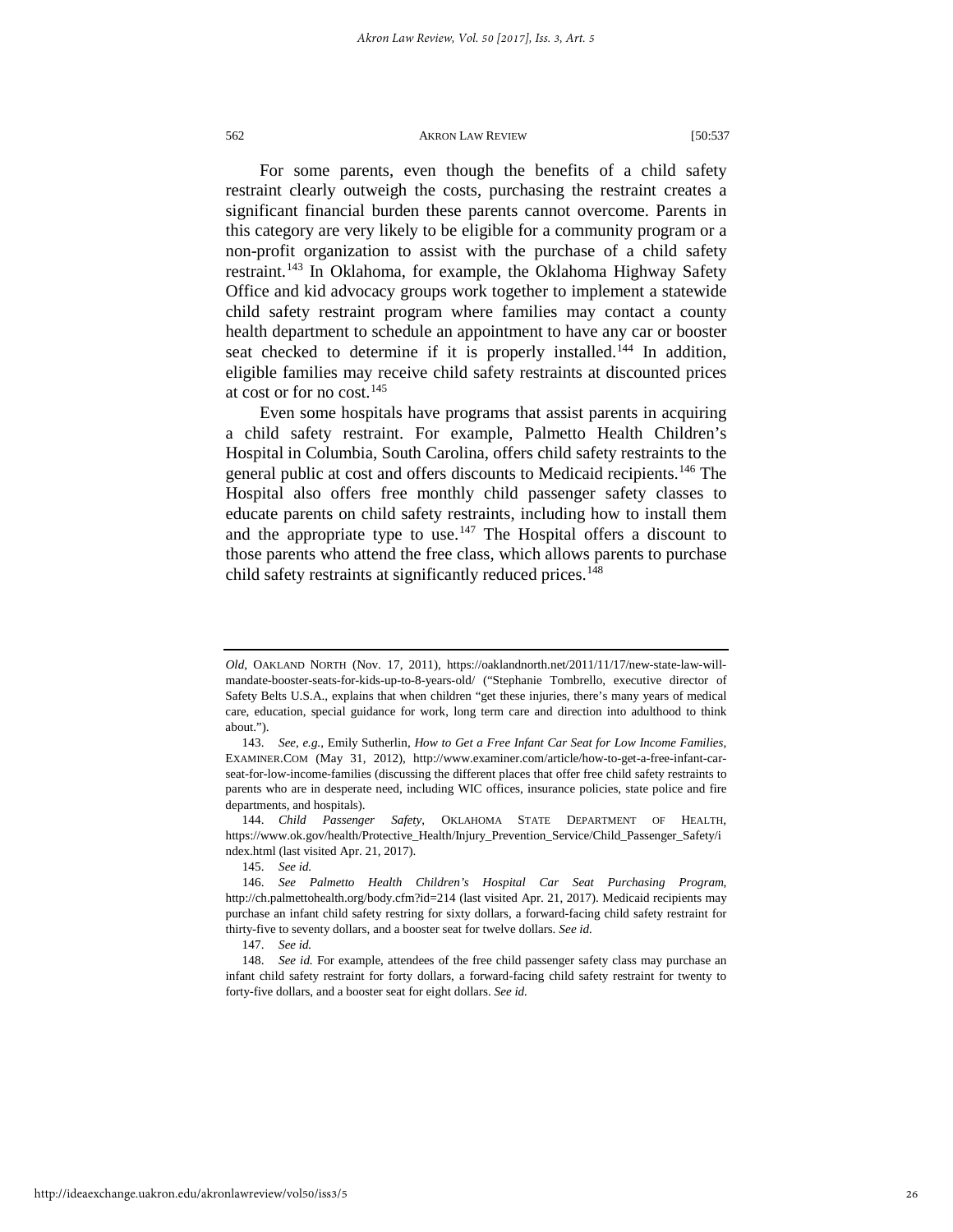### *B. Child Discomfort*

Some critics of the AAP's child safety restraint recommendations, especially those who are parents, emphasize the importance of the child's comfort when riding in a child safety restraint.<sup>[149](#page-27-0)</sup> The AAP's recommendation that a child remain rear-facing until the age of two strikes a chord with these critics who question whether children may comfortably remain rear-facing until the age of two.<sup>[150](#page-27-1)</sup> They are genuinely concerned children's legs may be injured in the event of a vehicle accident or children's legs will be too cramped.<sup>[151](#page-27-2)</sup> After all, if children are not comfortable when riding in a vehicle, they can make the trip unenjoyable for the other passengers in the vehicle.

Beyond mere child discomfort, some parents are concerned about a child's development when a child is riding rear-facing. Specifically, parents are concerned children should be facing forward to view their outdoor surroundings, which is more difficult when rear-facing.[152](#page-27-3) Along these lines, some parents also prefer their children ride forward-facing so the parents may better view their children from the front seat.<sup>[153](#page-27-4)</sup> Other parents prefer their children to ride forward-facing to ensure their children are not choking.<sup>[154](#page-27-5)</sup> These parental critics appear to acknowledge the safety benefits of restraining a child in a rear-facing seat until the age of one, but they think being required to restrain a child after his first birthday ventures too far into the realm of decision-making which parents should be allowed to control on behalf of their children.<sup>[155](#page-27-6)</sup>

<span id="page-27-6"></span>155. *See* Shaver, *supra* note 60 (quoting parents who questioned rear-facing child safety restraint requirements: "'Do any of the folks who studied this have small children?' . . . 'Have they

<span id="page-27-0"></span><sup>149.</sup> *See* Melody Gutierrez, *Bill Would Keep Kids in Rear-Facing Seats Until Age 2*, SFGATE (last updated Jan. 5, 2015), http://www.sfgate.com/bayarea/article/Bill-would-keep-kids-in-rearfacing-seats-until-5993499.php.

<sup>150.</sup> *See id.*

<span id="page-27-2"></span><span id="page-27-1"></span><sup>151.</sup> *See* Dr. Leslie Greenberg, *Rear-facing Car Seat Until Age 2? Why? Really?*, DR. GREENBERG'S BLOG (Nov. 15, 2011), https://drlesliegreenberg.com/2011/11/15/rear-facing-carseat-until-age-2-why-really/ (discussing parental concerns that their child's leg will be broken if there is an accident and their child's legs were cramped).

<span id="page-27-3"></span><sup>152.</sup> Janet O, *Gov. Brown Mandates New Rear-Facing Car Seat Law*, ABC7NEWS (Sept. 22, 2015), abc7news.com/traffic/gov-brown-mandates-new-rear-facing-car-seat-law/996619/ (quoting a parent who stated, "I think it's better for kids to point at things see things and be aware of surroundings").

<span id="page-27-4"></span><sup>153.</sup> *See* University of Michigan Health Systems, *Almost Three-Quarters of Parents Turn Car Seats to Face Forward Too Early*, EUREKALERT! (Jan. 6, 2015), http://www.eurekalert.org/ pub\_releases/2015-01/uomh-ato010615.php (listing parent's desire to view their children as one of the reasons parents prefer that their children ride forward-facing).

<span id="page-27-5"></span><sup>154.</sup> *See* Darren Qunell, *Rear-Facing Until 2 Years Old: Why Not?,* CARSEATBLOG.ORG, March 23, 2011, http://carseatblog.com/9452/rear-facing-until-2-years-old-why-not/ (discussing concerns parents have regarding keeping their children rear-facing until the age of two).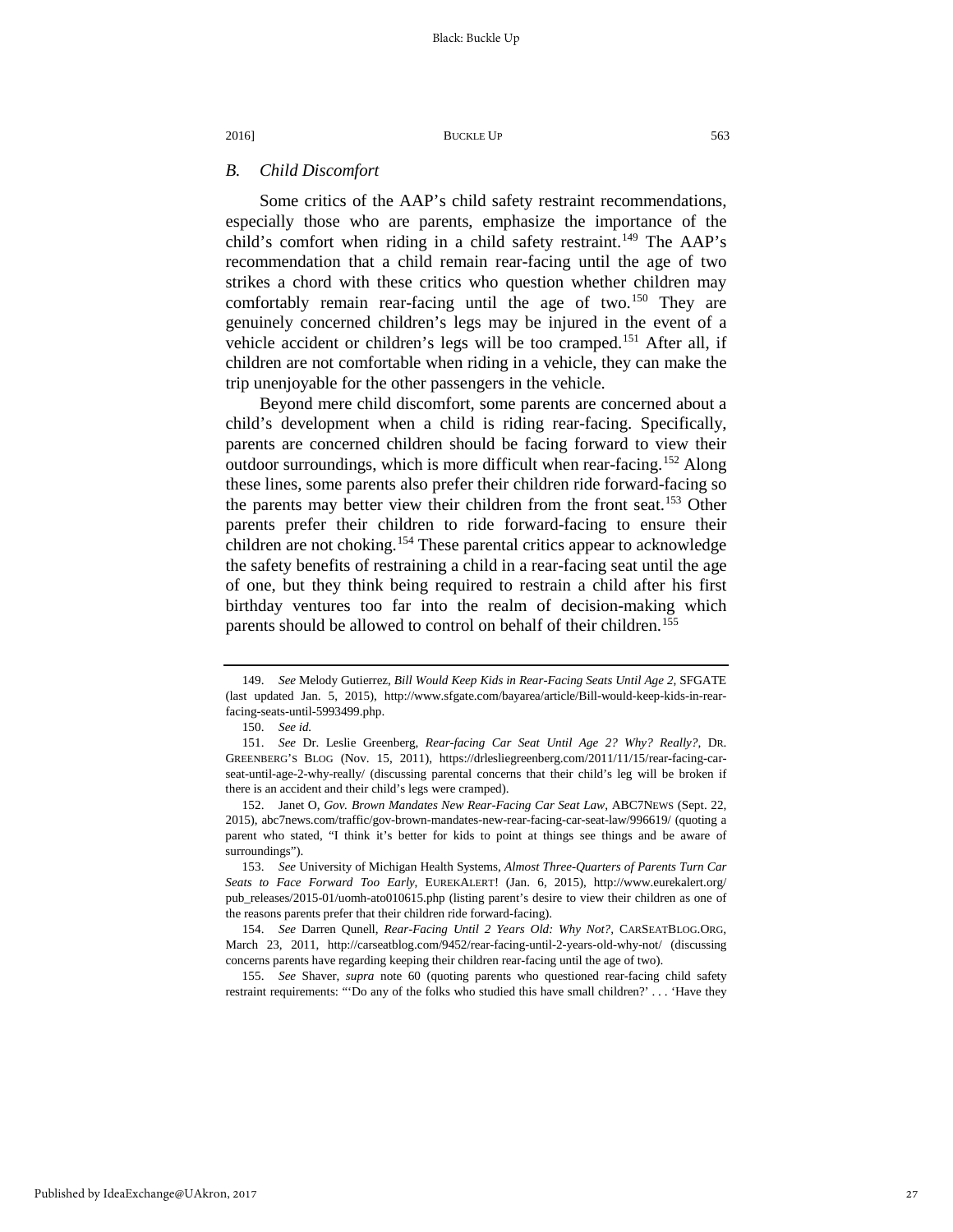These parental concerns that children who are rear-facing beyond the age of two will be uncomfortable and even less safe are understandable; yet, the reasons for parents to turn a child forwardfacing from rear-facing at the age of one is based upon tradition, not valid scientific evidence. These concerns also discount the adaptability of children. Children, who are extremely more flexible than adults, have the physical capability to keep their legs crossed for much longer periods of time than adults.[156](#page-28-0) Even when children have the choice as to their sitting position when sitting on the floor, children will typically choose a position that resembles the position of a child in a rear-facing child safety restraint.<sup>[157](#page-28-1)</sup>

Parents who are concerned about their children's visibility if rearfacing or whether the parents can best view their children in that position not only underestimate the adaptability of children, but are uninformed about the actual riding experience of children who are riding rear-facing. For example, a child who is riding in a convertible child safety restraint, as compared to an infant seat that is used by a child typically until the age of one, can adequately see his outside surroundings because he is sitting at the same height he would if he were forward-facing.<sup>[158](#page-28-2)</sup> And for those parents who prefer to see their children's faces in the back seat rather than the back of a child safety restraint, there are soft mirrors that a parent may easily install that allows the parent to see the child's face in the mirror when the child is riding in a rear-facing child safety restraint.<sup>[159](#page-28-3)</sup>

These concerns regarding a child's comfort while riding rear-facing severely misplace the purpose of child safety restraints, which is to best restrain a child in the event of a vehicle accident. The research is overwhelmingly clear that children are safer when riding rear-facing than when riding forward-facing.[160](#page-28-4) Any potential leg injuries in the

160. *See* Durbin et al., *supra* note 8, at e1054.

tried to keep a squirrelly, anxious and frustrated 18-month-old rear-facing?' . . . 'Where are you supposed to put the kids' legs?'").

<span id="page-28-0"></span><sup>156.</sup> *Id*. ("As for the limited legroom, pediatricians say children are far more flexible than adults, which allows them to sit comfortably with their legs folded for long periods.").

<span id="page-28-1"></span><sup>157.</sup> Katie Loeb, *7 Myths About Extended Rear Facing Car Seats*, BABBLE, https://www.babble.com/baby/6-myths-about-extended-rear-facing/ (last visited Apr. 21, 2017) (discussing a child's typical seating position).

<span id="page-28-2"></span><sup>158.</sup> *See Rear Facing Myths*, CARSEAT.SE (Apr. 15, 2009) www.carseat.se/rear-facingmyths/.

<span id="page-28-4"></span><span id="page-28-3"></span><sup>159.</sup> *See* Christie Haskell, *Ways to Keep Your Kid Entertained While In a Rear-Facing Car Seat*, CAFEMOM (Dec. 7, 2011), http://thestir.cafemom.com/toddlers\_preschoolers/129674/ ways\_to\_keep\_your\_kid (suggesting a "safe (soft) mirror" to use for children to be able to better see their parents and keep the children happy while riding in a rear-faced child safety restraint).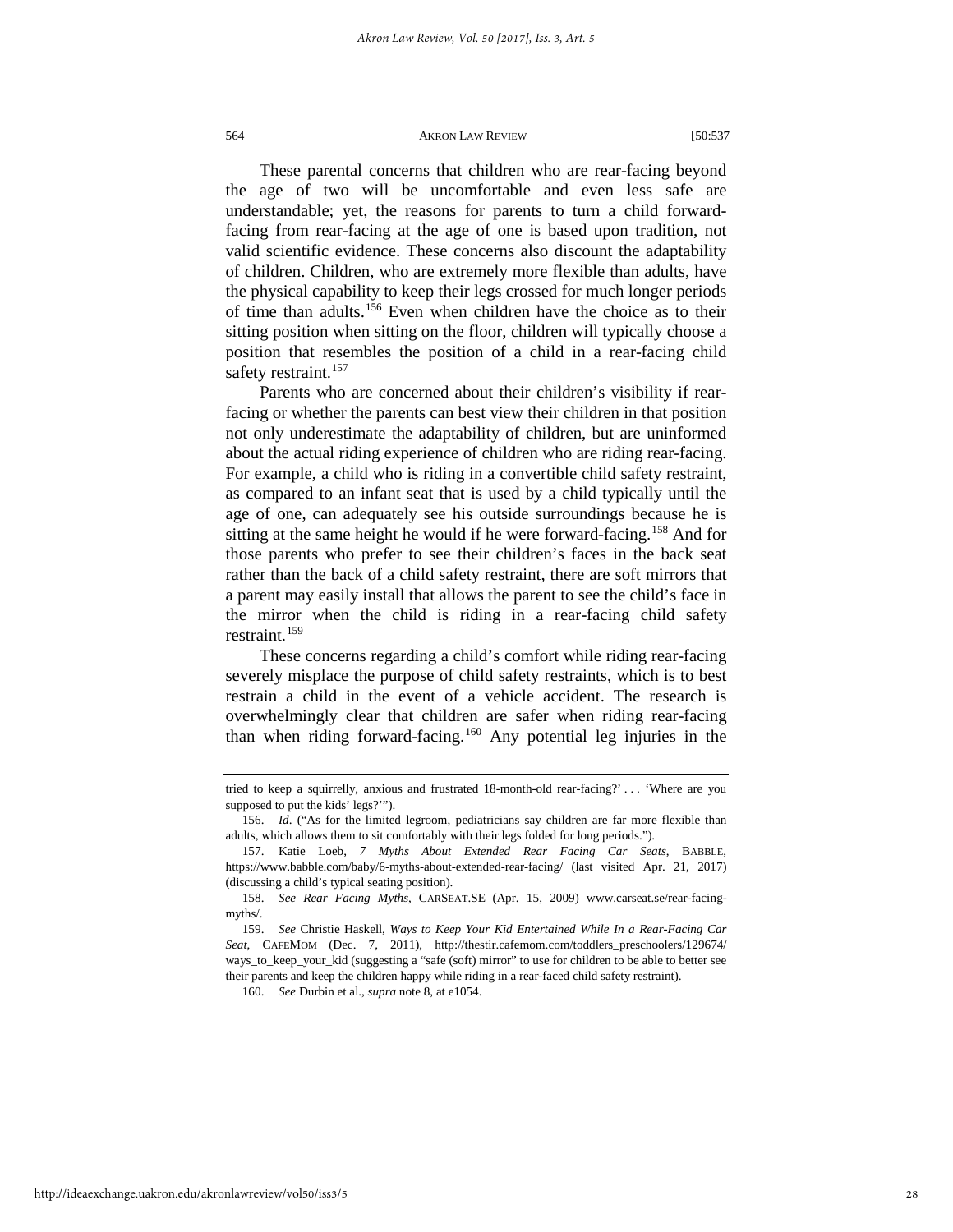event of a vehicle accident if the child were riding rear-facing would be much less severe than the potential head and spine injuries if the child were riding forward-facing.<sup>[161](#page-29-0)</sup> To be sure, children are accustomed to riding rear-facing at a very young age, and it is not until the parent moves the seat forward-facing does the child actually realize the difference between the two. Thus, parents must carefully balance their decision to keep their child comfortable with the need to restrain their child in the safest manner, but at the end of the day, child comfort should be subordinated to safety.

#### *C. Governmental Overreach*

One of the most prevalent criticisms lawmakers who have attempted to introduce more stringent child safety restraint regulations have received is that mandating a child remain in a child safety restraint in a rear-facing position until the age of two or in a booster seat until the age of at least eight, or until the child reaches a particular height, is too much governmental overreach into a decision-making area that should be left to parents.<sup>[162](#page-29-1)</sup> As reportedly stated by one Tennessee state lawmaker who questioned the need for more stringent child safety restraint legislation, "[w]hen you have a child that's 12 years old and 4 foot 9 inches, putting them in a car seat doesn't make much sense they're big enough to sit in a seat belt. It's the government trying to stick their hand and fix something that's not broke."[163](#page-29-2) Instead, viewing the history of child safety restraint legislation, where child safety restraints were not even required in all states until 1985, many lawmakers and parents consider their own childhood when child safety restraint laws were much more lenient and anecdotally question the need for more stringent regulations.<sup>[164](#page-29-3)</sup> These lawmakers and parents survived with the relaxed regulations, so why does the government need to get involved in an area where parents have typically determined how to secure their children in a child safety restraint?

These critics have an extremely valid point. Governmental

<sup>161.</sup> *See* Shaver, *supra* note 60.

<span id="page-29-1"></span><span id="page-29-0"></span><sup>162.</sup> Diane Smith, *Bill Would Keep Children in Rear-Facing Car Seats Longer*, STAR-TELEGRAM (Apr. 5, 2015), www.star-telegram.com/news/local/community/fort-worth/ article17457803.html (citing State Rep. Ron Simmons, R-Carrollton, who voted against a more stringent child safety restring bill in committee because it was too much of a government overreach that signaled an unnecessary infringement on parental rights).

<span id="page-29-3"></span><span id="page-29-2"></span><sup>163.</sup> Erik Schelzig, *House Backpedals on Restraints for Kids in Cars*, KNOXBLOGS (Mar. 10, 2016), knoxblogs.com/humphreyhill/2016/03/10/26223/.

<sup>164.</sup> *See* Loeb, *supra* note 157.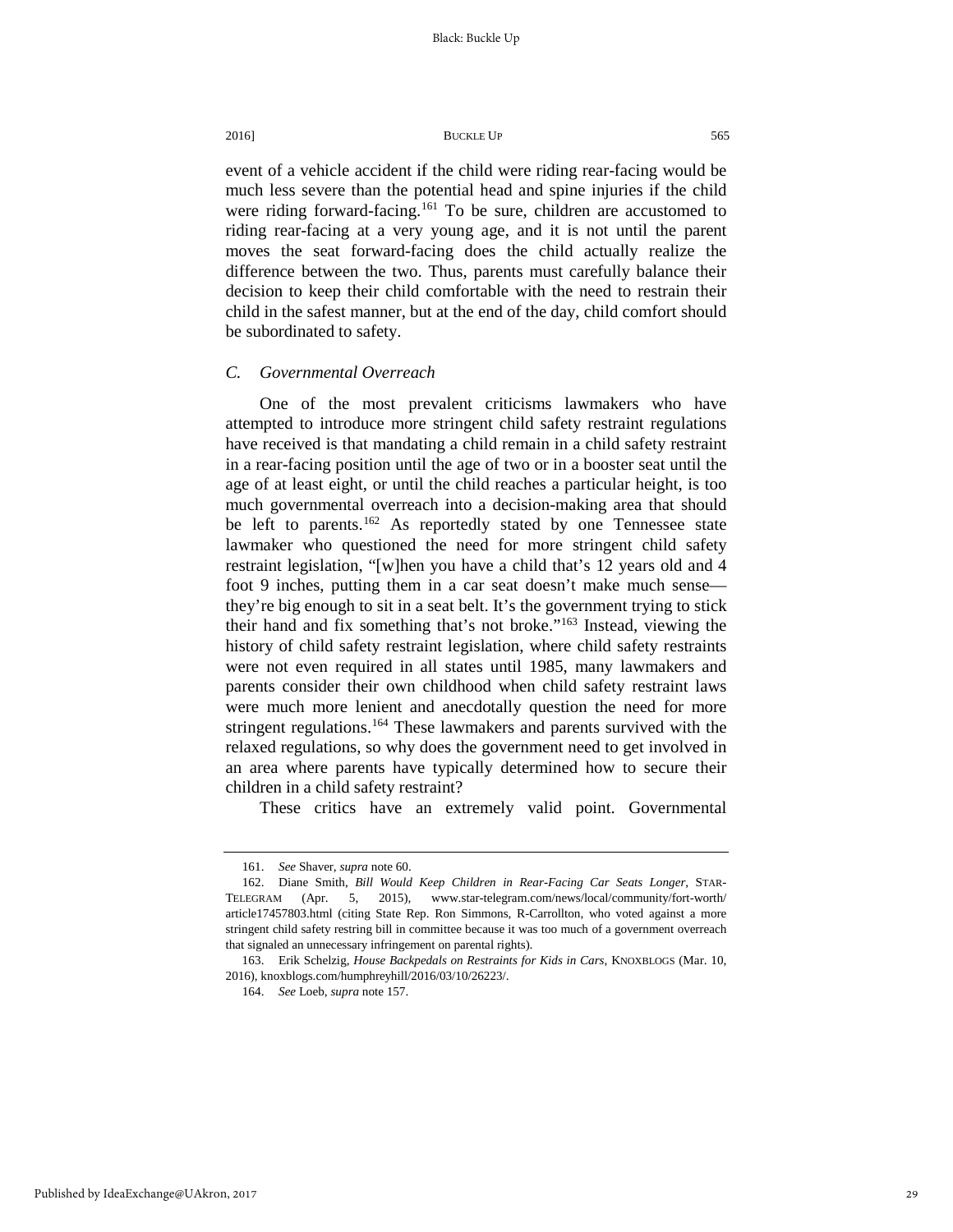regulation at the state and federal level has steadily increased throughout the last several decades to the point where the government has inserted, or at least attempted to insert, itself into almost every facet of daily life.[165](#page-30-0) These attempted areas of governmental intrusion, which are humorous to most Americans, are newspaper headline grabbers such as Montana's attempt to ban yoga pants as being indecent exposure or New York City Mayor Michael Bloomberg's attempt to ban large soda drinks.<sup>[166](#page-30-1)</sup> With vast and extensive state and federal regulations, the mention of yet another regulation evokes public outcry. Thus, when lawmakers introduce legislation altering the way parents currently restrain their children in a car, the automatic and unsurprising response is public backlash.<sup>[167](#page-30-2)</sup> But child safety restraint legislation, unlike these more trivial and superficial issues, involves an important area of public health that necessitates consideration and discussion for improved regulations.

In other areas of great importance to children and public health, lawmakers have taken action to implement regulations deemed necessary to protect children. For example, in the area of smoking, lawmakers were concerned about the effects of second-hand smoke on children who were involuntarily exposed to it when their parents smoked around them. Infants exposed to second-hand smoke are at increased risk for sudden infant death syndrome, and both infants and older children exposed to second-hand smoke are at increased risk for respiratory infections, asthma, and middle-ear infections.<sup>[168](#page-30-3)</sup> There is a clear scientific consensus that second-hand smoke is a real and substantial threat to children's health, not only in childhood but also in adult life.<sup>[169](#page-30-4)</sup> Based upon this actual threat, a majority of states enacted legislation to protect children and others from the harmful effects of second-hand smoke in public places, and several states and municipalities banned smoking in a car when children are present.<sup>170</sup>

166. *See id.*

169. *Id.* at 21.

<span id="page-30-5"></span><span id="page-30-4"></span>170. *Smokefree Laws and Policies*, AMERICAN LUNG ASSOCIATION, http://www.lungusa2.org/slati/reports/smokefree-states-072015.pdf (last visited July 15, 2016).

<span id="page-30-0"></span><sup>165.</sup> *See* Michaeal D. Tanner, *Too Many Laws, Too Much Regulation*, CATO INSTITUTE (Mar. 2, 2016), http://www.cato.org/publications/commentary/too-many-laws-too-much-regulation.

<span id="page-30-2"></span><span id="page-30-1"></span><sup>167.</sup> *See e.g.*, Diane Smith, *Bill Would Keep Children in Rear-Facing Car Seats Longer*, STAR-TELEGRAM (Apr. 5, 2015), http://www.star-telegram.com/news/local/community/fortworth/article17457803.html (noting that Texas state congressman who voted against a stricter child safety restraint bill felt that the bill infringed upon the rights of parents).

<span id="page-30-3"></span><sup>168.</sup> Margaret A. Hawthore, Lindsay M. Hannan, Michael J. Thun, & Jonathan M. Samet, *Protecting Our Children from Second-hand Smoke*, UICC at 19-21 (2008), http://www2.aap.org/richmondcenter/pdfs/UICC\_english.pdf.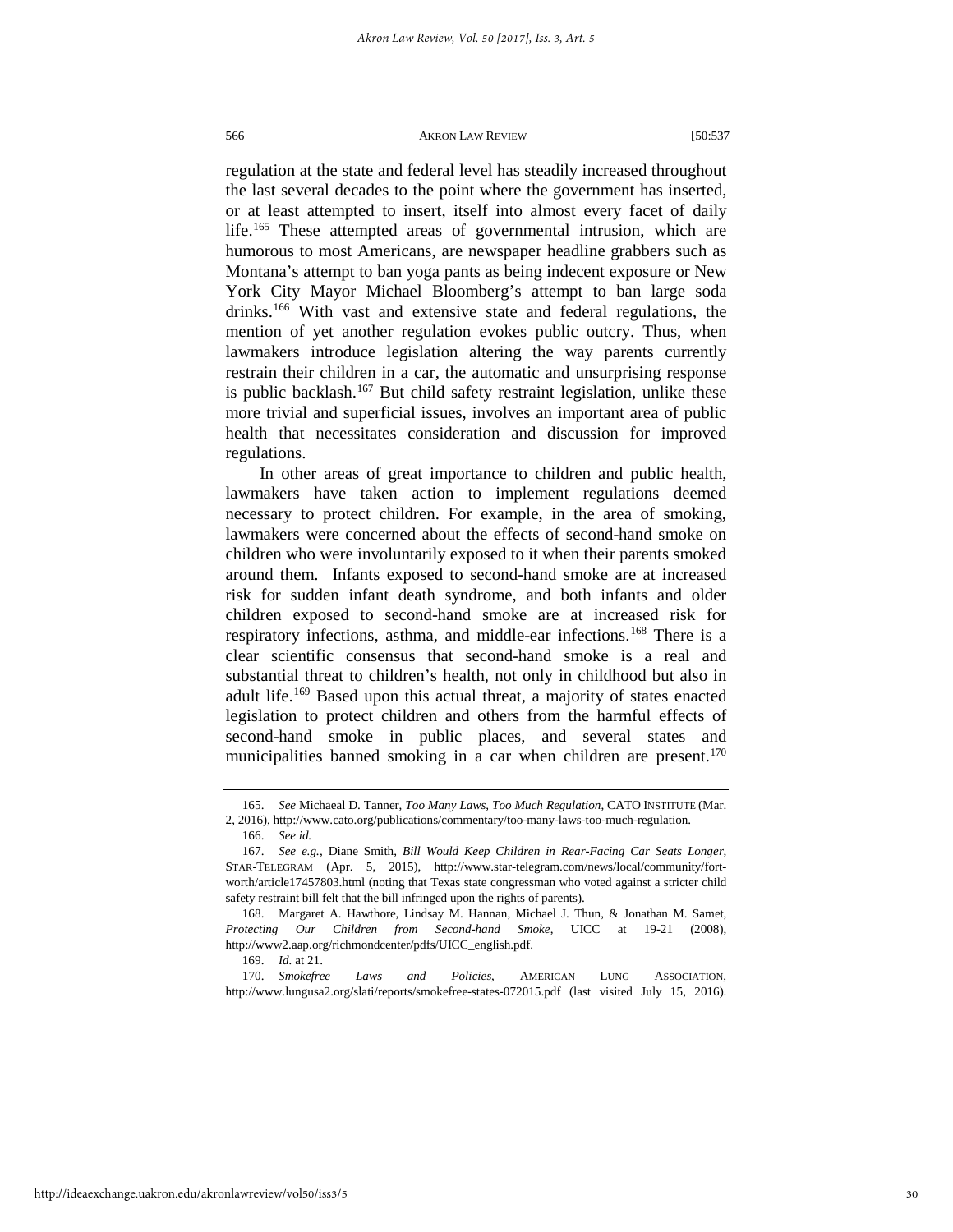Although these restrictions appear to invade individual liberty by forbidding adults from smoking anytime and anywhere they want, this type of restriction is necessary to protect children, a vulnerable group that lacks the voice to protect itself.<sup>[171](#page-31-0)</sup>

When applying the same analysis regarding second-hand smoke (i.e., sometimes individual liberty must yield when protecting child health) to the area of child safety restraints, the argument against stronger child safety restraint regulations becomes attenuated. Similar to the research regarding the effects of second hand smoke on children, the child safety restraint research regarding the results when a child is not properly restrained is scientifically unequivocal—children are safer when they are restrained in accordance with the AAP's recommendations[.172](#page-31-1) Mandating parents restrain their children for a longer period of time or in a different manner than the parents would independently choose does arguably invade the privacy rights of parents.[173](#page-31-2) Yet, this is an area of such importance to the public health of children that the privacy rights of the parents should be subordinated to the safety of their children, just as several states have done in the area of second-hand smoke.<sup>[174](#page-31-3)</sup>

Unfortunately, due to the sheer number of increasing regulations imposed upon Americans, the discussion of yet another set of regulations, even in an area as important as child safety restraints, breeds trepidation and cynicism.[175](#page-31-4) For most Americans, the thought of complying with another regulation is overwhelming, especially if it is a regulation that seems inconsequential with no correlative benefits.<sup>176</sup> The correlative benefits of child safety restraint regulations that mirror

However, the laws control only smoking in public areas, and thus, they do not protect children from the effects of second-hand smoke at home.

<span id="page-31-0"></span><sup>171</sup>*. See Smoke-free Vehicles When Children are Present*, GLOBAL ADVISORS SMOKEFREE POLICY (GASP) (June 22, 2015), http://www.njgasp.org/wp-content/uploads/2014/05/f\_SFcarskids-info-arguments.pdf ("The right to privacy is an important tenet of the American way of life. But certainly, when children are harmed from exposure to the class A carcinogen secondhand smoke . . . , which is in the same class as asbestos and benzene, then public health and safety take precedence over smoking around children.").

<sup>172.</sup> *See* Durbin et al., *supra* note 8, at e1053-57.

<span id="page-31-2"></span><span id="page-31-1"></span><sup>173.</sup> *See*, *e.g.*, Jill A. Jarvie & Ruth E. Malone, *Children's Secondhand Smoke Exposure in Private Homes and Cars: An Ethical Analysis*, 98 AM. J. PUBLIC HEALTH 2140, 2142-44 (2008) (discussing how the state has an interest in protecting the health and welfare of children; thus, temporarily restraining adult autonomy through second hand smoking restrictions in private spaces is clearly justifiable).

<sup>174.</sup> *See id.*

<span id="page-31-5"></span><span id="page-31-4"></span><span id="page-31-3"></span><sup>175.</sup> *See* Sohoni, *supra* note 19, at 1626-28 (addressing the "mistrust in government" that Americans currently have, which translates to the desire for fewer regulations).

<sup>176.</sup> *See id*.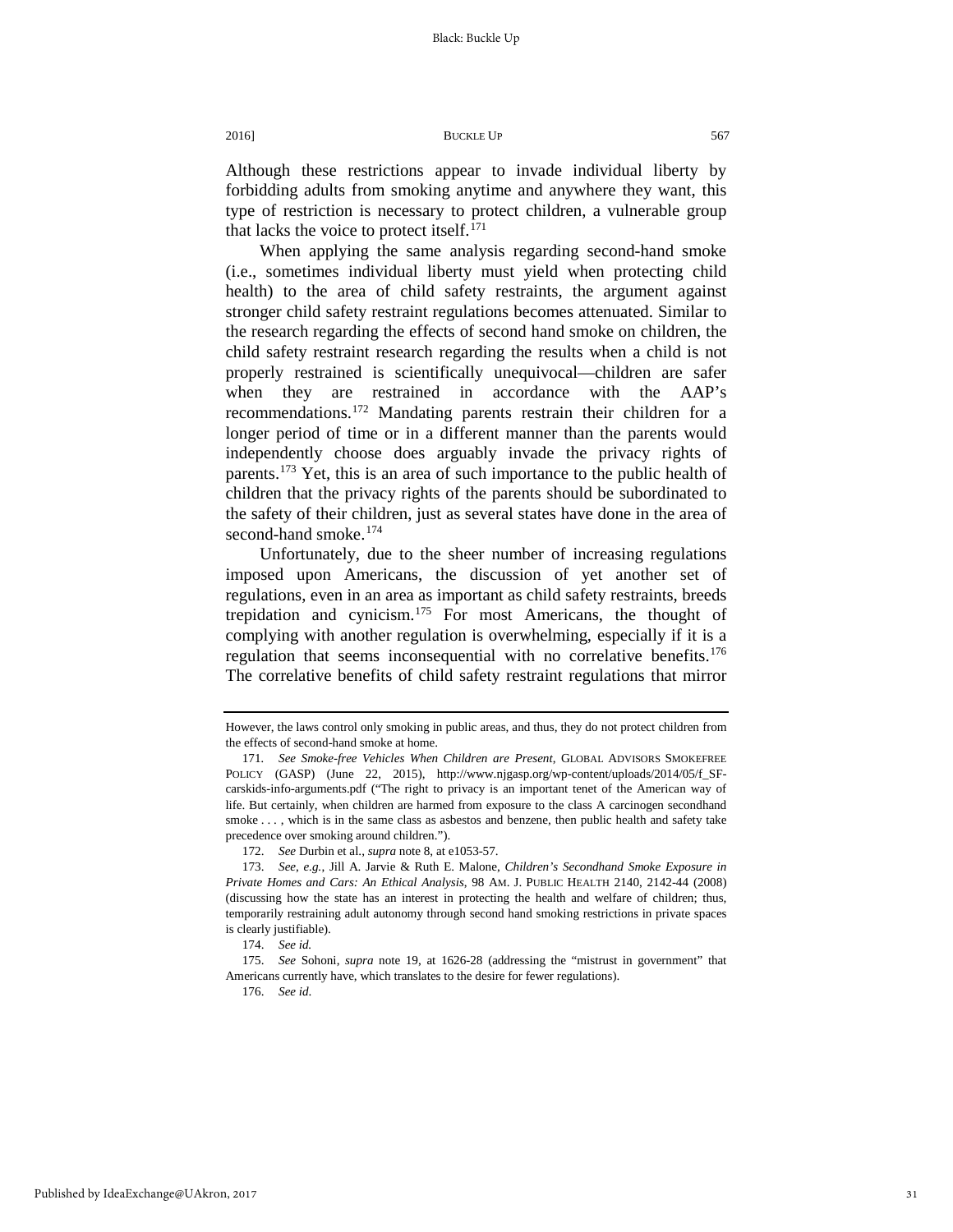the AAP's recommendations, however, are evident, and once the public becomes educated about these benefits, their concerns about complying with the corresponding regulations will be alleviated.<sup>[177](#page-32-0)</sup> In an important area of public health concern such as child safety restraints, regulations are necessary to ensure children are protected from dangerous outside harms like vehicle accident injuries that occur when improperly restrained or unrestrained in a child safety restraint.

### VI. IMPLEMENTATION OF AAP'S CHILD SAFETY RESTRAINT RECOMMENDATIONS

As discussed previously, the AAP's recommendations are based upon well-founded research that clearly shows that children should be restrained differently and for a longer period of time.<sup>[178](#page-32-1)</sup> Yet, only four states have laws incorporating the AAP's recommendations.<sup>[179](#page-32-2)</sup> For those remaining states that have not adopted the AAP's recommendations, the disparity among their child safety restraint regulations is disturbing, where in some states, children as young as four years old may ride in a vehicle restrained only by the vehicle's seat belt.<sup>[180](#page-32-3)</sup> To be sure, if states enacted legislation that mirrored the AAP's recommendations, children would be safer, as research convincingly reveals that states with stricter child safety restraint laws have fewer child deaths and injuries from vehicle accidents.<sup>[181](#page-32-4)</sup> Laws educate and inform the public.<sup>[182](#page-32-5)</sup> In fact, parents depend on the law to protect their children and view the laws as providing safety parameters on child safety restraint best practices.<sup>183</sup> However, state lawmakers have been reluctant to introduce legislation

183. *See id.*

<span id="page-32-0"></span><sup>177.</sup> *See* Shaver, *supra* note 60 (quoting Dennis Durbin, author of the AAP's 2011 recommendations, who recognized that parents may not realize why their children should remain rear-facing until the age of two, but that "'if more parents understood why it's safer . . . most would gladly delay' turning their seats around").

<sup>178.</sup> *See* Durbin et al., *supra* note 8.

<span id="page-32-2"></span><span id="page-32-1"></span><sup>179.</sup> *See* CAL. VEH. CODE § 27360 (West effective Jan. 1, 2017); N.J. STAT. ANN. § 39.3-76.2a (West effective Sept. 1, 2015); OKLA. STAT. tit. 47, § 11-1112 (West 2015); 75 PA. CONS. STAT. § 4581 (2016).

<sup>180.</sup> *See supra* note 175 and accompanying text.

<span id="page-32-4"></span><span id="page-32-3"></span><sup>181.</sup> *See*, *e.g.*, *Buckle Up: Booster Seats*, SAFE KIDS WORLDWIDE at 10 (September 2014), http://www.safekids.org/sites/default/files/documents/ResearchReports/skw\_cps\_study\_2014\_v8 no\_embargo.pdf ("Researchers found that states that passed laws requiring the use of a child restraint with internal harness or a booster seat until age 7 or 8 saw reductions in the per capita rate of both fatal and nonfatal motor vehicle crash injuries, and a threefold increase in the per capita rate of child seat use among children in crashes.").

<span id="page-32-6"></span><span id="page-32-5"></span><sup>182.</sup> *See id.* at 12 ("[C]hild safety restraint laws also send a powerful message about the importance of car seats to parents.").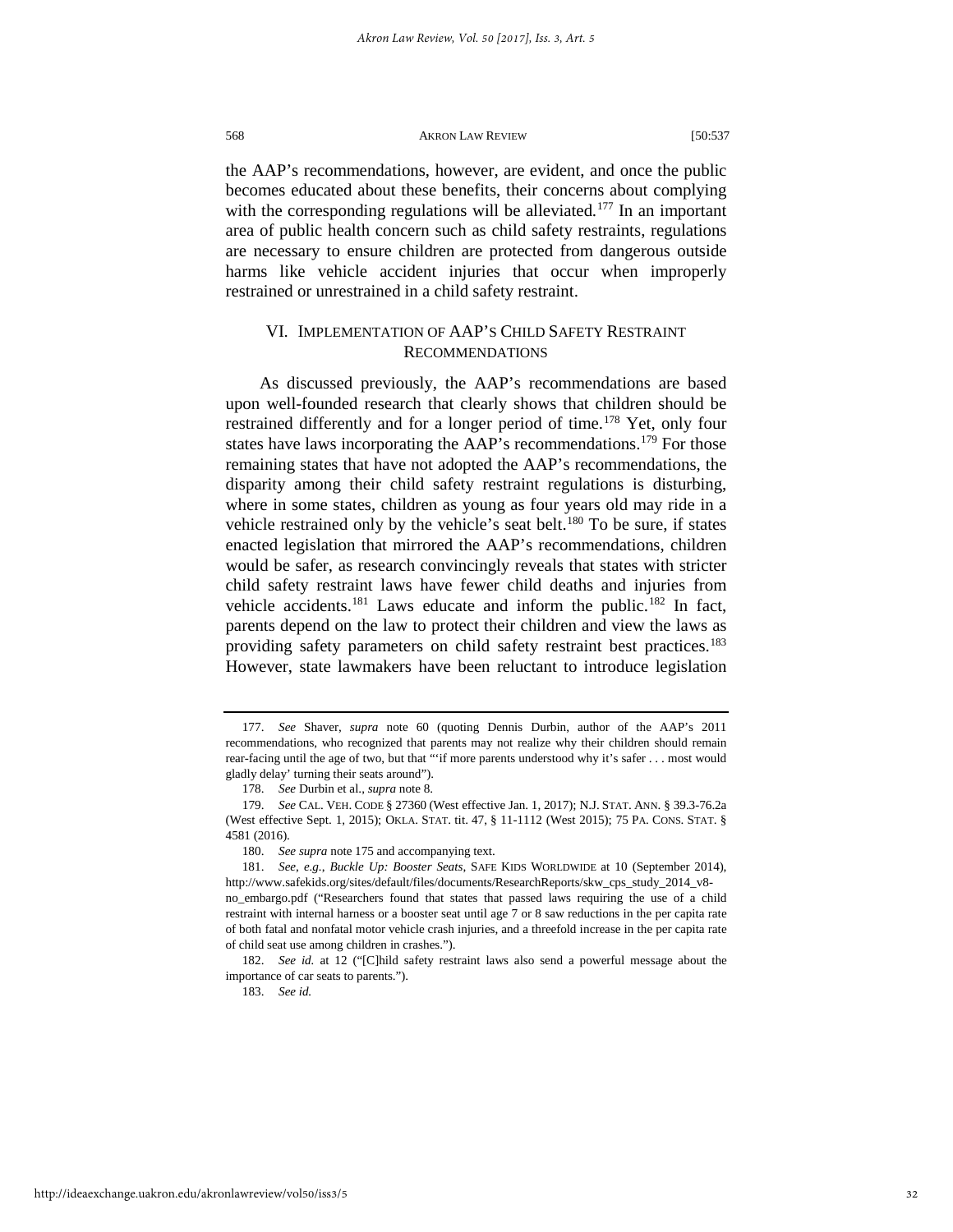mirroring the AAP's recommendations and, for those lawmakers who have introduced such legislation, it has overwhelmingly not passed.<sup>[184](#page-33-0)</sup>

At initial glance, it might appear that the solution to enacting improved child safety restraint laws is through the federal government, which would implement federal child safety restraint regulations. However, the likelihood the federal government would enact such regulations is extremely doubtful not only based upon constitutional anti-commandeering principles, but also due to the unlikelihood that such a bill would pass through the legislative process.<sup>[185](#page-33-1)</sup> Thus, the most likely scenario for the implementation of child safety restraint laws mirroring the AAP's recommendations is through individual state-bystate legislative processes. For such state legislative action to prevail, however, other states' failed legislative attempts must be analyzed to rectify any perceived deficiencies in either the language or presentation of the proposed regulations.

One acknowledged reason for the non-passage of more stringent child safety restraint laws is the lack of constituency support, which may in part stem from misinformation concerning the AAP's recommendations[.186](#page-33-2) For example, in Tennessee, the proposed child safety restraint bill incorporated the AAP's recommendations and passed both the House and the Senate, but was subsequently recalled before it was sent to the governor for his signature.<sup>[187](#page-33-3)</sup> Lawmakers who supported the recall said "concerned constituents" questioned the potential effects of the bill, specifically the financial impact and the extended age requirements.[188](#page-33-4) According to the bill's sponsor, there was confusion about the age requirement for children riding in booster seats. Adding to that confusion, media reports stated that children would be required to ride in a booster seat until the age of twelve, when actually age twelve was simply a backstop for those children who did not meet the minimum height requirement.<sup>[189](#page-33-5)</sup> This misinformation led to the bill's ultimate demise. Thus, for child safety restraint laws that mirror the AAP's recommendation to be passed, lawmakers must gain the support of their constituents by ensuring that these constituents fully comprehend the

<sup>184.</sup> *See supra* notes 132-34.

<span id="page-33-3"></span><span id="page-33-2"></span><span id="page-33-1"></span><span id="page-33-0"></span><sup>185.</sup> *See* Printz v. U.S., 521 U.S. 898, 900 (1997) ("[T]he Federal Government may not compel the States to enact or administer a federal regulatory program."); *see also supra* notes 132- 34 (discussing the difficulty states have encountered when trying to pass stricter child safety restraint legislation).

<sup>186.</sup> *See* Ebert, *supra* note 136.

<sup>187.</sup> *See id*.

<span id="page-33-4"></span><sup>188.</sup> *Id*.

<span id="page-33-5"></span><sup>189.</sup> *See id*.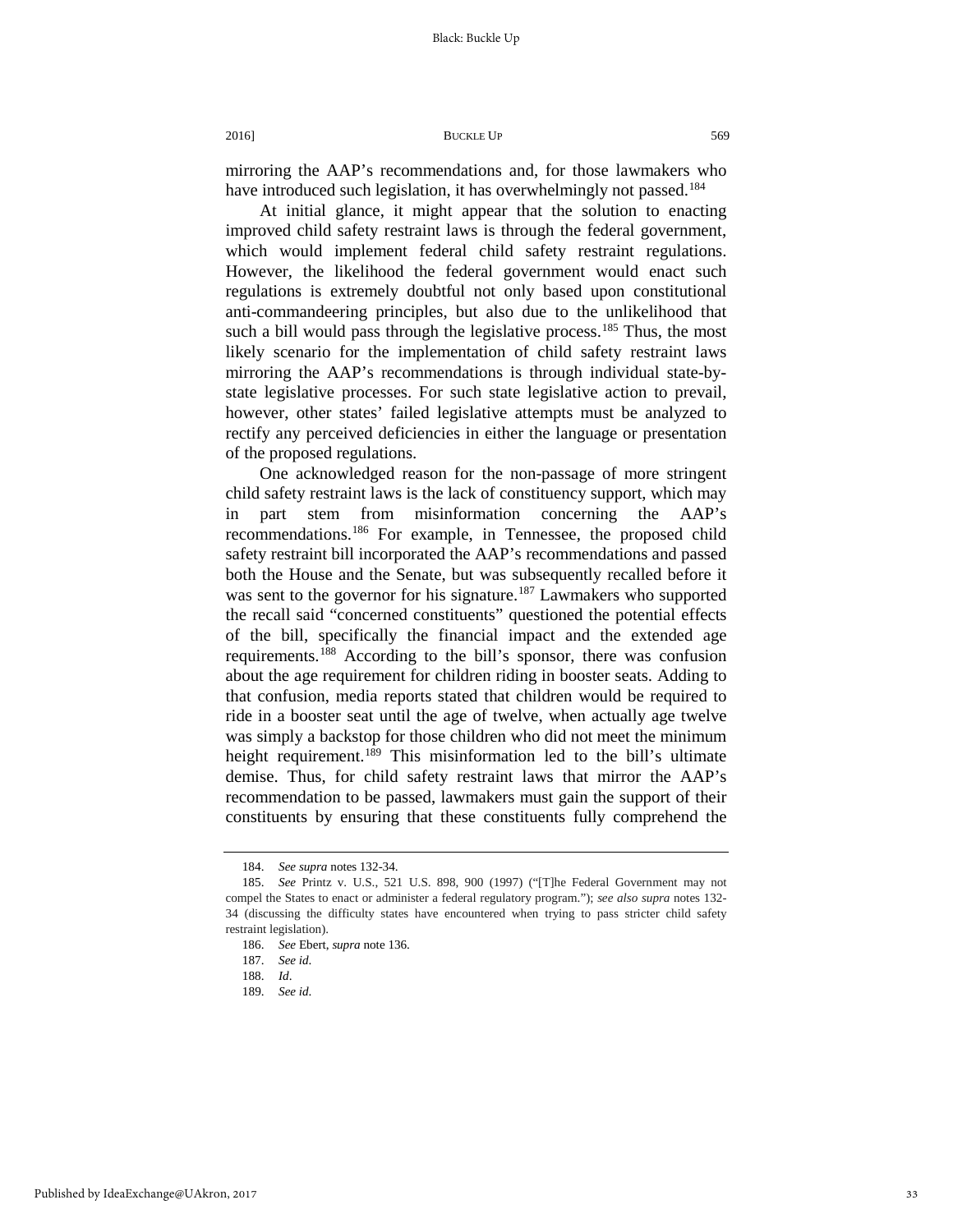substance and purpose of the proposed legislation, i.e., to better protect the nation's children when riding in a vehicle—not to create burdensome, purposeless rules for parents.<sup>[190](#page-34-0)</sup> A public awareness campaign is also necessary to assure constituents fully grasp the public health issue confronting children in this country.<sup>[191](#page-34-1)</sup>

One powerful method of better informing the public of the necessity for improved child safety restraint regulations is to highlight the real, personal stories of parents who have suffered the perils of lax child safety restraint laws. For example, Joel, an eighteen-month-old child, was riding in a front-facing child safety restraint in the back of the car his mother was driving.<sup>[192](#page-34-2)</sup> The car was traveling at approximately thirty-five miles per hour when it hit a tree.<sup>[193](#page-34-3)</sup> In the collision, Joel's spine detached from his skull and caused an injury called internal decapitation.<sup>[194](#page-34-4)</sup> Joel's pediatrician had reportedly told Joel's mom that it was okay to turn Joel forward-facing.<sup>[195](#page-34-5)</sup> After the accident, Joel had to wear a halo for nine weeks due to his injuries.<sup>[196](#page-34-6)</sup> He underwent shoulder surgery over a year after the accident to repair nerves in his right shoulder, and it took over two years after the accident for eighty percent of the nerves in his right shoulder to properly reattach.<sup>[197](#page-34-7)</sup> Based upon this experience, Joel's family became advocates for stronger child safety restraint laws and praised the AAP's 2011 recommendations.<sup>[198](#page-34-8)</sup>

Joel's story is unfortunately just one of the many tragic stories where remorseful parents have endured severe injuries to their children and, in some cases, the death of their children due to unsafe child safety

<span id="page-34-0"></span><sup>190.</sup> *See*, *e.g.*, *Gov. Brown Signs Bill Requiring Children To Stay In Rear-Facing Car Seats Until Age 2*, CBS LOS ANGELES (Sept. 22, 2015), http://losangeles.cbslocal.com/2015/09/22/govbrown-signs-bill-requiring-children-to-stay-in-rear-facing-car-seats-until-age-2/ (quoting mother who, when asked about California's child safety restraint law, responded, "I'm not a big proponent of having the state tell you what you can and can't do with your child. . . . But I think that in this case, it's not really an opinion. It's just something that's safer for them.").

<span id="page-34-1"></span><sup>191.</sup> *See*, *e.g.*, NHTSA, safercar.gov (last visited Apr. 21, 2017) (highlighting the importance of car safety for all ages and providing the link "Parents Central" as an easy on-line tool for child safety restraint education).

<span id="page-34-4"></span><span id="page-34-3"></span><span id="page-34-2"></span><sup>192.</sup> Kate Goodin, *Joel's Journey: Why Rear-Facing Car Seats are Safer*, PARENTING, http://www.parenting.com/blogs/show-and-tell/kate-parentingcom/rear-facing-car-seat-safety (last visited Apr. 21, 2017).

<sup>193</sup>*. Id.*

<sup>194</sup>*. Id.*

<sup>195.</sup> *Id.*

<sup>196.</sup> JOEL'S JOURNEY (Feb. 5, 2016), http://www.joelsjourney.org/.

<sup>197.</sup> *Id.*

<span id="page-34-8"></span><span id="page-34-7"></span><span id="page-34-6"></span><span id="page-34-5"></span><sup>198.</sup> *See id.* (celebrating the fact that the American Academy of Pediatrics finally issued new recommendations advising parents to keep their children in rear-facing child safety restraints until they are two years old or until they have reached the maximum height and weight limits for the child safety restraint).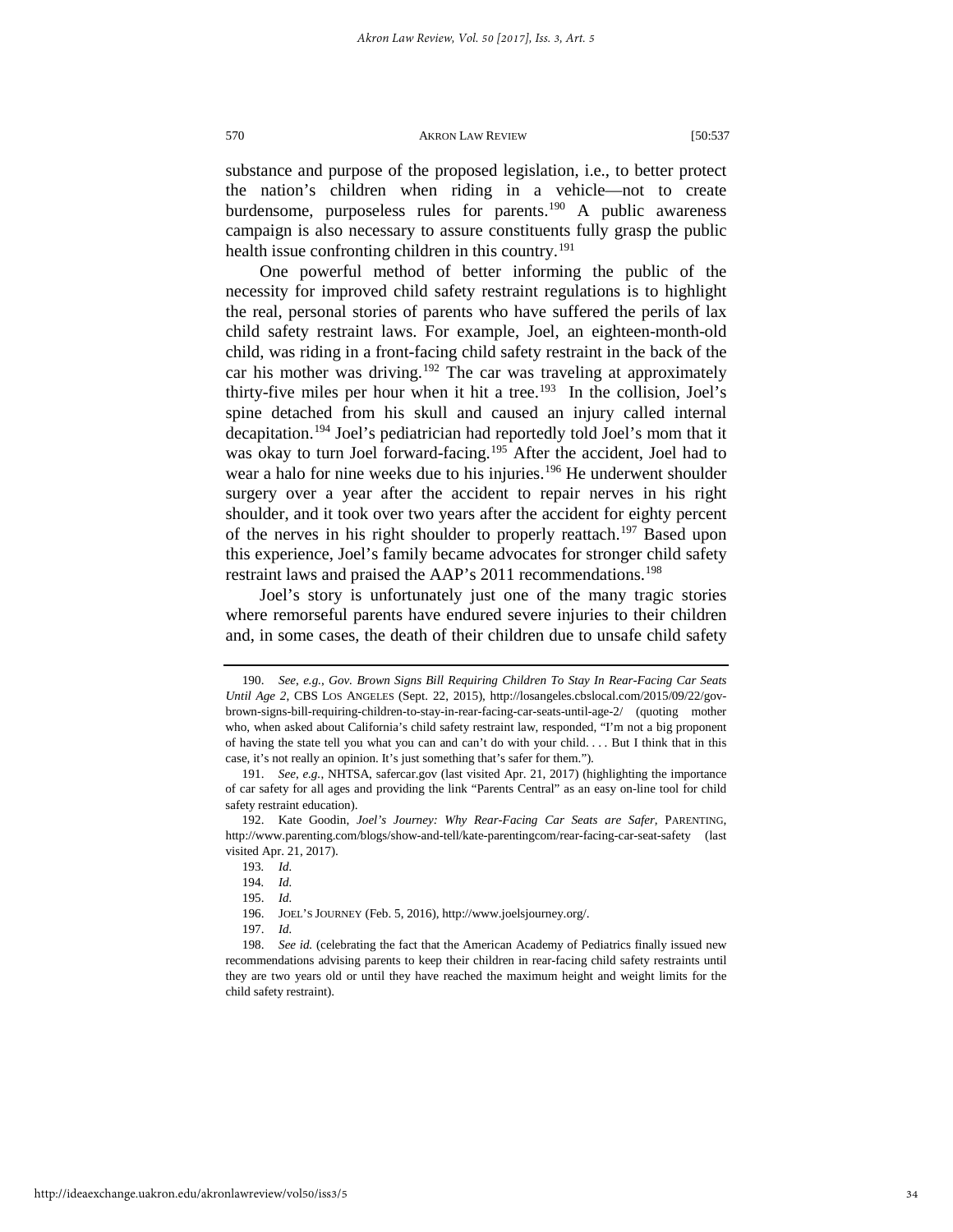restraint practices.<sup>[199](#page-35-0)</sup> Many of these parents have made child safety restraint best practices their newfound mission, with the hope that no parent makes the same mistake that leads to their same unbearable grief.<sup>[200](#page-35-1)</sup> In fact, some of these parents have championed improved state child safety restraint legislation based upon their own experiences.<sup>201</sup> If other parents hear these anecdotal stories, they would likely be much more receptive to altering their current child safety restraint methods. Thus, state lawmakers who propose improved child safety restraint legislation should consider these personal stories to help educate the public about the legislation's purpose.

In a public awareness campaign, state lawmakers would also be prudent to strongly rely on the convincing research behind the AAP's recommendations when proposing improved child safety restraint legislation.<sup>[202](#page-35-3)</sup> Most parents strongly desire their children be kept safely restrained while riding in a vehicle, and yet many of these parents are uninformed about the best practices for restraining their children and the potential consequences if these practices are not followed in the event of an accident.<sup>203</sup> State lawmakers must educate constituents on the child safety restraint research and the necessity for improved child safety restraint legislation.<sup>[204](#page-35-5)</sup> If state lawmakers adeptly portray the current

<span id="page-35-2"></span>201. Nick Charles, *Anton's Law*, PEOPLE (Aug. 20, 2011), http://www.people.com/ people/archive/article/0,,20135130,00.html (detailing how mother of four-year-old son who died in a vehicle accident while riding in the front seat and restrained by the vehicle's safety belt championed the first state booster seat law).

<span id="page-35-3"></span>202. *See* Shelby Grad & Patrick McGreevy, *California Mandates Rear-facing Car Seats for Kids Till They're 2*, L.A. TIMES, Sept. 23, 2015 (quoting author of California child safety restraint bill, which was passed: "Despite studies and educational campaigns by doctors and the National Highway Traffic Safety Administration, not enough parents are changing their behavior. An overwhelming number of parents still place their children in a forward-facing position too early. . . . According to medical professionals, the heads of young children are heavier, and their necks and spinal cords are not fully developed. In an accident, young children facing forward have a 75% greater chance of injuring their spines or even breaking their necks, due to impact.").

<span id="page-35-4"></span>203. *See* Michelle L. Macy et al., *Looking Back on Rear-Facing Car Seats: Surveying U.S. Parents in 2011 and 2013*, 15(5) ACADEMIC PEDIATRICS 526, 529-31 (Jan. 5, 2015).

<span id="page-35-5"></span>204. *See id.* at 531 ("Modernizing state laws to match current national guidelines may be one mechanism to encourage parents to delay the transition to forward-facing car seats.").

35

<span id="page-35-0"></span><sup>199.</sup> *See, e.g.*, Pat Reavy, *Toddler Died Because of Improperly Installed Car Seat, Police Say,* KSL (Dec. 5, 2013), http://www.ksl.com/?nid=148&sid=27912884&comments=true (describing vehicle accident where three-year-old child died who was forward-facing in a child safety restraint that had not been connected to the seat properly, but an eighteen-month-old child in a rear-facing child safety restraint survived).

<span id="page-35-1"></span><sup>200.</sup> *See*, *e.g.*, Susan Donaldson James, *Why This 'Car Seat Cop' Mom Wants to Save Your Child's Life*, TODAY (Dec. 9, 2014), http://www.today.com/parents/car-seat-cop-mom-wants-saveyour-childs-life-1D80345801 (discussing mom whose eleven-month-old son died when riding forward-facing in a child safety restraint with only the chest buckle fastened, who now seeks to educate parents on the best practices for child safety restraints).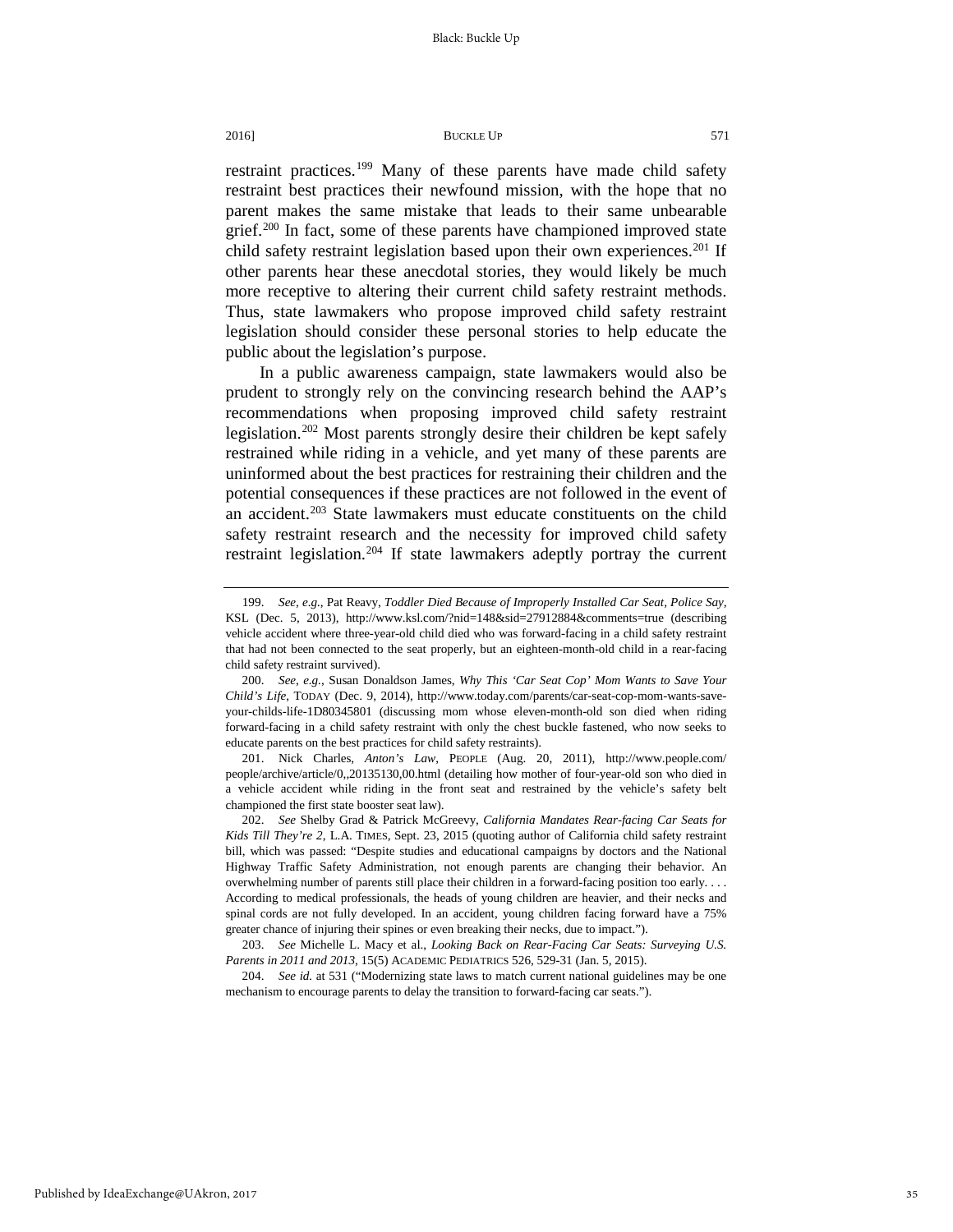child safety restraint landscape, where the majority of states do not have laws that adequately protect children even in the face of compelling research, constituents will be much more willing to consider proposed child safety restraint legislation seeking to protect children.

Some states, although not many, have successfully enacted legislation mirroring the AAP's recommendations.<sup>[205](#page-36-0)</sup> Overwhelmingly, these states focused on childhood safety coupled with the resounding scientific evidence to push for strengthened child safety restraint laws.<sup>206</sup> For example, the author of the Oklahoma child safety restraint bill explained, "[i]t's just common sense, pro-life legislation to try to save the lives of children . . . . While we are required to buckle up, we aren't required to buckle them up in a way that would save their lives.["207](#page-36-2) In California, lawmakers focused on the AAP's recommendations and underlying scientific evidence and determined its validity.<sup>[208](#page-36-3)</sup> The lawmakers also recognized the importance of having a law that encompassed the AAP's recommendations to ensure parents followed the best practices in buckling up their children because in the absence of such a law, parents would be less likely to follow the AAP's recommendations.<sup>209</sup> The few states that have enacted child safety restraint legislation mirroring the AAP's recommendations have paved the way for other states to follow their lead, and other states are advised to follow their lead.<sup>[210](#page-36-5)</sup>

To instigate the propagation of strengthened child safety restraint legislation, presented below is a model act that tracks the AAP's recommendations that may easily be used by states that desire to enact

<sup>205.</sup> *See supra* note 87 and accompanying text.

<span id="page-36-1"></span><span id="page-36-0"></span><sup>206.</sup> Chellie Mills, *Governor Signs Bill that Changes Car Sear Requirements for Oklahoma Children*, KFOR.COM (June 5, 2015), http://kfor.com/2015/05/18/proposed-law-would-change-carseat-requirements-for-oklahoma-parents/; *see also* Lindsey Renuard, *New Car Seat Laws go into Effect November 1*, SCIATOOK JOURNAL (Oct. 22, 2015), http://www.tulsaworld.com/ communities/skiatook/news/new-car-seat-laws-go-into-effect-november/article\_0a7af5e4-e453-

<sup>59</sup>fc-b6ce-d951c8ffa56b.html (quoting spokesperson from the Tulsa's Safe Kids Coalition who explained how "[r]ear facing for as long as possible is your child's best bet in an accident. . . . The neck and spinal cord are still developing in young children. Rear-facing seats cradle the child through a crash and distribute the force across their back, often saving them from serious spinal injury . . . . Concerns the child will be uncomfortable if their legs are touching the back of the vehicle seat is not supported by any evidence.").

<sup>207.</sup> Mills, *supra* note 206.

<sup>208.</sup> *See* Cal. Bill Analysis, 53 Assemb. (Apr. 4, 2015).

<sup>209.</sup> *See* Cal. Bill Analysis, 53 Assemb. (Apr. 20, 2015).

<span id="page-36-5"></span><span id="page-36-4"></span><span id="page-36-3"></span><span id="page-36-2"></span><sup>210.</sup> *See* Bae et al., *supra* note 33, at 8 ("Even if scientific evidence supports the effectiveness of a policy, state legislator's attention to the issue may not occur at a significant level or materialize into legislation until such laws have shown to be successful or at least come into existence in another state.").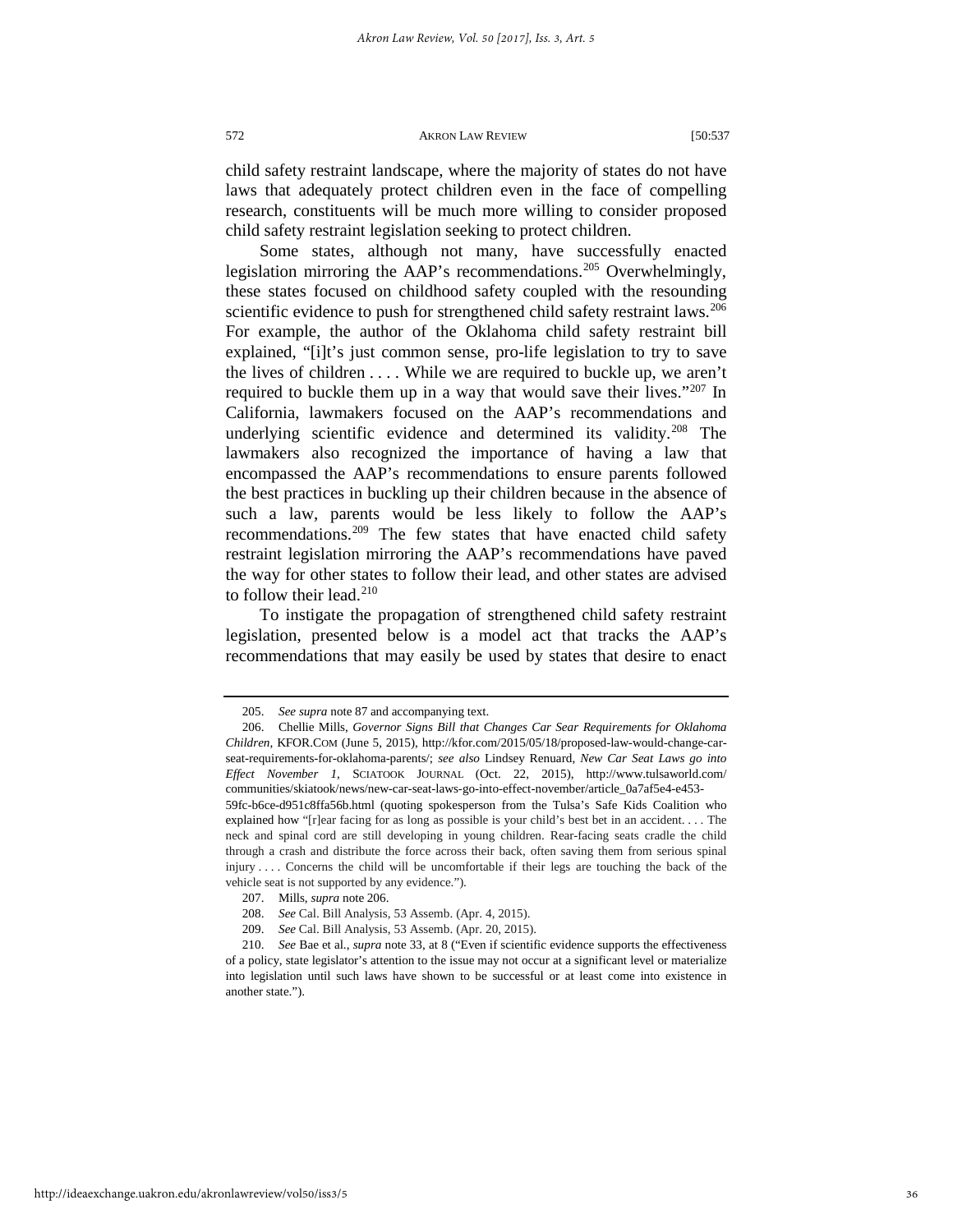child safety restraint legislation mirroring the current best practices for safely restraining children, from infancy through adolescence.

#### Model Child Safety Restraint Act

- A. A child under two years of age shall be restrained in a rearfacing child passenger restraint system unless the child weighs more than forty (40) pounds or is more than forty  $(40)$  inches tall.<sup>[211](#page-37-0)</sup>
- B. A child between two and four years of age and weighing less than forty (40) pounds or is less than forty (40) inches tall shall be secured: (1) in a rear-facing child passenger restraint system using a five-point harness until the child reaches the weight and height limits specified by the manufacturer of the child passenger restraint system; or (2) in a forward-facing child passenger restraint system using a five-point harness.
- C. A child between four and twelve years of age, if not taller than four (4) feet and nine (9) inches in height, shall be secured: (1) in a forward-facing child passenger restraint system using a five-point harness until the child reaches the weight and height limits specified by the manufacturer of the child passenger restraint system; or (2) in a booster seat that is secured by the vehicle's seat belt system.
- D. A child over the age of twelve years or at least four (4) feet and nine (9) inches in height shall be secured by the vehicle's seat belt.
- E. Children under the age of thirteen shall be secured in the rear seats of vehicles that are equipped with rear seats, when possible.

This act, which tracks the AAP's recommendations, ensures that states are following the best practices for safely securing a child in a safety restraint. For the majority of states whose child safety restraint regulations fall short of best protecting children in their state, this act or similar legislation should be implemented.

<span id="page-37-0"></span><sup>211.</sup> The reasoning for including the specific weight and height requirements rather than using the AAP's language "until they reach the highest weight or height allowed by the manufacturer" is because the vast majority of child safety restraints that may be used rear-facing have a weight limit of forty pounds and a height limit of forty inches. *See supra* note 49 and accompanying text. Thus, by specifying these limits, parents have more clarification stated within the law regarding these limits.